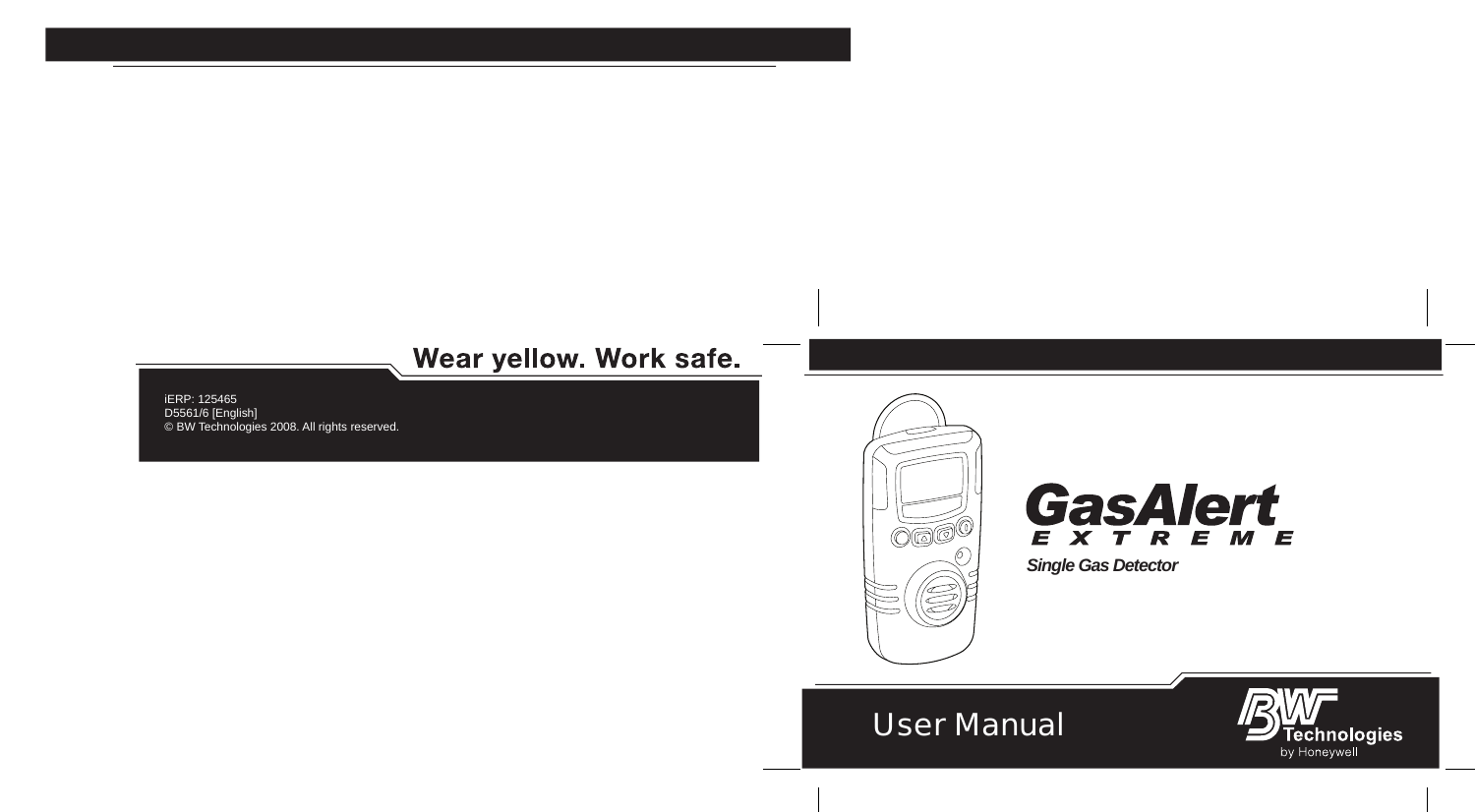#### **Limited Warranty and Limitation Liability**

BW Technologies LP (BW) warrants the product to be free from defects in material and workmanship under normal use and service for a period of two years, beginning on the date of shipment to the buyer. This warranty extends only to the sale of new and unused products to the original buyer. BW's warranty obligation is limited, at BW's option, to refund of the purchase price, repair or replacement of a defective product that is returned to a BW authorized service center within the warranty period. In no event shall BW's liability hereunder exceed the purchase price actually paid by the buyer for the Product. This warranty does not include:

- a) fuses, disposable batteries or the routine replacement of parts due to the normal wear and teat of the product arising from use;
- b) any product which in BW's opinion, has been misused, altered, neglected or damaged, by accident or abnormal conditions of operation, handling or use;

c) any damage or defects attributable to repair of the product by any person other than an authorized dealer, or the installation of unapproved parts on the product; or The obligations set forth in this warranty are conditional on:

- a) property storage, installation, calibration, use, maintenance and compliance with the product manual instructions and any other applicable recommendations of BW;
- b) the buyer promptly notifying BW of any defect and, if required, promptly making the product available for correction. No goods shall be returned to BW until receipt by the buyer of shipping instructions from BW; and

c) the right of BW to require that the buyer provide proof of purchase such as the original invoice, bill of sale or packing slip to establish that the product is within the warranty period. THE BUYER AGREES THAT THIS WARRANTY IS THE BUYER'S SOLE AND EXCLUSIVE REMEDY AND IS IN LIEU OF ALL OTHER WARRANTIES, EXPRESS OR IMPLIED, INCLUDING BUT NOT LIMITED TO ANY IMPLIED WARRANTY OF MERCHANTABILITY OR FITNESS FOR A PARTICULAR PURPOSE. BW SHALL NOT BE LIABLE FOR ANY SPECIAL, INDIRECT, INCIDENTAL, OR BASED ON CONTRACT, TORT OR RELIANCE OR ANY OTHER THEORY.

Since some countries or states do not allow limitation of the term of an implied warranty, or exclusion or limitation of incidental or consequential damages, the limitations and exclusions of this warranty may not apply to every buyer. If any provision of this warranty is held invalid or unenforceable by a court of competent jurisdiction, such holding will not affect the validity or enforceability of any other provision.

BW Technologies by Honeywell **BW Technologies by Honeywell** BW Technologies by Honeywell **BW Technologies by Honeywell** Corporate Headquarters **America** America **America** Europe Europe 2840 - 2nd Ave. SE 3279 West Pioneer Parkway 5 Canada Close Calgary, AB **Banbury, Oxfordshire** Arlington, TX **Banbury, Oxfordshire** Banbury, Oxfordshire Canada T2A 7X9 USA 76013 United Kingdom OX16 2RT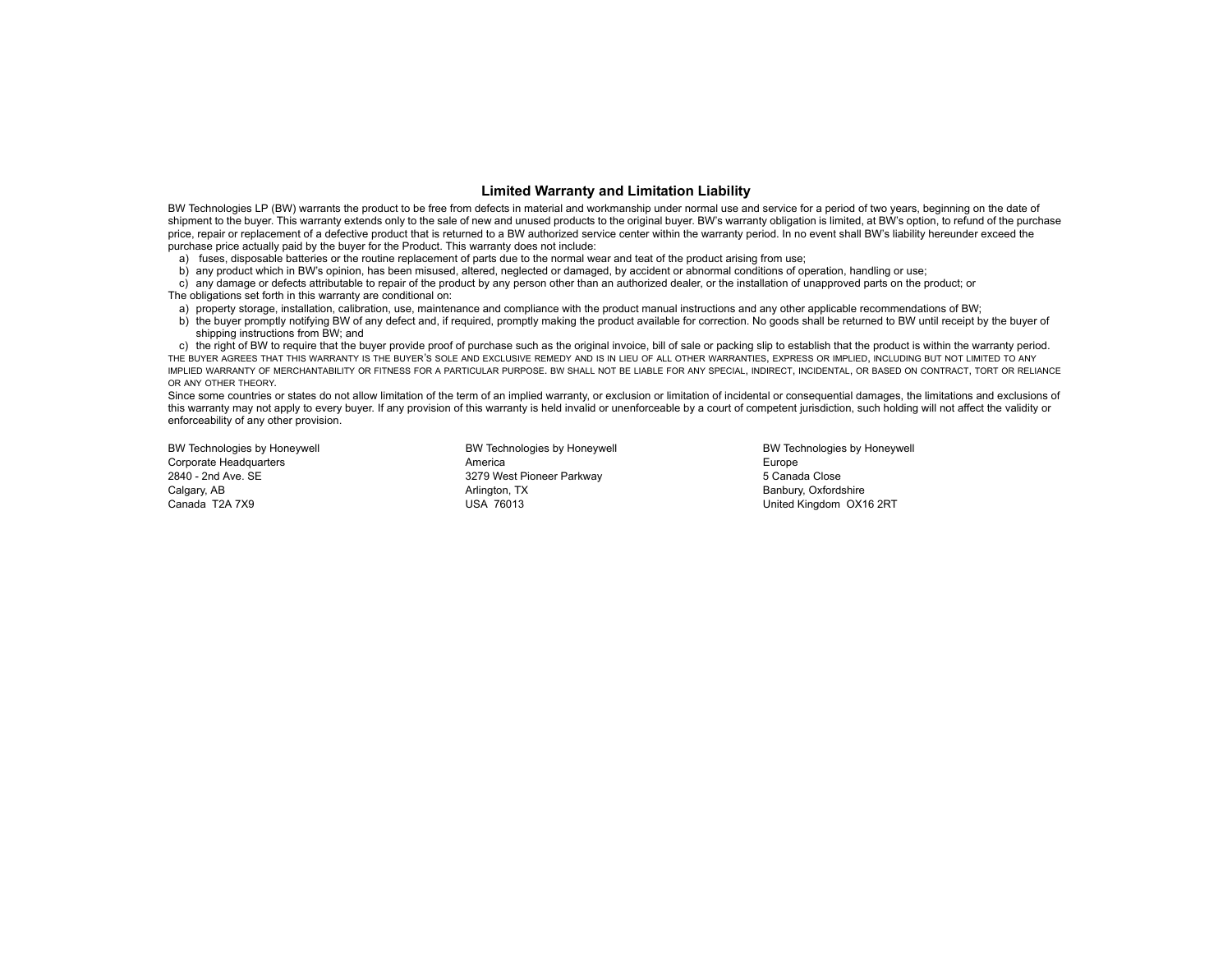## **Table of Contents**

| <b>Title</b> | Page |
|--------------|------|
|              |      |
|              |      |
|              |      |
|              |      |
|              |      |
|              |      |
|              |      |
|              |      |
|              |      |
|              |      |
|              |      |
|              |      |
|              |      |
|              |      |
|              |      |
|              |      |
|              |      |
|              |      |
|              |      |
|              |      |
|              |      |
|              |      |
|              |      |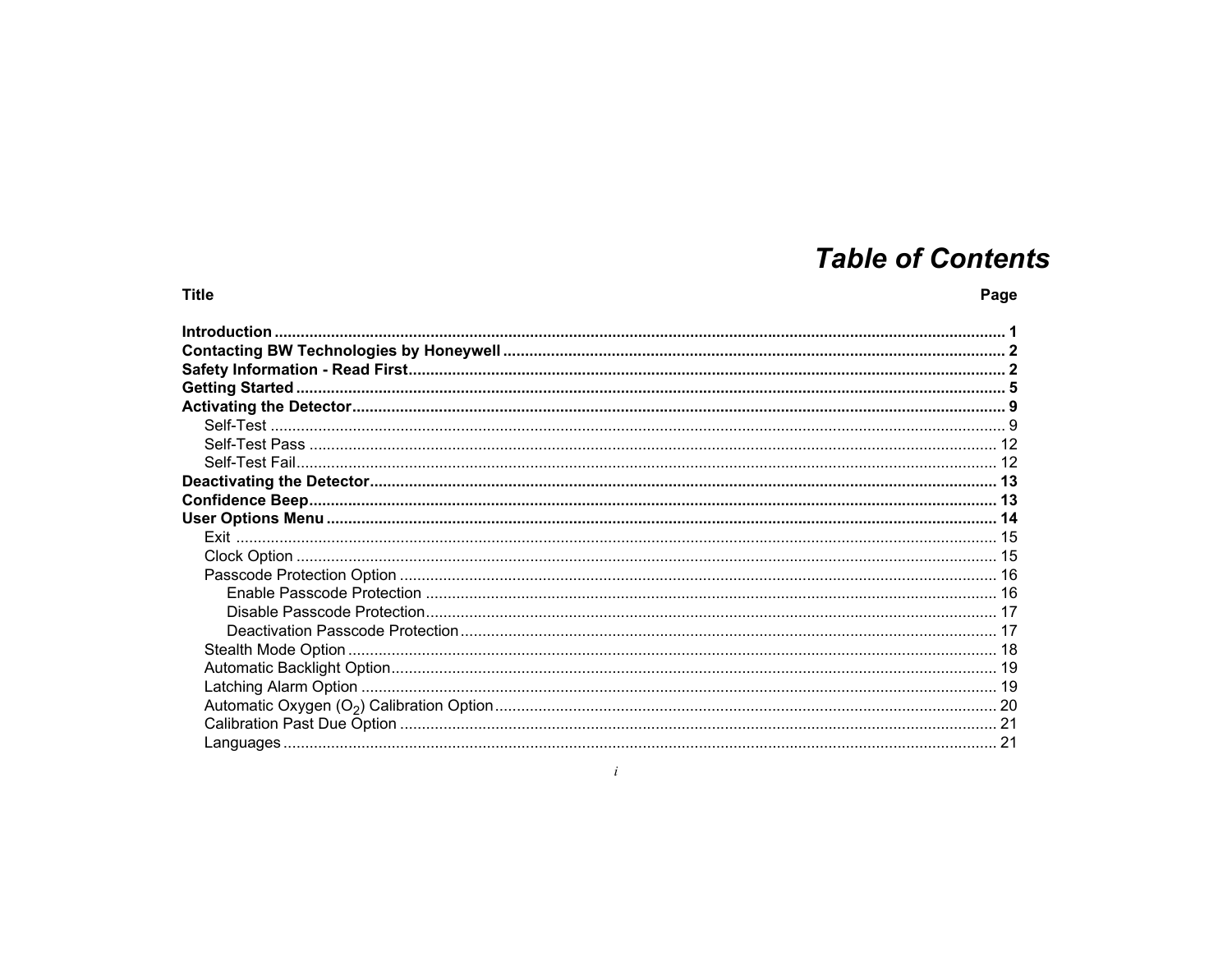### **GasAlert Extreme**

### **User Manual**

### **Title**

| . .<br>v<br>۰.<br>× |
|---------------------|
|---------------------|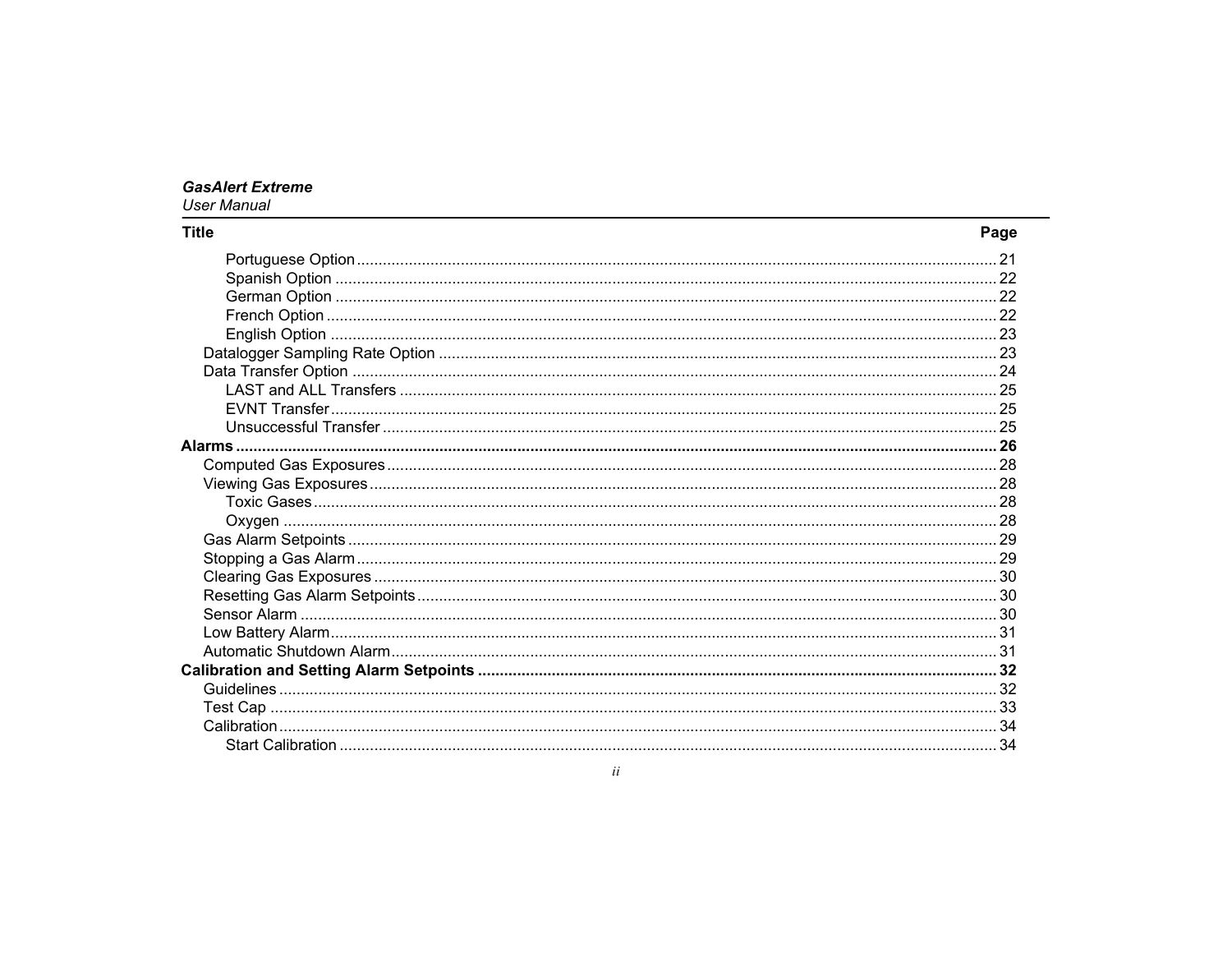## **GasAlert Extreme**

**User Manual** 

### Page

**Title**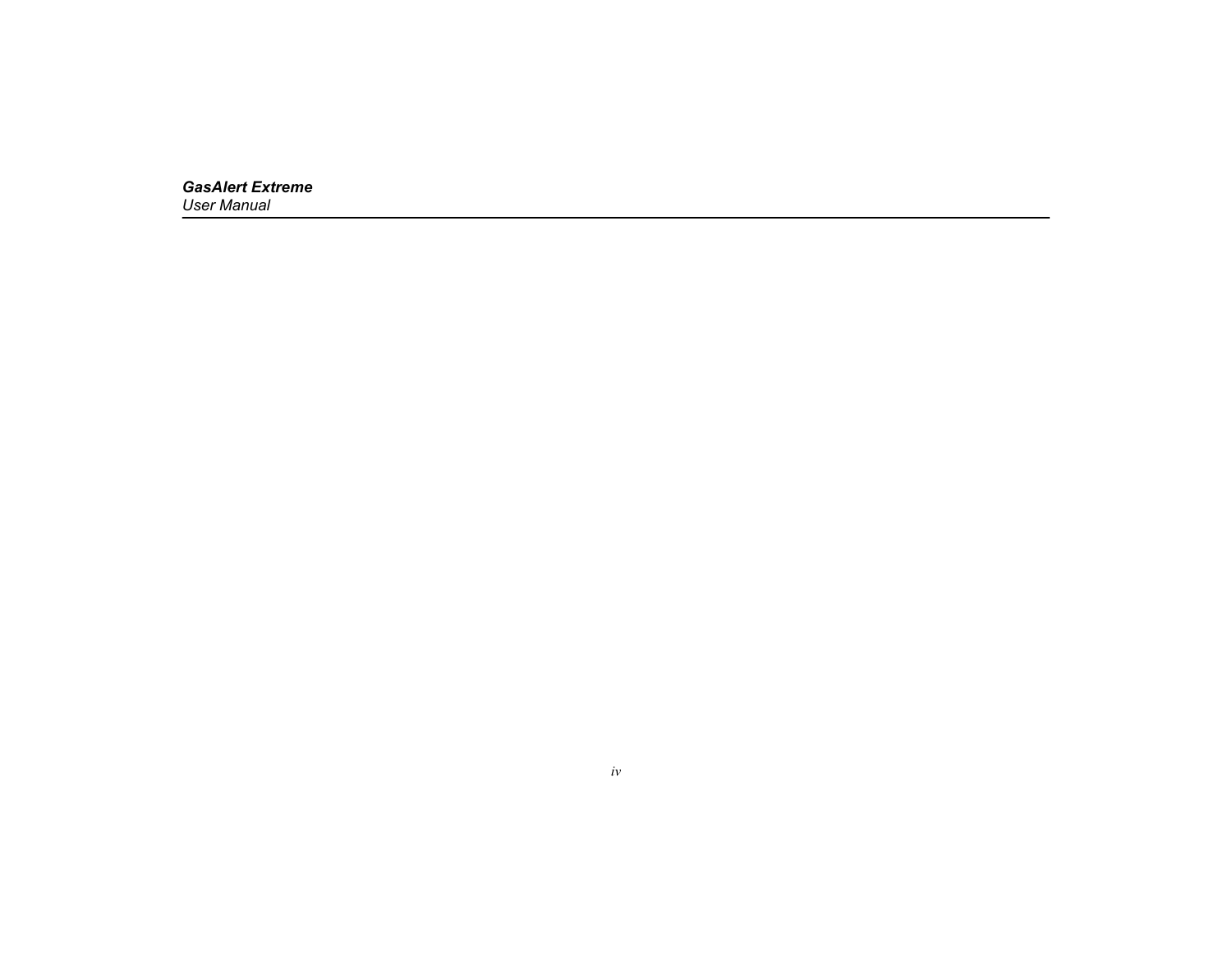## **List of Tables**

| <b>Table</b>     | Title | Page |
|------------------|-------|------|
| $\mathbf{1}$ .   |       |      |
| 2.               |       |      |
| 3.               |       |      |
| $\overline{4}$ . |       |      |
| 5.               |       |      |
| 6.               |       |      |
| 7.               |       |      |
| 8.               |       |      |
| 9.               |       |      |
| 10.              |       |      |
| 11.              |       |      |
| 12.              |       |      |
| 13.              |       |      |
| 14.              |       |      |
| 15.              |       |      |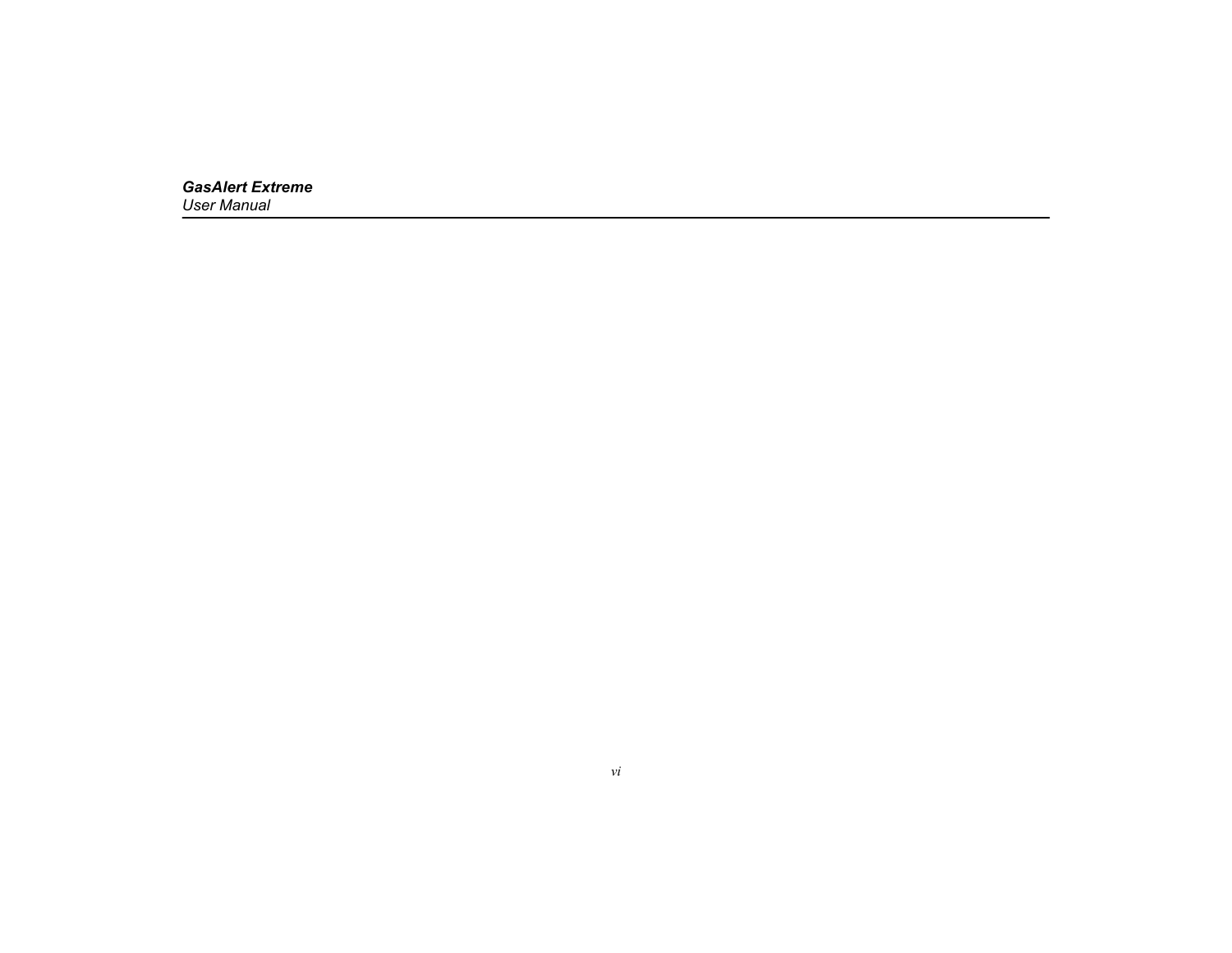## **List of Figures**

#### **Title** Figure

| 1 <sup>1</sup> |  |
|----------------|--|
| 2.             |  |
| 3.             |  |
| 4.             |  |
| 5.             |  |
| 6.             |  |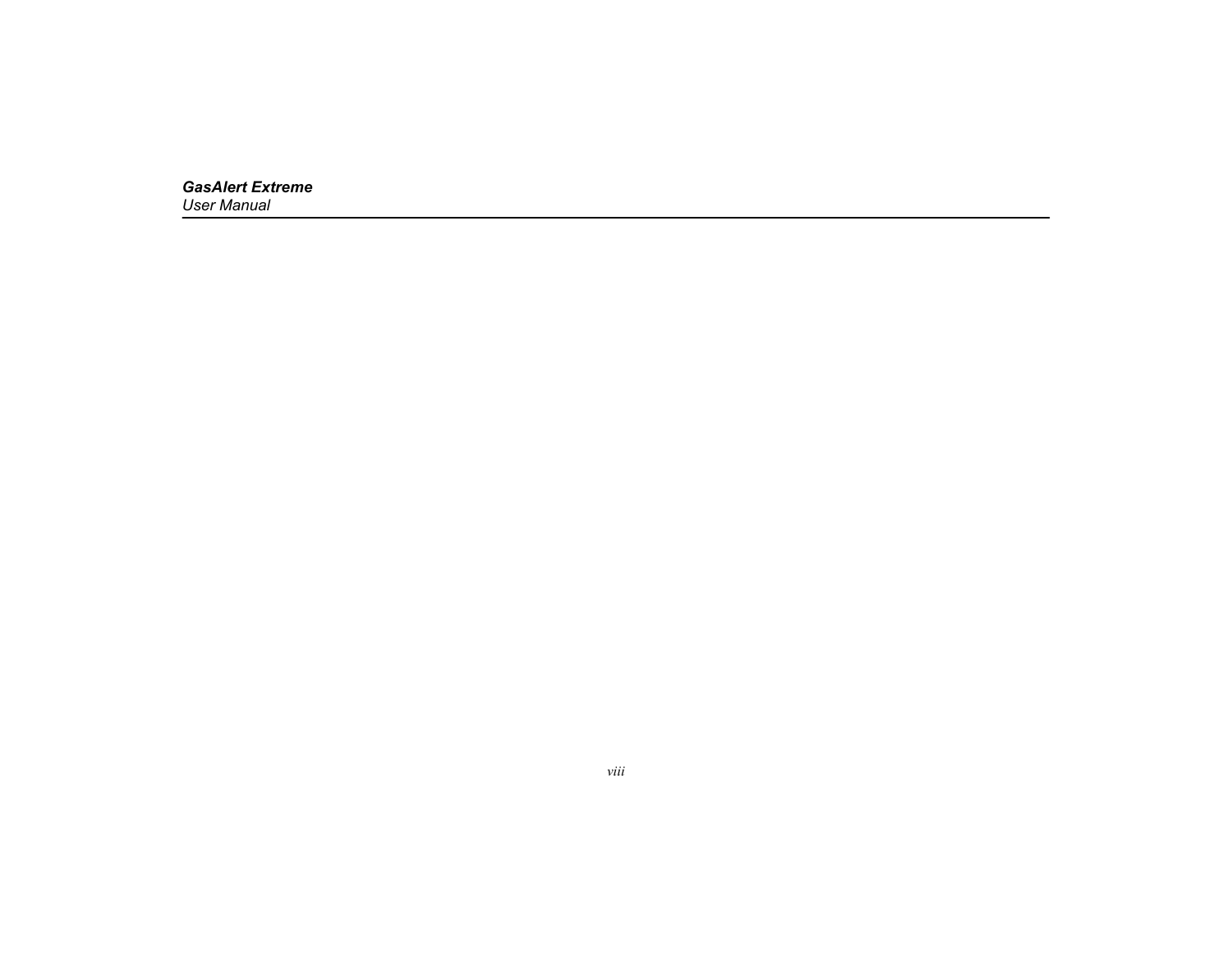## *GasAlert Extreme*

### <span id="page-10-0"></span>*Introduction*

### a **Warning**

**To ensure your personal safety, read "Safety Information" before using the detector.**

The GasAlert Extreme gas detector ("the detector") warns of hazardous gas at levels above a factory set alarm setpoint. This product is a gas detector, not a measurement device.

The detector is a personal safety device. It is your responsibility to respond properly to the alarms.

<span id="page-10-1"></span>Table 1 lists the GasAlert Extreme models and the gases monitored. This manual includes examples from each model.

#### **Table 1. GasAlert Extreme Models**

| Model                             | <b>Gas Monitored</b>                                    |
|-----------------------------------|---------------------------------------------------------|
| GasAlert Extreme O <sub>2</sub>   | Oxygen (% by volume)                                    |
| <b>GasAlert Extreme CO</b>        | Carbon monoxide (ppm)<br>Low H <sub>2</sub> sensitivity |
| GasAlert Extreme CO               | Carbon monoxide (ppm)                                   |
| GasAlert Extreme H <sub>2</sub> S | Hydrogen sulfide (ppm)<br>High range                    |

| Model                             | <b>Gas Monitored</b>        |
|-----------------------------------|-----------------------------|
| GasAlert Extreme H <sub>2</sub> S | Hydrogen sulfide (ppm)      |
| GasAlert Extreme PH <sub>3</sub>  | Phosphine (ppm)             |
| GasAlert Extreme SO <sub>2</sub>  | Sulfur dioxide (ppm)        |
| GasAlert Extreme Cl <sub>2</sub>  | Chlorine (ppm)              |
| GasAlert Extreme $NH3$            | Ammonia (ppm)               |
| GasAlert Extreme NH <sub>3</sub>  | Ammonia (ppm)<br>High range |
| GasAlert Extreme NO <sub>2</sub>  | Nitrogen dioxide (ppm)      |
| GasAlert Extreme HCN              | Hydrogen cyanide (ppm)      |
| <b>GasAlert Extreme ETO</b>       | Ethylene oxide (ppm)        |
| GasAlert Extreme CIO <sub>2</sub> | Chlorine dioxide (ppm)      |
| GasAlert Extreme O <sub>3</sub>   | Ozone (ppm)                 |
| GasAlert Extreme NO               | Nitric oxide (ppm)          |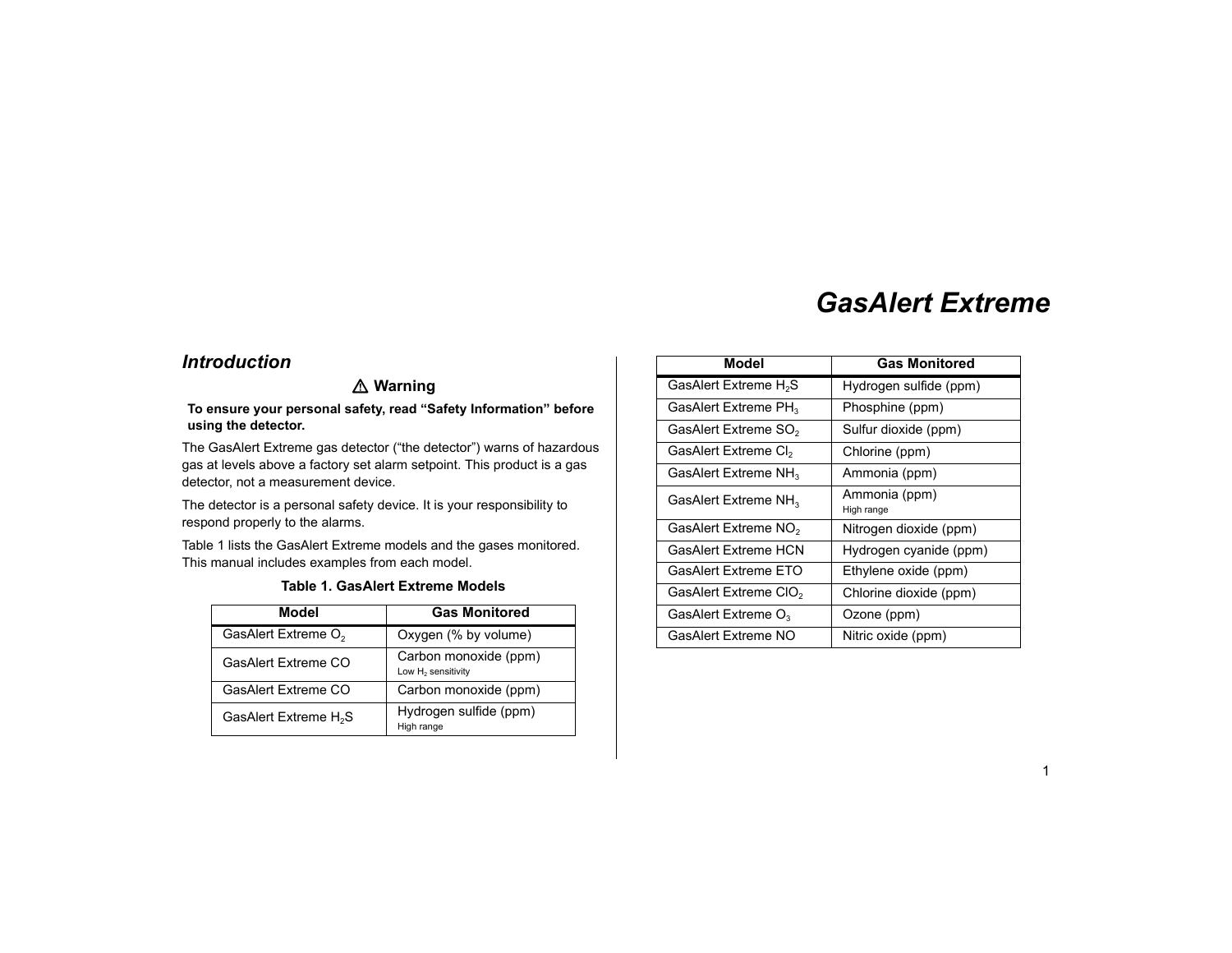### <span id="page-11-0"></span>*Contacting BW Technologies by Honeywell*

To contact BW Technologies by Honeywell, call:

USA: 1-888-749-8878Canada: 1-800-663-4164Europe: +44 (0) 1295 700300 Other countries: +1-403-248-9226

Address correspondence to:

**BW Technologies by Honeywell 2840 – 2 Avenue S.E.Calgary, AB T2A 7X9 CANADA**

Email us at:[info@gasmonitors.com](mailto:info@gasmonitors.com) Visit BW Technologies by Honeywell's website at: [www.gasmonitors.com](http://www.gasmonitors.com)

**ISO 9001**

### <span id="page-11-1"></span>*Safety Information - Read First*

Use the detector only as specified in this manual, otherwise the protection provided by the detector may be impaired.

International symbols used on the detector and in this manual are explained in Table 2.

Read the **Warnings** and **Cautions** on the following pages before using the detector.



*This instrument contains a lithium battery. Do not mix with the solid waste stream. Spent batteries should be disposed of by a qualified recycler or hazardous materials handler.*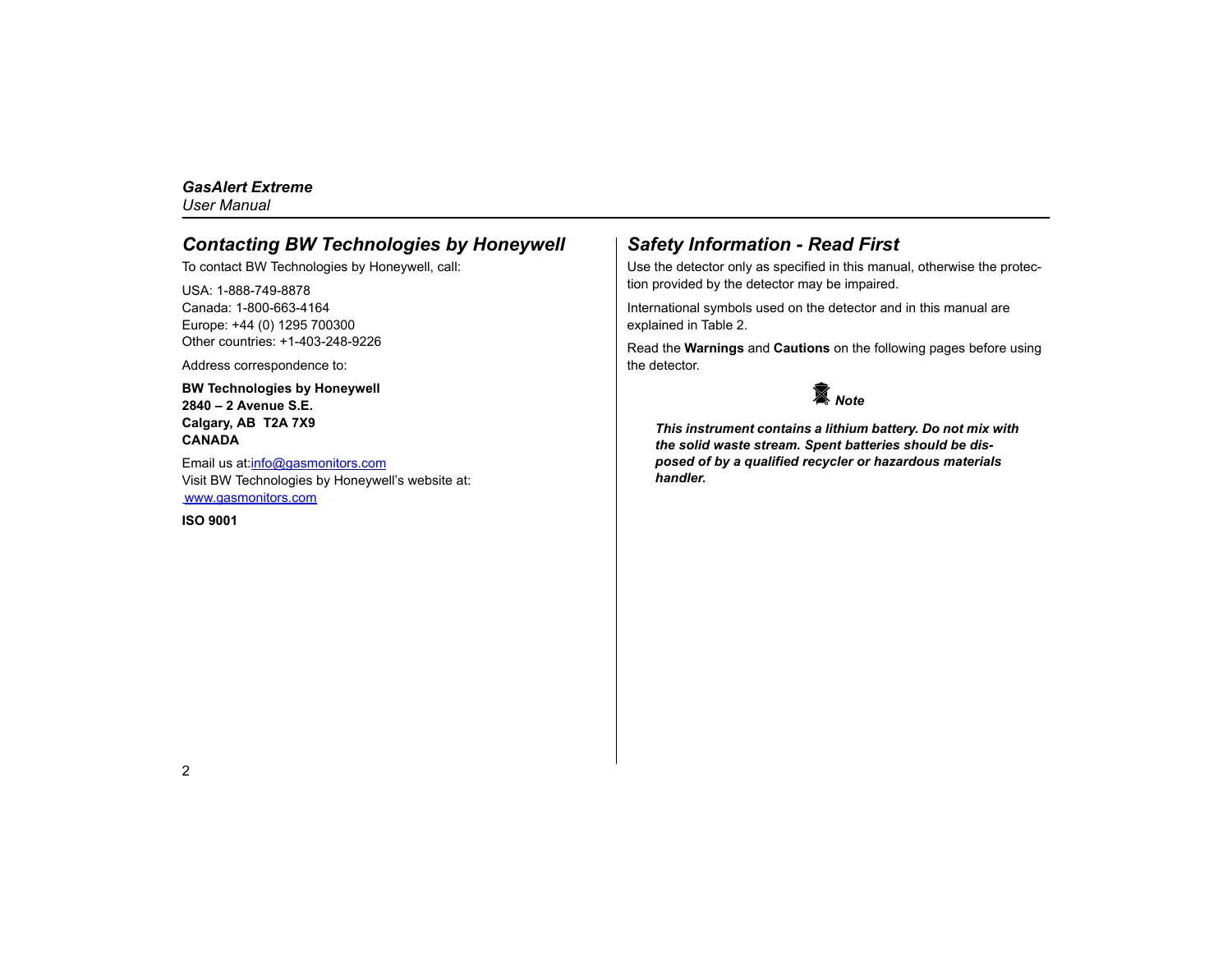### a **Caution**

**To avoid possible personal injury, adhere to the following:**

- **• Warning: Substitution of components may impair Intrinsic Safety.**
- **• Warning: To prevent ignition of flammable or combustible atmospheres, disconnect power before servicing.**
- **• Do not use the detector if it is damaged. Before using the detector, inspect the case. Look for cracks and missing parts.**
- **• Use only a sensor specifically designed for the GasAlert Extreme model. Refer to [Replacement Parts and Accesso](#page-58-0)[ries](#page-58-0).**
- **• Do not deactivate the detector during a work shift. Deactivating the detector resets the time-weighted average (TWA), short-term exposure limit (STEL), and maximum gas exposure values to 0. Refer to [Alarms](#page-35-0).**
- **• Ensure the sensor screen is not blocked.**
- **• If the detector is damaged or parts are missing, contact [BW Technologies by Honeywell](#page-11-0) immediately.**
- **• If the detector has been disassembled, ensure the front and rear shells are properly aligned and fastened before activating the detector. Refer to [Maintenance](#page-50-0).**
- **• Periodically test the sensor's response to gas by exposing the detector to a targeted gas concentration that exceeds the high alarm setpoint. Manually verify that the audible and visual alarms are activated.**
- **• Calibrate the detector before first-time use, and then at least once every 180 days. For HCN detectors, calibrate once every 90 days.**
- **• Use only the Energizer 1CR2 battery. Refer to [Replacing the Battery or Sensor](#page-52-0).**
- **• To reduce the risk of ignition of a flammable atmosphere, batteries must only be changed in a safe area free of hazardous gas.**
- **• Do not place the detector near the mouth or shoulders.**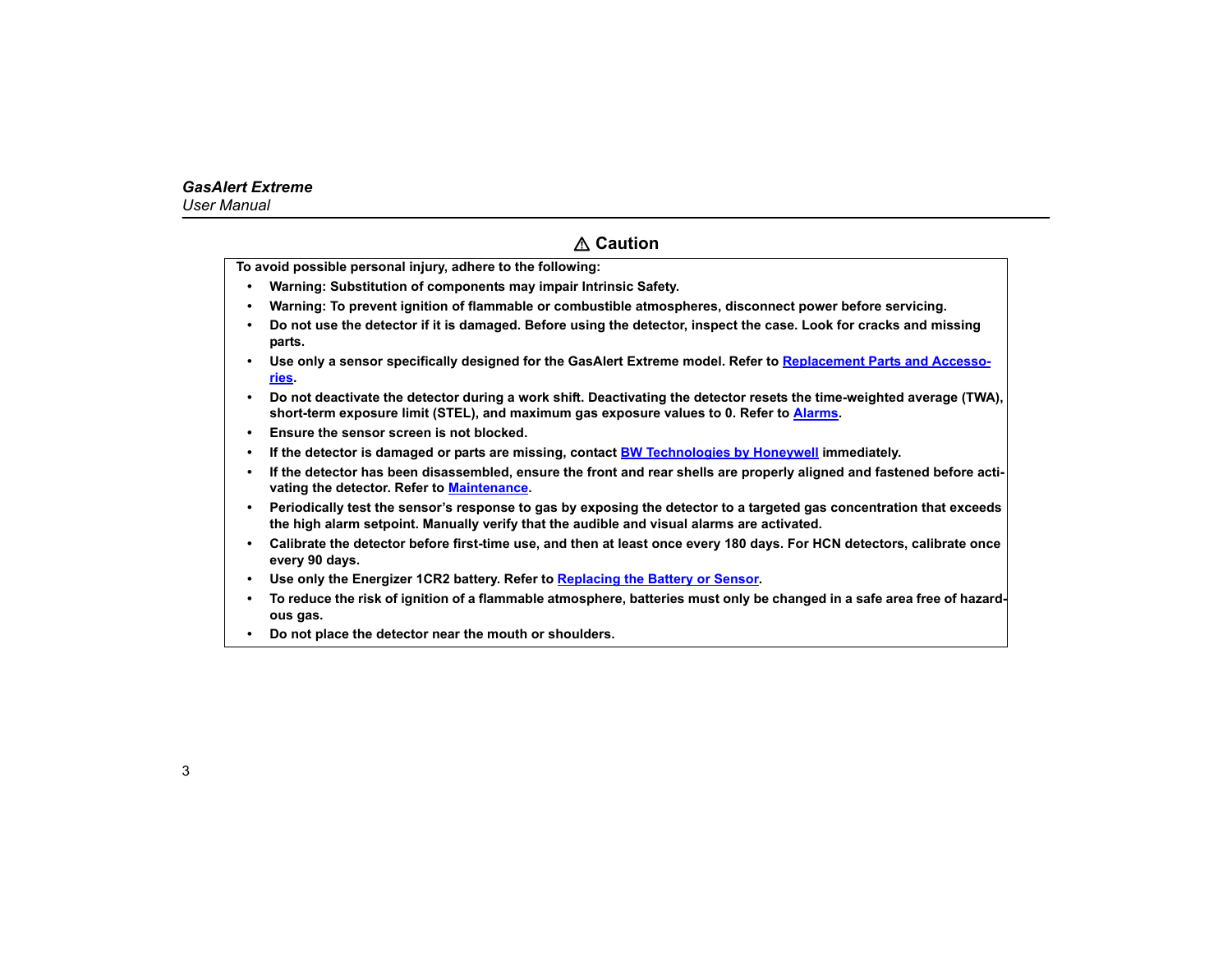### a **Caution**

**To avoid possible damage to the detector, adhere to the following:**

- **• Do not expose the detector to electrical shock and/or severe continuous mechanical shock.**
- **• The oxygen GasAlert Extreme detector is classified by Underwriters Laboratories Inc. up to an atmosphere of 21% oxygen.**
- **• Do not attempt to disassemble, adjust, or service the detector unless instructions for that procedure are contained in the user manual, and/or that part is listed as a replacement part. Use only BW Technologies by Honeywell replacement parts. Refer to [Replacement Parts and Accessories](#page-58-0).**
- **• The detector warranty will be voided if customer personnel or third parties damage the detector during repair attempts. Non-BW Technologies by Honeywell repair/service attempts void this warranty.**

<span id="page-13-0"></span>

| Symbol                               | <b>Meaning</b>                                                                                                                          |
|--------------------------------------|-----------------------------------------------------------------------------------------------------------------------------------------|
| <b>EVASSIFIES</b>                    | Classified to both U.S. and Canadian Safety standards by Underwriter's Laboratories, Inc.                                               |
| CE                                   | Conforms to European Union Directives                                                                                                   |
| $\langle \! \! \{ \! \{ \! \} \! \}$ | European Explosives Protection                                                                                                          |
| <b>ATEX</b>                          | Conforms to European ATEX Directives                                                                                                    |
| <b>IECEX</b>                         | International Electrotechnical Commission Scheme for Certification to Standards for Electrical Equipment for Explo-<br>sive Atmospheres |

#### **Table 2. International Symbols**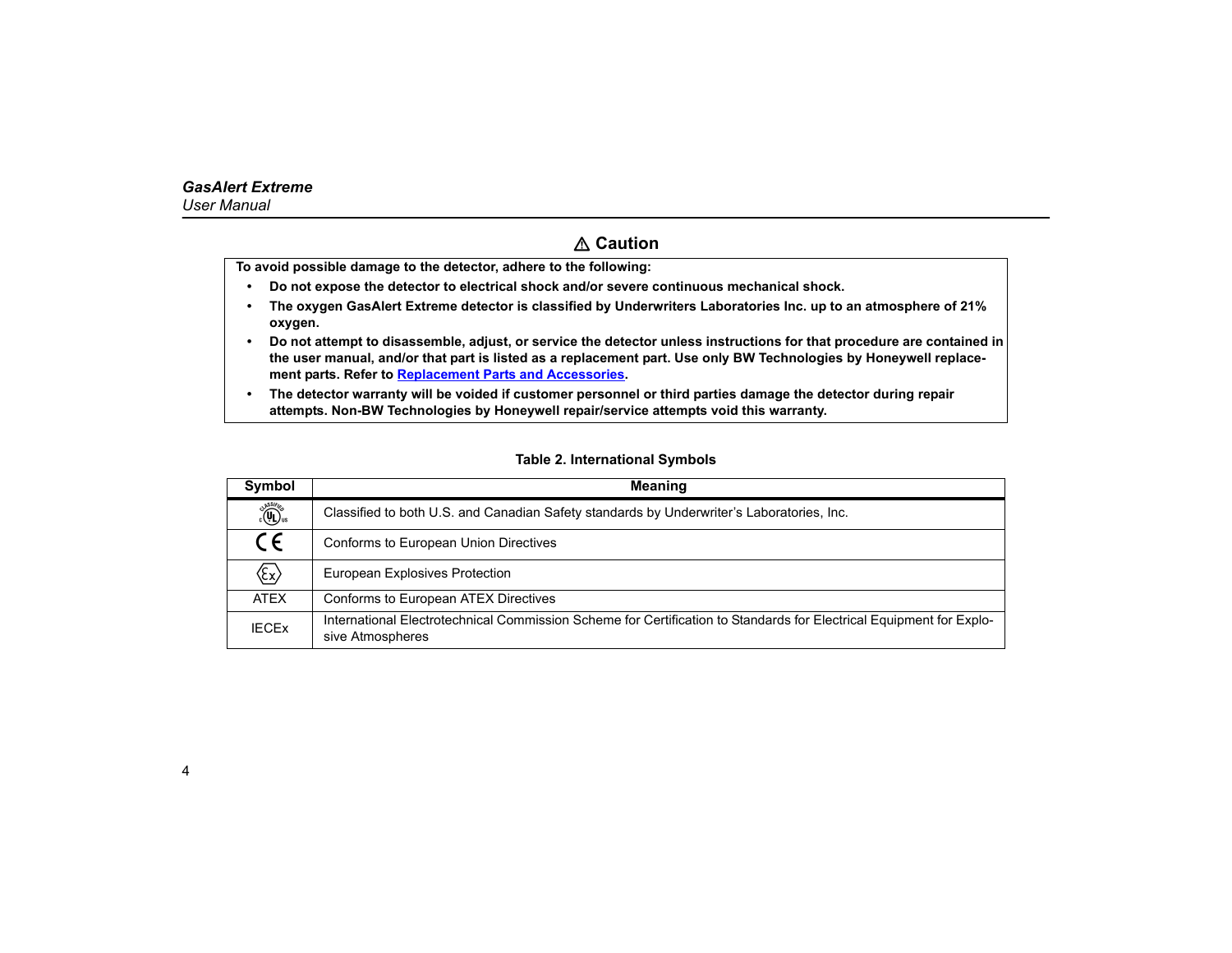### <span id="page-14-0"></span>*Getting Started*

The items listed below are included with the detector. If the detector is damaged or parts are missing, contact the place of purchase immediately.

•3 V lithium CR2-series battery

•GasAlert Extreme O<sub>2</sub> model: O<sub>2</sub> sensor: GasAlert Extreme CO model: CO sensor(low  $H<sub>2</sub>$  sensitivity); GasAlert Extreme CO model: CO sensor; GasAlert Extreme H<sub>2</sub>S model: H<sub>2</sub>S sensor (high range); GasAlert Extreme H<sub>2</sub>S model: H<sub>2</sub>S sensor; GasAlert Extreme PH<sub>3</sub> model: PH<sub>3</sub> sensor; GasAlert Extreme SO<sub>2</sub> model: SO<sub>2</sub> sensor: GasAlert Extreme Cl<sub>2</sub> model: Cl<sub>2</sub> sensor; GasAlert Extreme NH<sub>3</sub> model: NH<sub>3</sub> sensor: GasAlert Extreme  $NH<sub>3</sub>$  model:  $NH<sub>3</sub>$  sensor (high range); GasAlert Extreme NO<sub>2</sub> model: NO<sub>2</sub> sensor: GasAlert Extreme HCN model: HCN sensor; GasAlert Extreme ETO model: ETO sensor; GasAlert Extreme CIO<sub>2</sub> model: CIO<sub>2</sub> sensor; GasAlert Extreme O<sub>3</sub> model: O<sub>3</sub> sensor; GasAlert Extreme NO model: NO sensor.

•Test cap and hose The detector is shipped with the battery and sensor installed. To order replacement sensors and accessories, refer to [Replacement Parts and](#page-58-0)  [Accessories](#page-58-0).

To become familiar with the features and functions of the detector, study the following figures and tables:

- • Figure 1 and Table 3: GasAlert Extreme Detector (describes the detector's components).
- • Figure 2 and Table 4: Display Elements (describes the LCD screen and icons).
- Table 5: Pushbuttons(describes the buttons on the detector.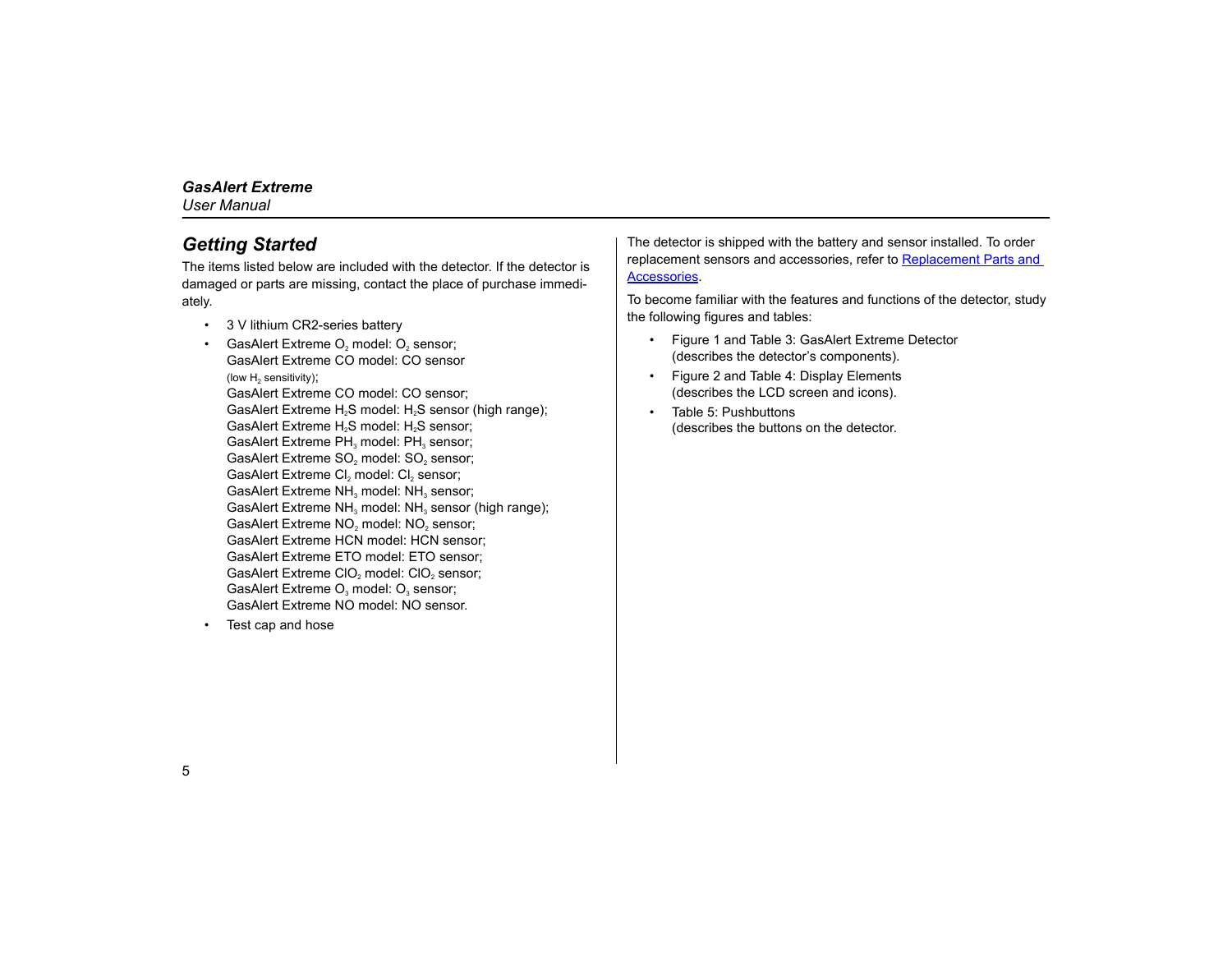

<span id="page-15-1"></span>**Figure 1. GasAlert Extreme Detector**

**Table 3. GasAlert Extreme Detector**

<span id="page-15-0"></span>

| ltem | <b>Description</b>               |  |  |
|------|----------------------------------|--|--|
|      | Visual alarm indicators (LEDs)   |  |  |
| 2    | Liquid crystal display (LCD)     |  |  |
| 3    | Pushbuttons                      |  |  |
|      | Audible alarm                    |  |  |
| 5    | Sensor and sensor screen         |  |  |
| հ    | Infrared (IR) communication port |  |  |
|      | Alligator clip                   |  |  |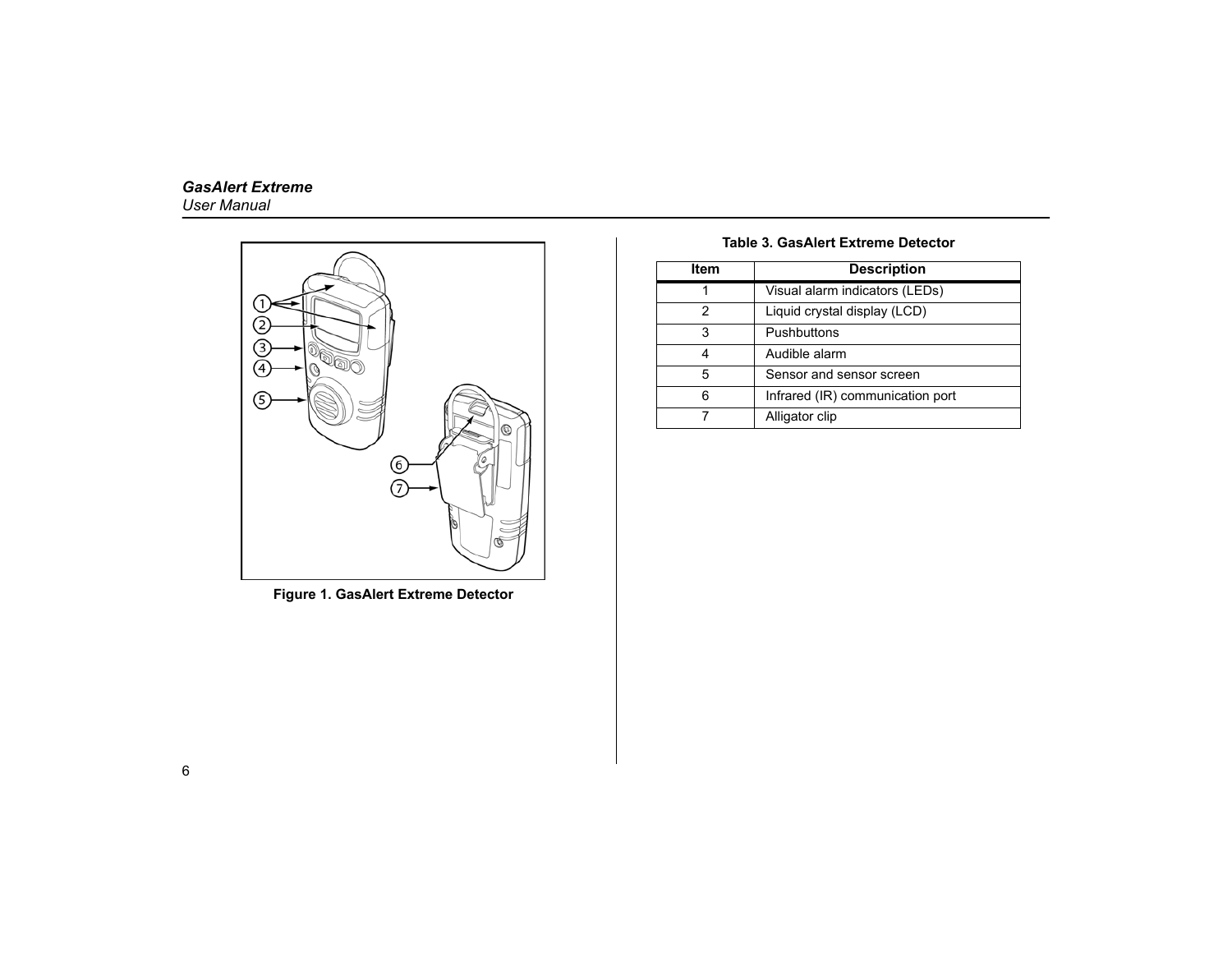

#### **Figure 2. Display Elements**

#### *Note*

<span id="page-16-1"></span>*When enabled, the backlight option automatically activates for 3 seconds whenever there is insufficient light to view the LCD. Press and hold (until the backlight activates) any button to activate the backlight for 6 seconds. The detector is shipped with the backlight option enabled.*

*The backlight does not operate when stealth mode is enabled.*

| Table 4. Display Elements |  |  |  |  |  |  |
|---------------------------|--|--|--|--|--|--|
|---------------------------|--|--|--|--|--|--|

<span id="page-16-0"></span>

| <b>Item</b> | <b>Description</b>                                          |
|-------------|-------------------------------------------------------------|
| 1           | Numeric value                                               |
| 2           | Gas cylinder                                                |
| 3           | Automatically span sensor                                   |
| 4           | Passcode lock                                               |
| 5           | Set alarm setpoints and user options                        |
| 6           | Maximum gas exposure                                        |
| 7           | Alarm conditions                                            |
| 8           | Battery                                                     |
| 9           | Data transmission                                           |
| 10          | Alarm or alarm setpoint                                     |
| 11          | Automatically zero sensor                                   |
| 12          | Optional datalogger indicator                               |
| 13          | Parts per million (ppm)                                     |
| 14          | Percentage by volume (% vol.)                               |
| 15          | Percentage by lower explosive limit (% LEL)<br>(future use) |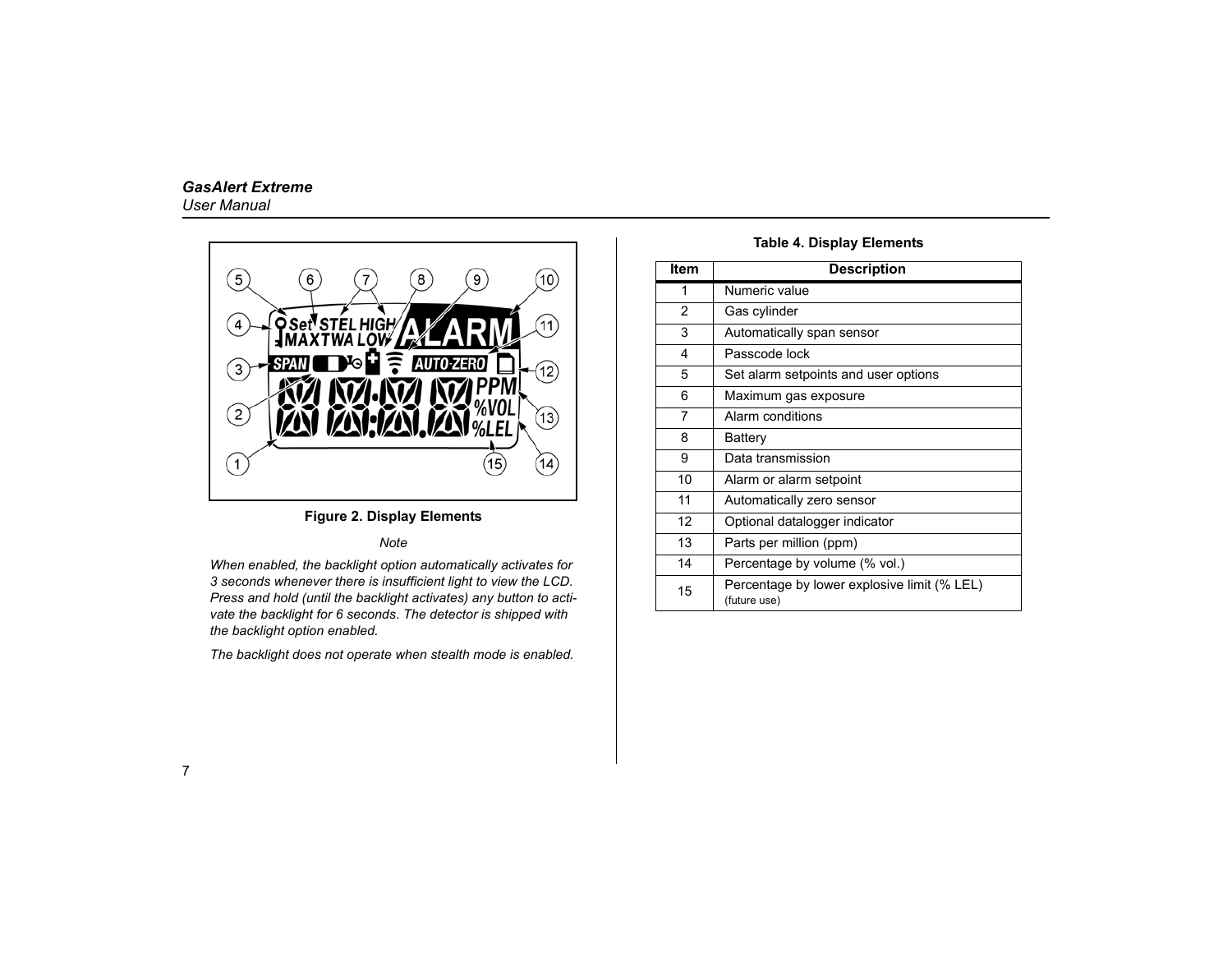#### **Table 5. Pushbuttons**

<span id="page-17-0"></span>

| <b>Pushbutton</b>    | <b>Description</b>                                                                                                                                                                                                                                                                                              |
|----------------------|-----------------------------------------------------------------------------------------------------------------------------------------------------------------------------------------------------------------------------------------------------------------------------------------------------------------|
|                      | To activate the detector, press $(0)$ .                                                                                                                                                                                                                                                                         |
| $^{\circledR}$       | To enable/disable the confidence beep, while the detector is deactivated press and hold $( )$ . While<br>holding $\bigcirc$ , press $\circledcirc$ to enable or disable the confidence beep during start-up.                                                                                                    |
|                      | To deactivate the detector, press $(0)$ and hold until OFF displays (5 seconds). If the detector is pass-<br>$\bullet$<br>code protected to prevent deactivation, PASS will display. A passcode must be entered to deactivate<br>the detector. For more information, refer to Deactivation Passcode Protection. |
|                      | To decrement the displayed value or to scroll down, press $\boxed{\blacktriangledown}$ .<br>٠                                                                                                                                                                                                                   |
| $\blacktriangledown$ | To enter the user options menu, press $\blacksquare$ and $\blacksquare$ simultaneously and hold until OPTN and then EXIT<br>displays (5 seconds).                                                                                                                                                               |
|                      | To initiate calibration and set alarm setpoints, press and hold $\blacktriangledown$ and $\bigcirc$ simultaneously until CAL.<br>displays.                                                                                                                                                                      |
| $\blacktriangle$     | To increment the displayed value, press $\triangle$ .<br>$\bullet$                                                                                                                                                                                                                                              |
|                      | To view the TWA, STEL and maximum (MAX) gas exposures, press $\triangle$ and $\heartsuit$ simultaneously.<br>٠                                                                                                                                                                                                  |
|                      | To save a displayed value, $pres( )$ .                                                                                                                                                                                                                                                                          |
|                      | To clear TWA, STEL, and maximum (MAX) gas exposures, press and hold $\bigcap$ for 6 seconds.                                                                                                                                                                                                                    |
|                      | To acknowledge a latched alarm, press ()                                                                                                                                                                                                                                                                        |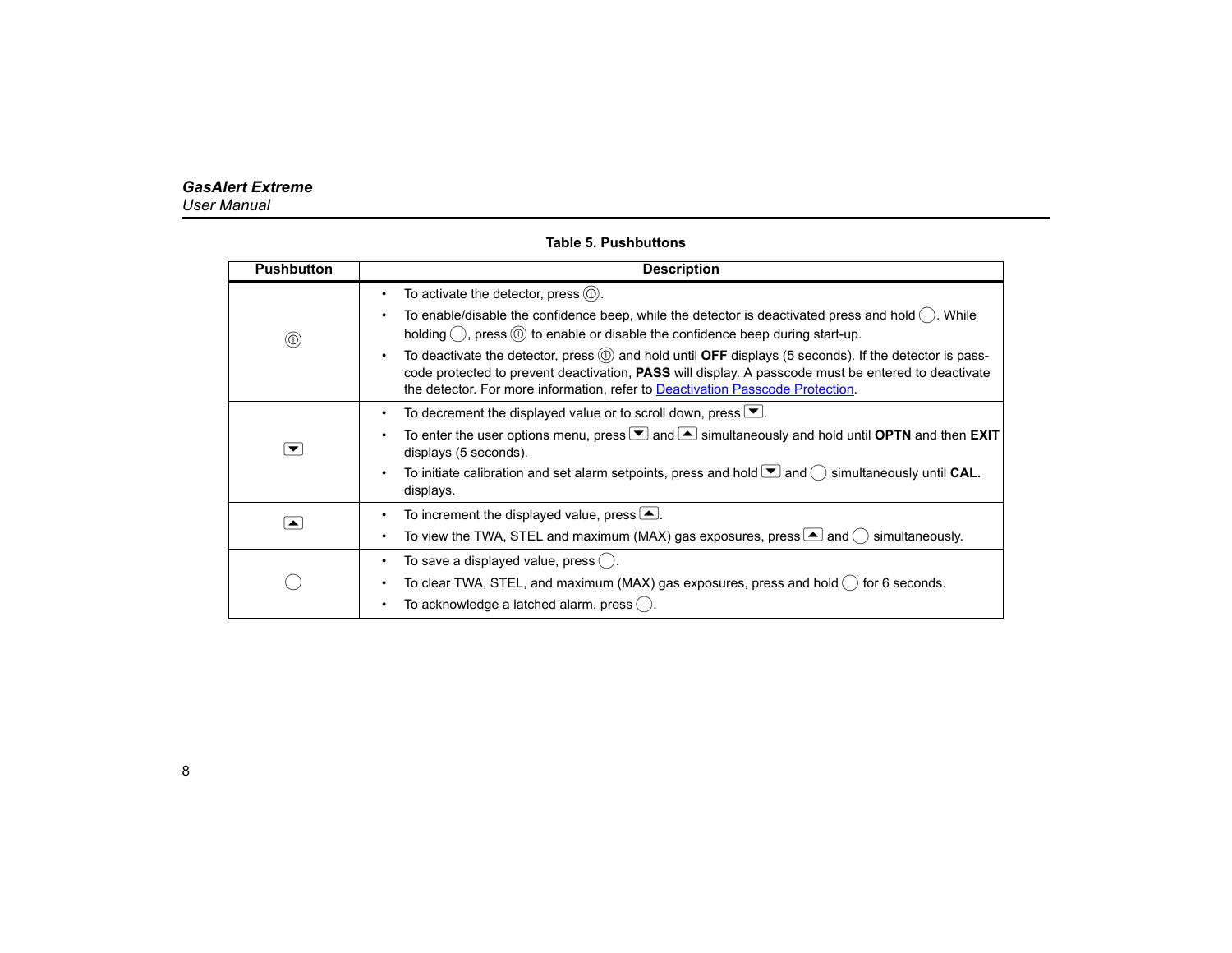### <span id="page-18-0"></span>*Activating the Detector*

To activate the detector, press  $\circledcirc$  in a safe area, free of hazardous gas.

### <span id="page-18-1"></span>*Self-Test*

When the detector is activated, it performs several self-tests. Confirm the following tests occur.

*Note*

*The following tests are listed in the order they are automatically performed on the detector.*

1. **Display Elements Test:** The LCD displays all screen elements.



- 2. **Alarm Function Test:** The detector beeps, the LEDs flash, the backlight activates briefly, and the detector vibrates.
- 3. **Battery Test:** The detector tests the batteries. If the battery voltage is too low to continue, the detector performs an automatic shutdown. Refer to <u>Automatic Shutdown Alarm</u>.

4. **Date and Time:** The LCD displays the date and time automatically in the following order.

| Set<br>2007  | Year: The LCD displays<br>the current year $(20XX)$ . |
|--------------|-------------------------------------------------------|
| Set<br>JI IN | Month:<br>JAN, FEB, MAR, etc.                         |
|              | Day of the month:<br>(1 to 31)                        |
| MEN          | Day of the week:<br>MON, TUE, WED, etc.               |
|              | Hour/Minute:<br>00:00 hours to 23:59<br>hours         |

To adjust the date or time, refer to [Clock Option](#page-24-1).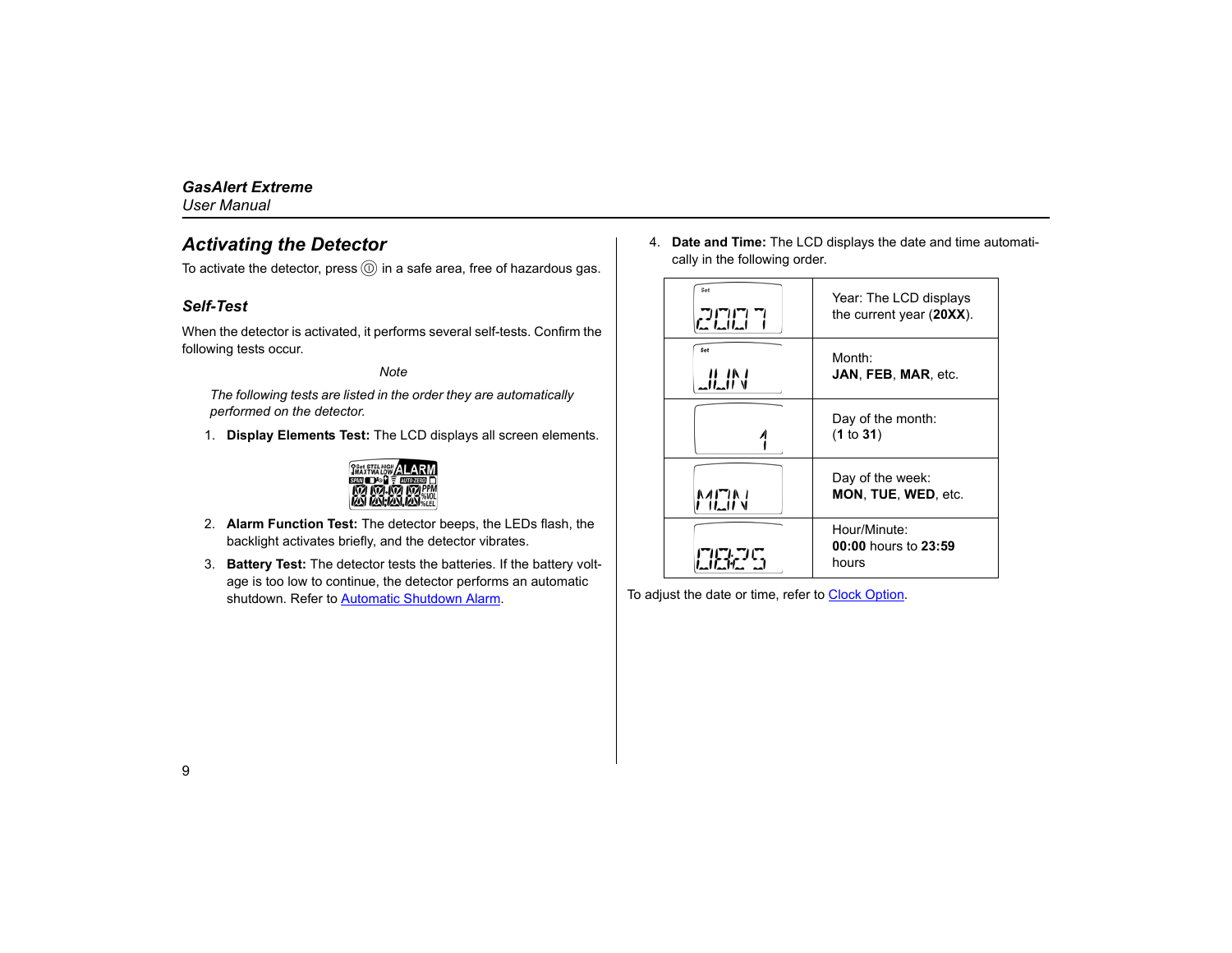5. **Sensor Test:** The detector tests the sensor. If the sensor test fails, the detector beeps slowly, the LEDs flash slowly, and **ALARM** flashes.



If the sensor test passes, the self-test continues.

6. **Gas Type:** The LCD displays the type of gas the detector is manufactured to monitor.

EП

Refer to Table 1 for the type of gases monitored.

If the battery is low, the LCD displays the low battery icon and the self-test continues.



7. **TWA Alarm Setpoint:** The LCD displays the TWA alarm setpoint.



*The TWA alarm setpoint screen does not apply to O<sub>2</sub> detectors.* 

8. **STEL Alarm Setpoint:** The LCD displays the STEL alarm setpoint.



*Note*

The STEL alarm setpoint screen does not apply to O<sub>2</sub> detec*tors.*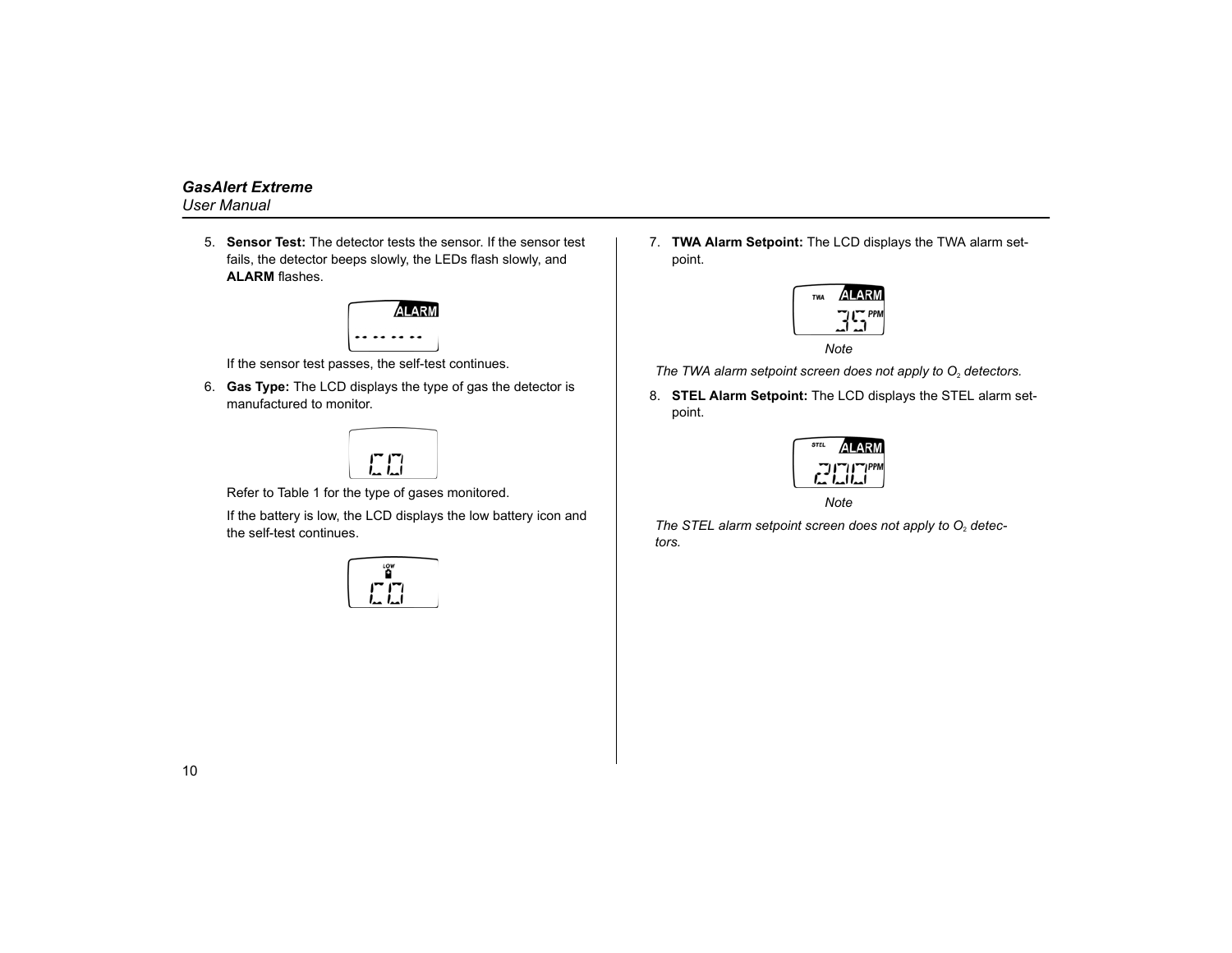9. **Low Alarm Setpoint:** The LCD displays the low alarm setpoint.



10. **High Alarm Setpoint:** The LCD displays the high alarm setpoint.



11. **Calibration Due Test:** The LCD displays the calibration due date.



The LCD displays the number of days remaining before the detector must be calibrated. For more information, refer to [Cali](#page-43-0)[bration](#page-43-0).

If calibration is past due, **CAL. PAST** displays.



 $Press$   $\cap$  to acknowledge the warning message.

If the calibration past due option is enabled or disabled, one of the following two events will occur.

- **Calibration Past Due Disabled:** If the detector is not passcode protected and after the **CAL. PAST** message is acknowledged, the detector continues the self-test and then enters normal operation.
- <span id="page-20-0"></span>• **Calibration Past Due Enabled:** If the detector is passcode protected and when **CAL. PAST** displays, press  $\bigcirc$  to acknowledge the message and to access the **PASS** screen. If required, refer to [Passcode Protection Option](#page-25-0).



Press  $\triangle$  or  $\triangledown$  to scroll to the required passcode, and press within 10 seconds to confirm the selection. The detector enters normal operation.

#### *Note*

*Calibrate the detector before continuing operation.*

If the passcode is not confirmed within 10 seconds or the passcode is incorrect, the detector beeps eight times, the LEDs flash 8 times, and the LCD displays the following screen.

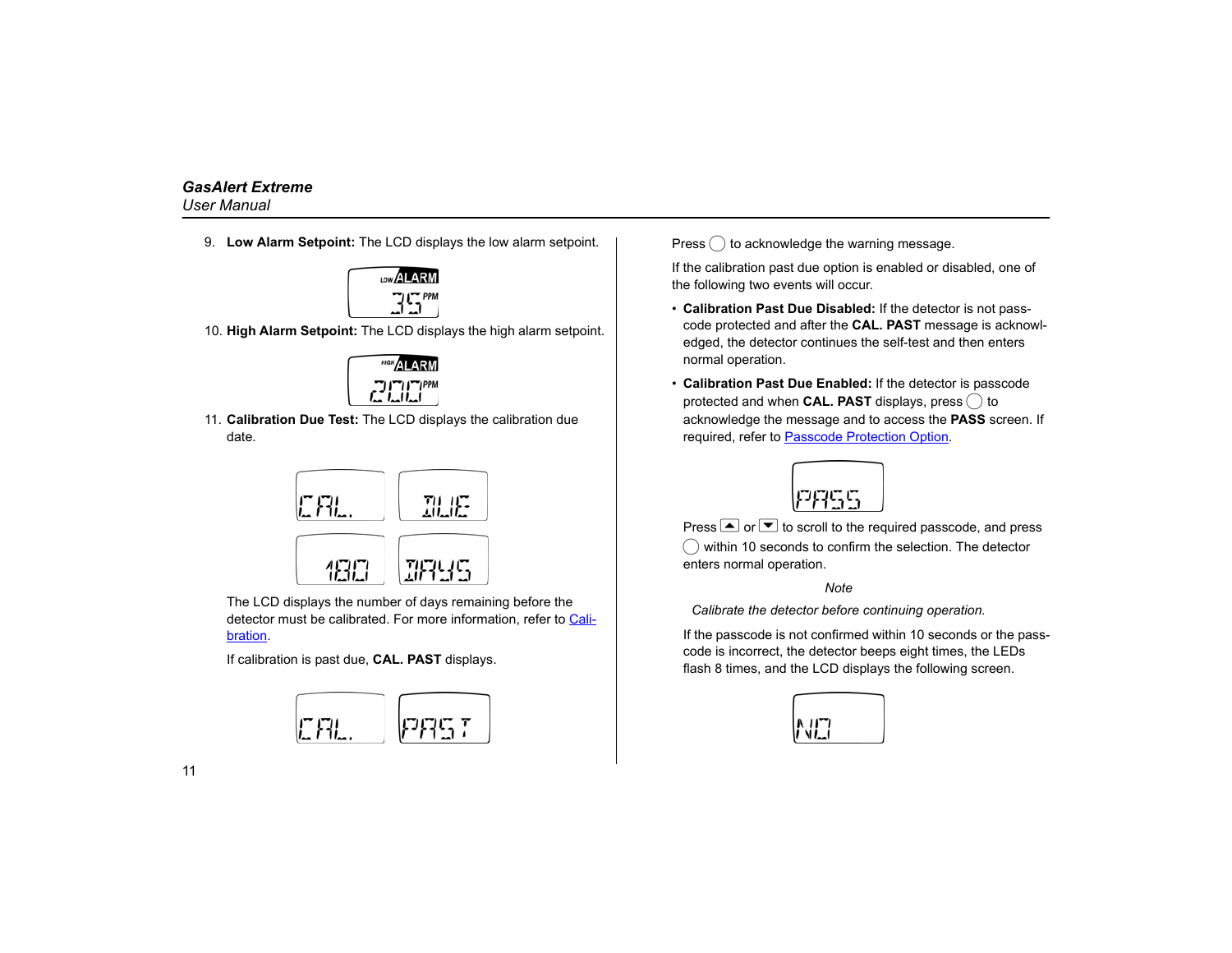The detector then automatically deactivates.

12. **Bump Test Fail:** If a previous bump test failed, the detector beeps, vibrates, and **BUMP FAIL** displays:.



 $Pres \bigcirc$  to acknowledge the alarm.

*Note*

*Bump test the detector before continuing operation.*

For information regarding bump tests, refer to the *MicroDock ll User Manual*.

### <span id="page-21-0"></span>*Self-Test Pass*

If the detector passes the self-test, it enters normal operation. The LCD displays the ambient gas reading.



The detector begins recording immediately. It records the

- •maximum (MAX) gas exposure,
- •the short-term exposure levels (STEL), and
- •calculates the time-weighted average (TWA).

### <span id="page-21-1"></span>*Self-Test Fail*

If the detector fails the self-test, refer to [Troubleshooting](#page-55-0).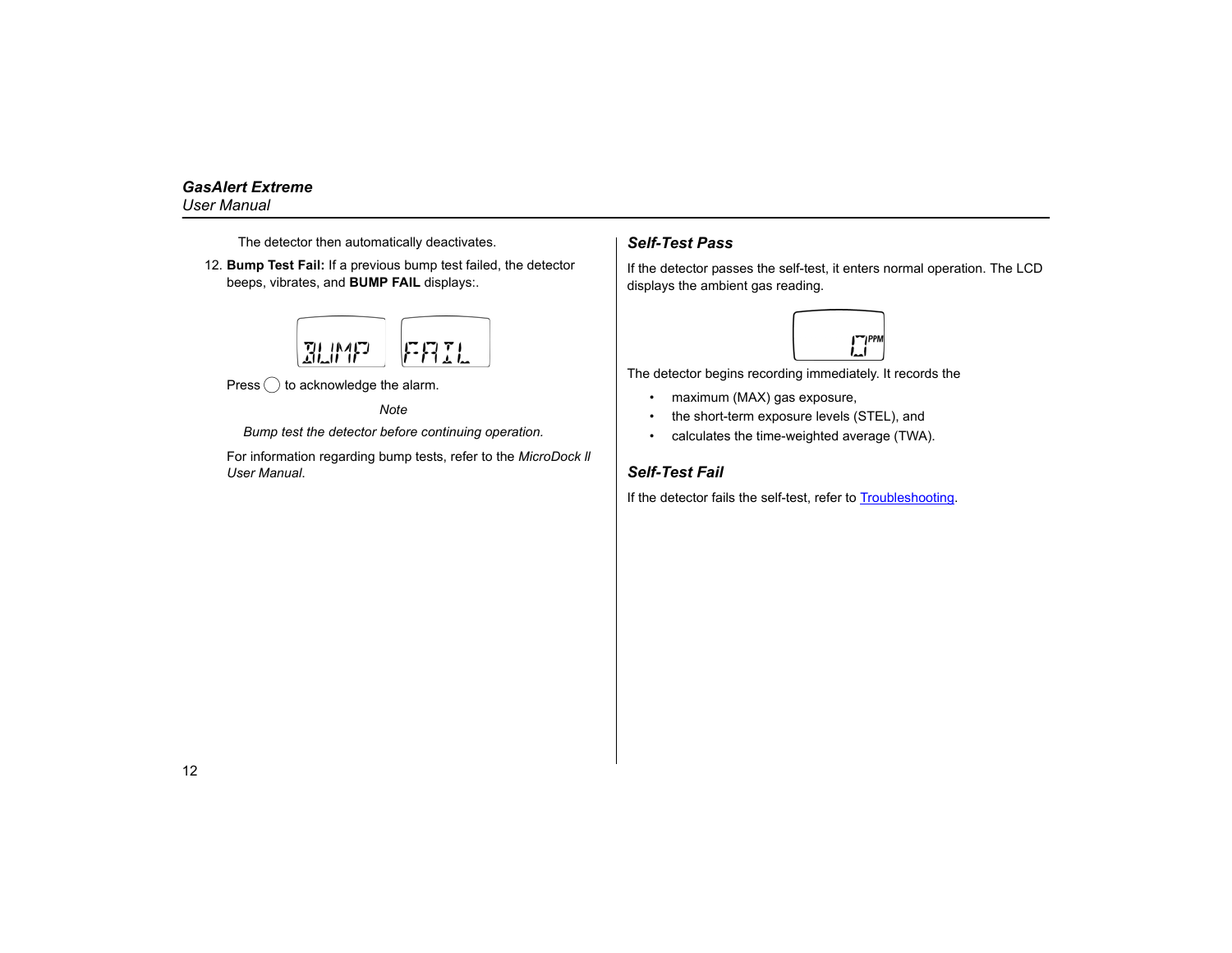### <span id="page-22-0"></span>*Deactivating the Detector*

*Note*

 *If Deactivation Passcode Protection is enabled, the detector cannot be disabled without entering a passcode first.* **PASS** *displays immediately after* **OFF***, refer to [Deactivation Passcode](#page-26-1)  [Protection](#page-26-1). This option can only be enabled at the factory and cannot be disabled by the customer.*

To deactivate the detector, complete the following:

1. Press and hold  $\circledcirc$  until **OFF** displays (approximately 5 seconds).



2. The detector beeps and vibrates four times, the LEDs flash four times, and then the detector deactivates.

*Note*

*If*  $\circled{0}$  *is not held down until* **OFF** displays, the detector will *remain activated.*

### <span id="page-22-1"></span>*Confidence Beep*

The confidence beep provides continuous confirmation that the detector is operating properly. When the confidence beep is enabled, the detector beeps every 5 seconds.

The confidence beep can be enabled or disabled during start-up.

*Note*

*The detector is shipped with the confidence beep disabled.*

*Enabling the confidence beep decreases battery life.*

To enable/disable the confidence beep, complete the following:

- 1. Ensure the detector is deactivated.
- 2. Press and hold  $\bigcap$ . While holding  $\bigcap$ , press  $\textcircled{\tiny{\textcircled{\tiny{0}}}}$ .

When the confidence beep option is enabled, the detector automatically begins beeping when activated.

When the confidence beep option is enabled in stealth mode, the detector vibrates one time every 60 seconds. For more information refer to [Stealth Mode Option](#page-27-0) and [Alarms](#page-35-0).

*Note*

*If confidence beep is enabled and a low battery alarm occurs, the confidence beep deactivates.*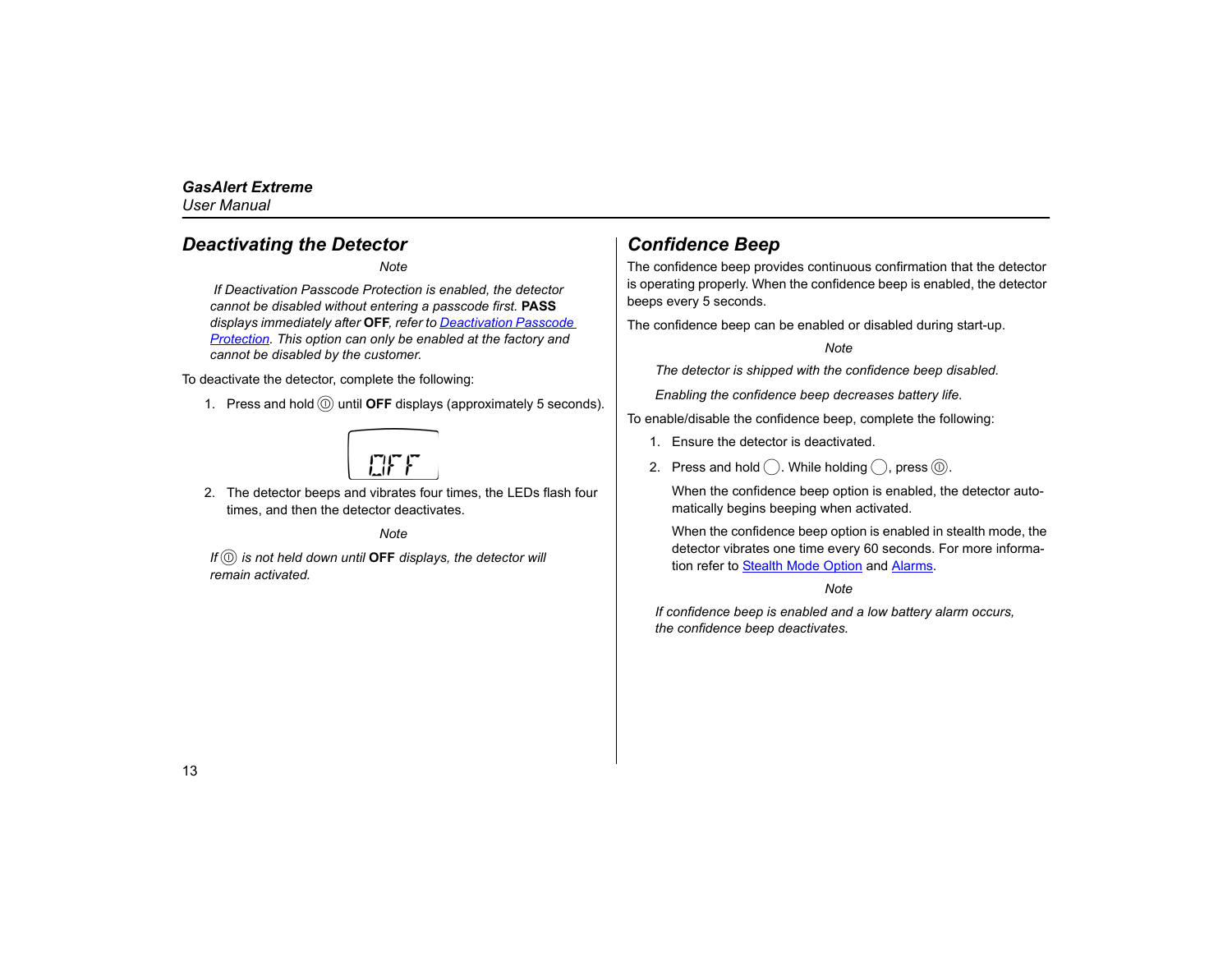### <span id="page-23-0"></span>*User Options Menu*

*Note*

*When selecting a user option,* **Set** *flashes and the LCD displays the opposite of what is currently enabled.*



To access the user options menu, complete the following:

1. Press and hold  $\triangle$  and  $\triangledown$  simultaneously until **OPTN** displays and then release the buttons.

The detector beeps and vibrates four times and the LEDs flash four times while accessing the user options menu.

If the passcode protection is not enabled, the **EXIT** screen automatically displays.



If the detector is passcode protected, the following screen displays.



2. Press  $\triangle$  or  $\triangle$  to scroll to the required passcode. Press  $\bigcirc$  to confirm the selection and access the **EXIT** screen.

*Note*

*If the passcode is not confirmed within 10 seconds,* **NO** *displays and the detector returns to normal operation.*



- 3. From the **EXIT** screen, press  $\triangle$  or  $\triangledown$  to scroll through the user options.
- 4. Press  $\bigcirc$  to select a displayed option.

#### *Note*

*As a safety precaution, if an option is not selected within 20 seconds the detector automatically returns to normal operation.*

When the required activities have been performed for a selected option, the EXIT screen automatically displays.

5. Press  $\triangle$  or  $\blacktriangledown$  to select another option or press  $\bigcirc$  to exit the user options menu and return to normal operation.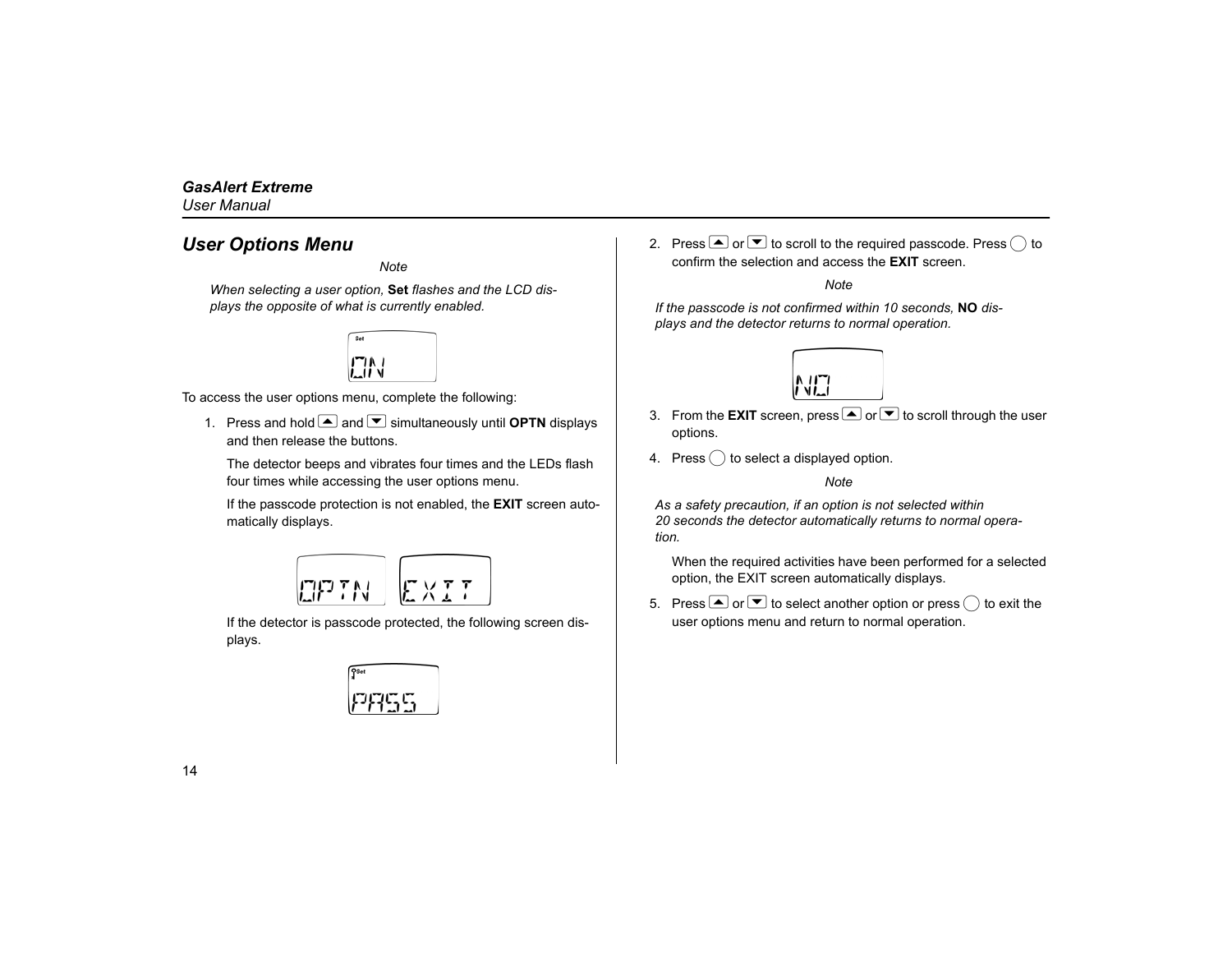### <span id="page-24-0"></span>*Exit*

When entering user options, the **EXIT** screen displays immediately following the options (**OPTN**) screen. The LCD automatically returns to the **EXIT** screen after a user option has been accessed.

From the **EXIT** screen, use  $\triangle$  or  $\triangle$  to scroll to additional user options.

Or

Press  $\bigcap$  to exit user options and return to normal operation.

### <span id="page-24-1"></span>*Clock Option*

The clock (**CLCK**) option sets the date (year/month/day/day of the week) and time (hour/minute) of the detector. To set the time or date, complete the following:

- 1. From the **EXIT** screen, press **O** or **E** to scroll to the **CLCK** option.
- 2. Press  $\bigcirc$  to select the option and access the first date/time option, the year. **Set** and the last two digits of the year continually flash.
- 3. Press  $\triangle$  or  $\blacktriangledown$  to scroll to the required year and press  $\bigcirc$  to confirm the selection.

Or

To bypass the year, press  $\bigcap$  to retain the current value and automatically proceed to the month screen.

4. Repeat step #3 for the remaining date/time changes.

5. Press  $\triangle$  or  $\triangle$  to select another option or press  $\bigcirc$  to exit the user options menu and return to normal operation.

#### *Note*

*The time and date values can only be changed in the order they are presented in this table. To bypass any setting, press* C*. The detector automatically retains the current value and proceeds to the next date/time option.*

| Set<br>2007    | Year: Requires only the last two<br>numerals of the year (00-99).                                                                                    |
|----------------|------------------------------------------------------------------------------------------------------------------------------------------------------|
| Set            | Month: Scroll to select the<br>required month (JAN, FEB, MAR,<br>etc.).                                                                              |
| Set<br>ليمونهم | Day: Scroll to select the required<br>day $(1-31)$ . For months with 30<br>days (1-30) is available. For Feb-<br>ruary, $(1-28 \& 29)$ is available. |
| Set<br>MF IN   | Day of the week: Scroll to select<br>the required day (MON, TUE,<br>WED, etc.).                                                                      |
| Set            | Time: The hour value flashes first.<br>Scroll to select (0:00 hours, to<br>23:59 hours).                                                             |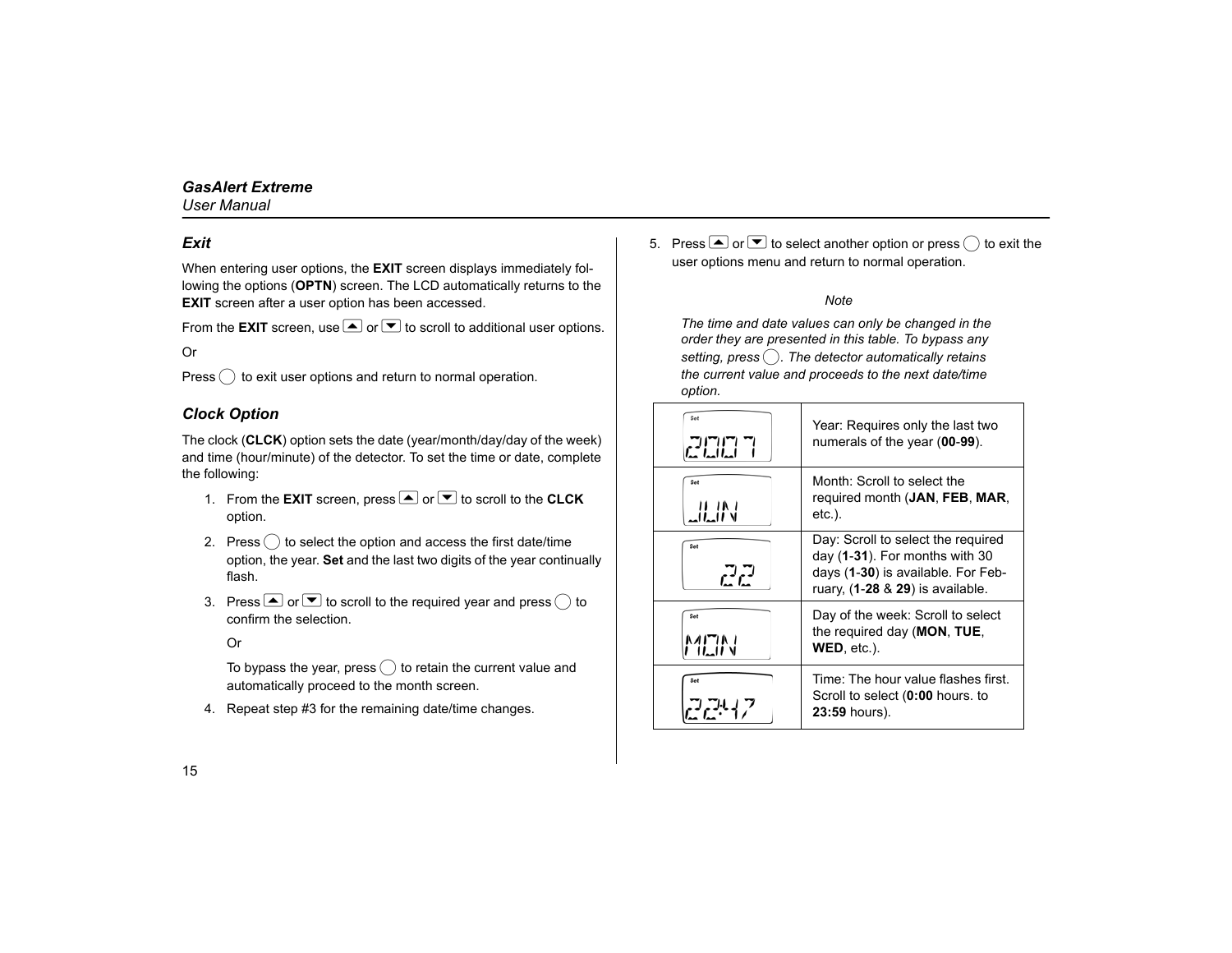*Note*

*If a value is not bypassed by pressing*  $\bigcirc$  *within 10 seconds, the detector automatically proceeds to the next date/time option. If the Time Minute value was not bypassed, the detector automatically proceeds to the* **Exit** *screen.*

*If a new value is selected but not confirmed by pressing*  $\binom{1}{k}$ *within 10 seconds,* **NO** *displays and the detector proceeds to the next date/time option. If a new Time Minute value was selected but not confirmed, the detector automatically proceeds to the* **Exit** *screen.*



### <span id="page-25-0"></span>*Passcode Protection Option*

The passcode protection option (**PASS**) prevents unauthorized access to the user options and the calibration/set alarm setpoint functions.

The passcode protection option can be enabled or disabled.

#### *Note*

*The detector is shipped with the passcode protection option disabled.*

#### <span id="page-25-1"></span>*Enable Passcode Protection*

To enable passcode protection, complete the following:

#### *Note*

*The passcode is provided on a separate card inside the shipping container.*

1. From the **EXIT** screen of the user options menu, press  $\triangle$  or  $\blacktriangledown$ to scroll to the **PASS** option.



- 2. Press  $\bigcirc$  to select the option.
- 3. **Set** and **PASS** continually flash. Press **△** or to scroll to the required passcode, and press  $\bigcirc$  to confirm the selection.
- 4. The **ON** screen displays and flashes continually. Press  $\bigcirc$  to confirm. The LCD then returns to the **EXIT** screen.



5. Press  $\triangle$  or  $\blacktriangledown$  to select another user option, or press  $\bigcirc$  to exit the user options and return to normal operation.

#### *Note*

*If an incorrect passcode is selected or a correct passcode is not confirmed within 10 seconds,* **NO** *displays and the LCD returns to the* **EXIT** *screen.*

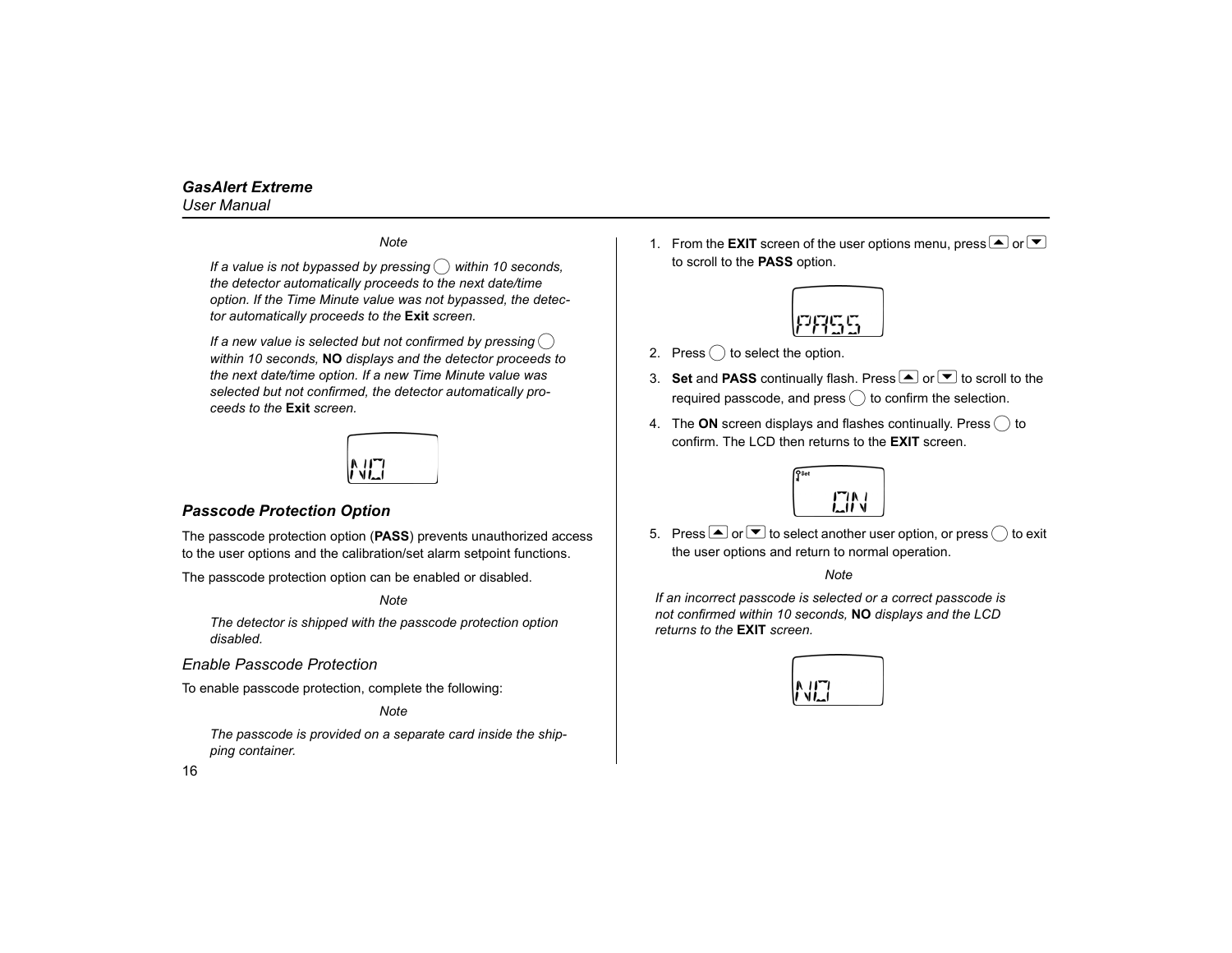### <span id="page-26-0"></span>*Disable Passcode Protection*

When the detector is passcode protected, the key icon displays continually. To disable the passcode protection option, complete the following:

1. Press and hold  $\triangle$  and  $\blacktriangledown$  simultaneously to access the user options menu.

The **OPTN** screen displays briefly before the flashing passcode screen displays.



2. Press  $\triangle$  or  $\triangledown$  to scroll to the required passcode and press  $\bigcap$ to confirm. The following **EXIT** screen displays.

The key icon indicates that the passcode protection is currently enabled.

- 3. Press  $\triangle$  or  $\blacktriangledown$  to scroll to the **PASS** option, and press  $\bigcirc$  to select the option.
- 4. The LCD displays a flashing **OFF** screen. Press  $\bigcirc$  to confirm the disabling option.

#### *Note*

*To ensure if the passcode protection option is enabled/disabled, use* **△** and ▼ to toggle between the **ON** and **OFF** *options. Display the desired option and press* C *to confirm the selection.*

The LCD returns to the **EXIT** screen.

5. Press  $\triangle$  or  $\triangle$  to select another user option, or press  $\bigcirc$  to exit the user options and return to normal operation.

*Note*

*If a passcode value is not selected or confirmed by pressing*  C *within 10 seconds,* **NO** *displays and the LCD returns to the*  **EXIT** *screen.*



#### <span id="page-26-1"></span>*Deactivation Passcode Protection*

As a backup safety precaution, the deactivation passcode protection option can be enabled prevent unauthorized deactivation. A separate security passcode is required for this option and will be available to limited personnel only.

*Note*

*The detector can be shipped with this option enabled permanently. This option can only be enabled at the factory and cannot be disabled by a customer.*

The passcode must be entered every time the detector is deactivated.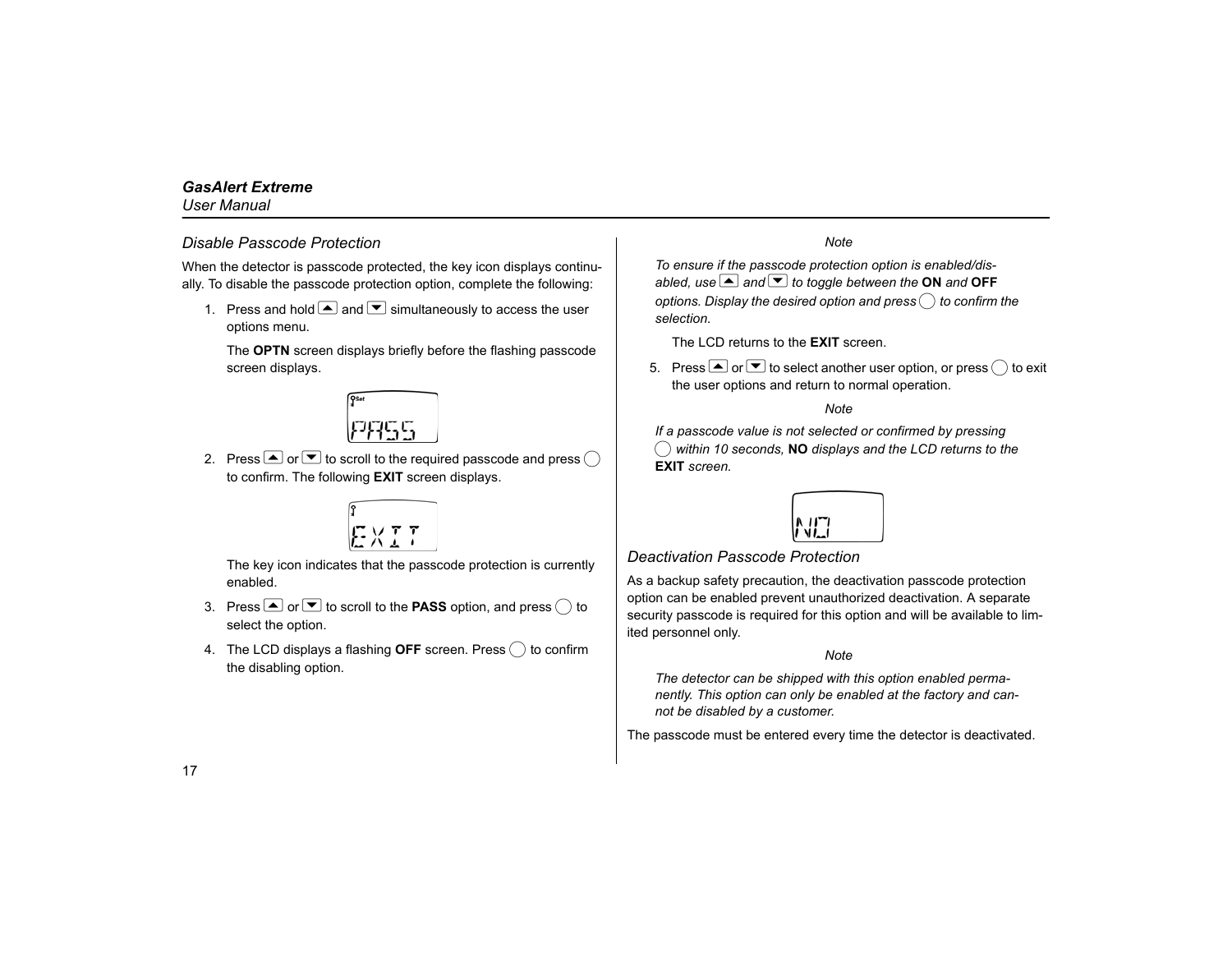To deactivate the detector, complete the following:

1. From normal operation, press and hold  $\circled{0}$  to deactivate the detector.

If the detector is passcode protected to prevent deactivation, **OFF** displays briefly and then **PASS** immediately displays.



2. Press  $\triangle$  or  $\triangle$  to scroll to the required security passcode.  $Press$   $\bigcirc$  to confirm the selection.

The detector then deactivates.

### <span id="page-27-0"></span>*Stealth Mode Option*

The stealth (**STLH**) mode option ensures that the detector is undetected in situations that require concealment. This option disables the

- •audible alarms,
- •visual alarms, and
- •backlight.

Only the vibrator alarm remains enabled.

#### *Note*

*The detector is shipped with stealth mode disabled.*

To enable/disable the stealth mode, complete the following:

1. From the EXIT screen, press **O** or **E** to scroll to the **STLH** option.



2. Press  $\bigcirc$  to select the option. The LCD flashes either **ON** or **OFF**.



**Enabled Disabled**

3. Press  $\triangleq$  or  $\triangleq$  to toggle between the **ON/OFF** options. Ensure the desired option is displayed and press  $\bigcirc$  to confirm the selection.

The LCD returns to the **EXIT** screen.

If stealth mode has been enabled, the screen displays **STLH** continually unless

- •functions are being performed,
- readings are not 0 ppm for toxics, or
- •reading is not 20.9% vol for oxygen.

*Note*

*The vibrator alarm is disabled at -20°C.*

4. Press  $\triangle$  or  $\blacktriangledown$  to scroll to a new user option or press  $\bigcirc$  to exit and return to normal operation.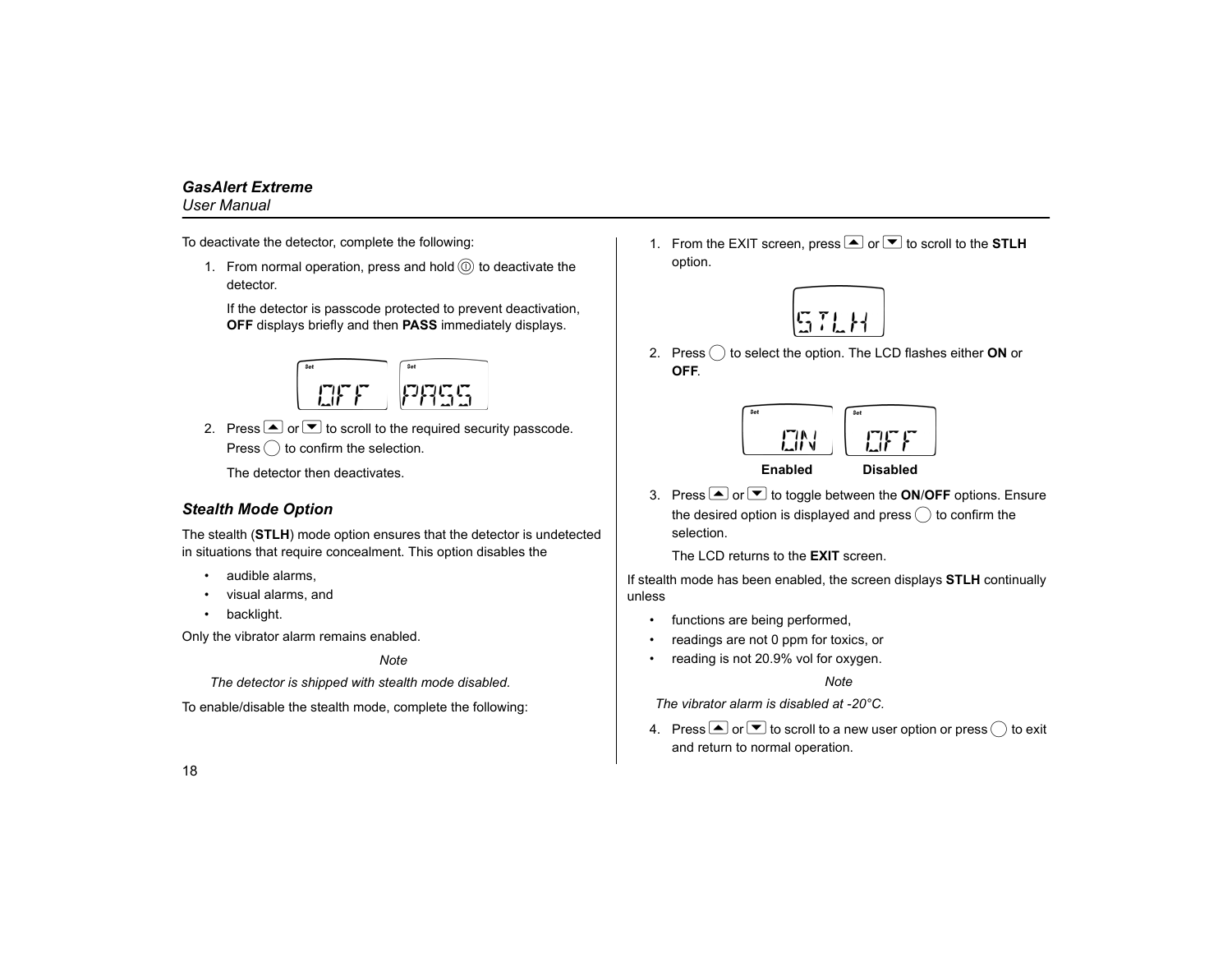*Note*

*If the option is not confirmed by pressing*  $\bigcirc$  *within 10 seconds, the detector returns to normal operation.*

### <span id="page-28-0"></span>*Automatic Backlight Option*

The automatic backlight (**BKLT**) option enables or disables the backlight of the detector. When enabled, the backlight automatically activates for 3 seconds whenever there is insufficient light to view the LCD.

Press any button to activate the backlight for 6 seconds.

#### *Note*

*The detector is shipped with the automatic backlight option enabled. The backlight option is not available in the user options menu when stealth mode is enabled.*

To enable/disable the automatic backlight, complete the following:

1. From the **EXIT** screen, press **O** or **E** to scroll to the **BKLT** option.



- 2. Press  $\bigcirc$  to select the option. The LCD flashes either **ON** or **OFF**.
- 3. Press **A** or ▼ to toggle between the **ON/OFF** options. Ensure the desired option is displayed and press  $\bigcap$  to confirm the selection.

The LCD returns to the EXIT screen.

4. Press  $\blacksquare$  or  $\blacktriangledown$  to scroll to a new user option or press  $\bigcirc$  to exit and return to normal operation.

#### *Note*

*If the option is not confirmed by pressing*  $\bigcirc$  *within 10 seconds, the detector returns to normal operation.*

#### <span id="page-28-1"></span>*Latching Alarm Option*

The latch alarm (**LTCH**) option ensures that an alarm persists until it is acknowledged by the user.

If enabled, during an alarm condition the latched alarms (**LTCH**) option causes the low and high gas alarms (audible, visual, and vibrator) to persist until the gas concentration is below the alarm setpoint and the alarms have been acknowledged by pressing  $\bigcap$ .

The audible alarm can be temporarily deactivated (press  $\bigcirc$ ) for 30 seconds, but the LCD continues to display the peak concentration until the alarm condition no longer exists.

In stealth mode, the detector continues to vibrate until the alarm is acknowledged.

*Note*

*The detector is shipped with the latching alarm option disabled.*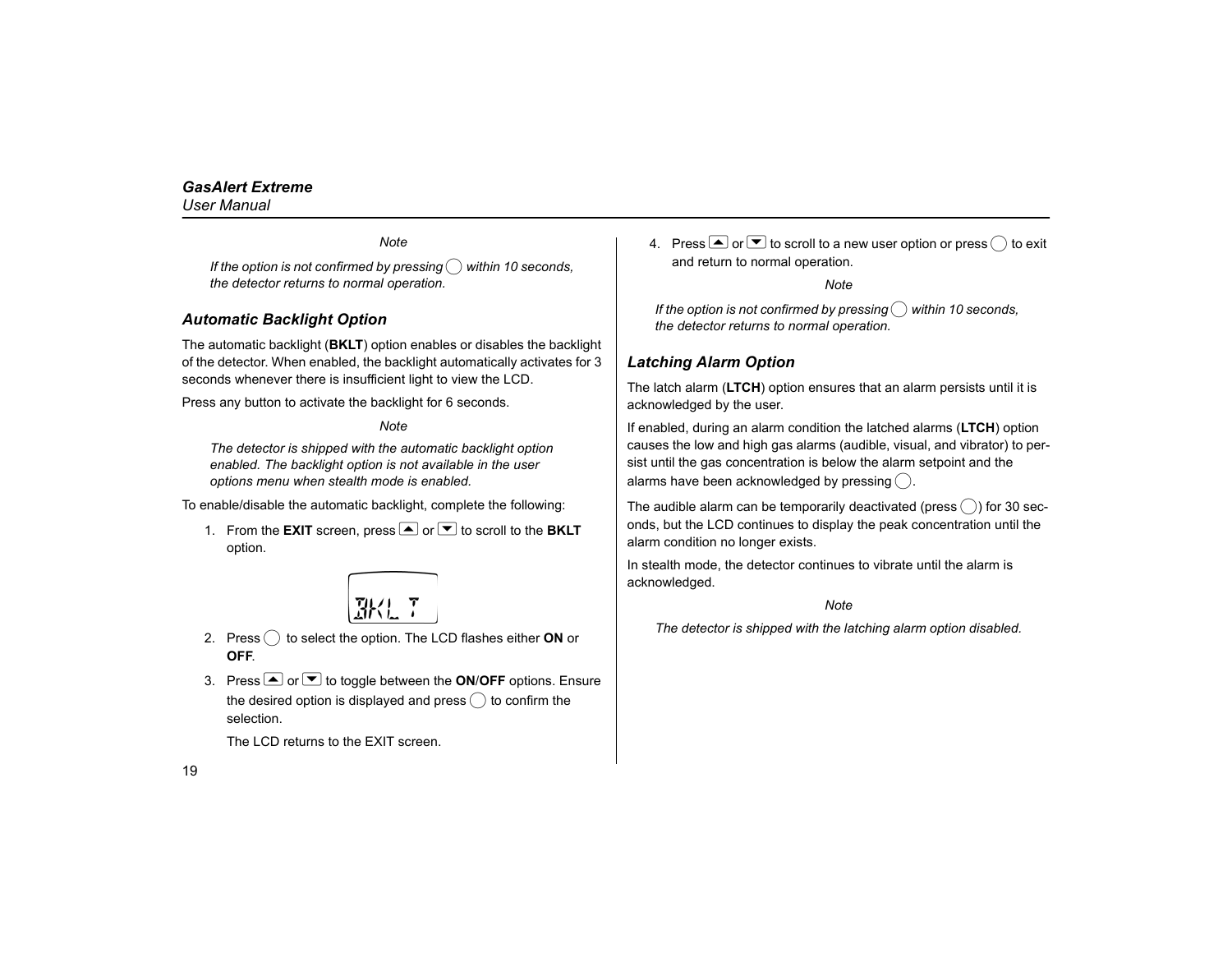To enable/disable the latching alarm option, complete the following:

1. From the EXIT screen, press  $\blacksquare$  or  $\blacktriangledown$  to scroll to the LTCH option.



- 2. Press  $\bigcirc$  to select the option. The LCD flashes either **ON** or **OFF**.
- 3. Press **A** or **▼** to toggle between the **ON/OFF** options. Ensure the desired option is displayed and press  $\bigcirc$  to confirm the selection.

The LCD returns to the **EXIT** screen.

4. Press  $\blacksquare$  or  $\blacktriangledown$  to scroll to a new user option or press  $\bigcirc$  to exit and return to normal operation.

*Note*

*If the option is not confirmed by pressing*  $\bigcirc$  *within 10 seconds, the detector returns to normal operation.*

### <span id="page-29-0"></span>*Automatic Oxygen (O2) Calibration Option*

*Note*

*For oxygen detectors only.*

*If the automatic oxygen (O<sub>2</sub>) calibration option is enabled, ensure the detector is activated in safe area in normal (20.9%) oxygen atmosphere.*

This option enables/disables the automatic oxygen  $(O<sub>2</sub>)$  calibration. The  $O<sub>2</sub>$  calibration begins automatically during start-up after the calibration due screen displays.

*Note*

*The detector is shipped with the automatic O<sub>2</sub> calibration option disabled.*

To enable/disable the automatic  $O<sub>2</sub>$  calibration option, complete the following:

1. From the **EXIT** screen of the user options menu, press  $\triangle$  or  $\triangle$ to scroll to the **ACAL** option.



- 2. Press  $\bigcirc$  to select this option. The LCD flashes either **ON** or **OFF**.
- 3. Press **△** or ▼ to toggle between the **ON/OFF** options. Ensure the desired option is displayed and press  $\bigcirc$  to confirm the selection.

The LCD returns to the **EXIT** screen.

4. Press  $\Box$  or  $\Box$  to scroll to a new user option or press  $\bigcirc$  to exit and return to normal operation.

*Note*

*If the option is not confirmed by pressing*  $\bigcirc$  *within 10 seconds. the detector returns to normal operation.*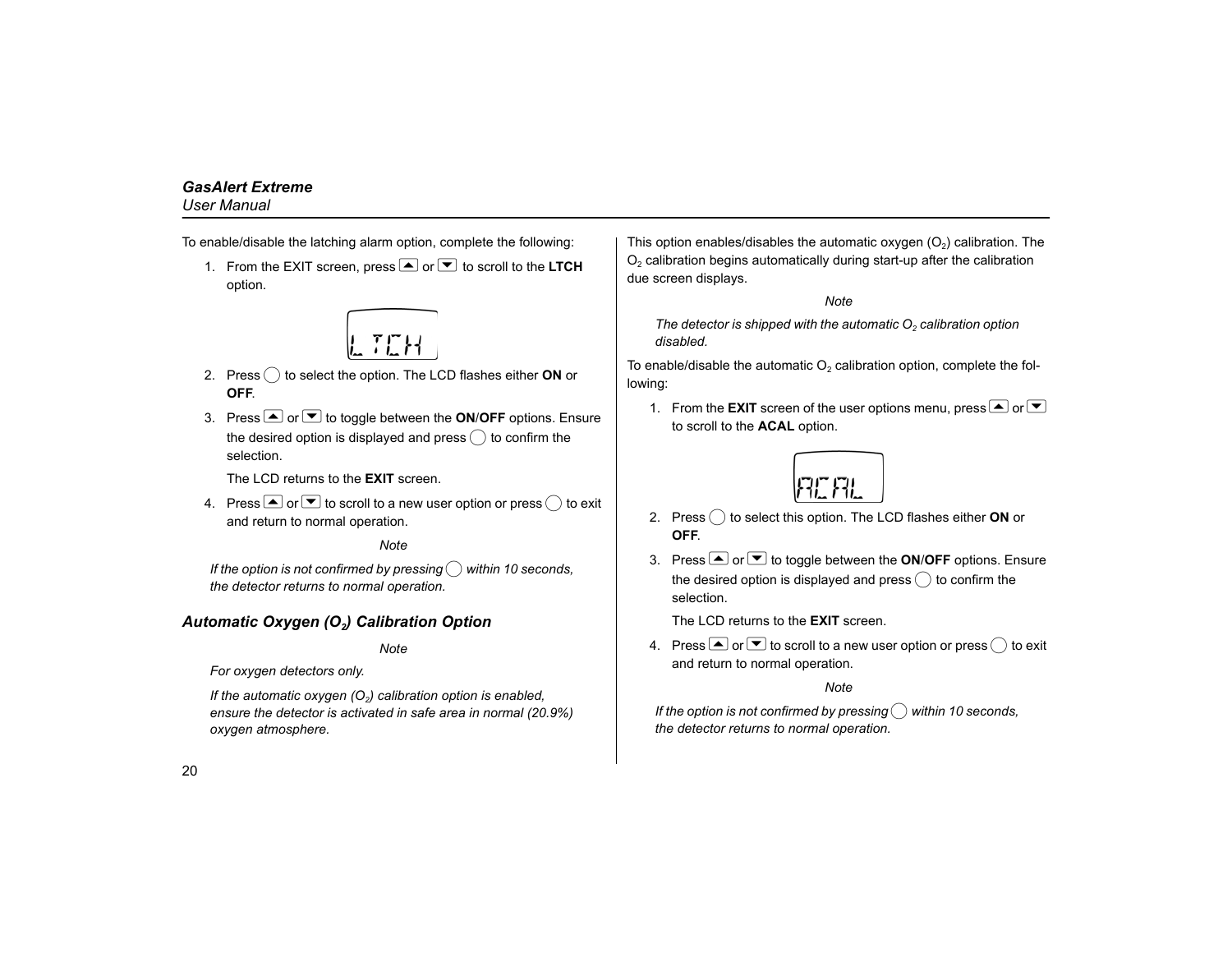### <span id="page-30-0"></span>*Calibration Past Due Option*

The calibration past due (**PAST**) option enables an automatic shutdown during start-up if the detector is past due for calibration.

*Note*

*The detector is shipped with the calibration past due shutdown option disabled.*

To calibrate a past due calibration detector, refer to [Calibration Past Due](#page-20-0)  [Enabled](#page-20-0) in [Self-Test](#page-18-1).

To enable/disable the calibration past due automatic shutdown option, complete the following:

1. From the **EXIT** screen of the user options menu, press  $\triangle$  or  $\triangle$ to scroll to the **PAST** option.

- 2. Press  $\bigcirc$  to select the option. The LCD flashes either **ON** or **OFF**.
- 3. Press **A** or **▼** to toggle between the **ON/OFF** options. Ensure the desired option is displayed and press  $\bigcap$  to confirm the selection.

The LCD returns to the **EXIT** screen.

4. Press  $\blacksquare$  or  $\blacktriangledown$  to scroll to a new user option or press  $\bigcirc$  to exit and return to normal operation.

*Note*

*If the option is not confirmed by pressing*  $\bigcirc$  *within 10 seconds, the detector returns to normal operation.*

### <span id="page-30-1"></span>*Languages*

The LCD can display text in five different languages. Refer to the following language options.

#### <span id="page-30-2"></span>*Portuguese Option*

The Portuguese (**PORT**) option enables the LCD to display text in Portuguese.

*Note*

*If the multi-language option is included, the detector is shipped with English selected as the default language.*

1. From the **EXIT** screen of the user options menu, press  $\triangle$  or  $\triangle$ to scroll to the **PORT** option.



2. Press  $\bigcirc$  to select the option. The LCD then displays the Portuguese exit screen.



3. Press  $\triangle$  or  $\triangle$  to scroll to another user option or press  $\bigcirc$  to exit and return to normal operation.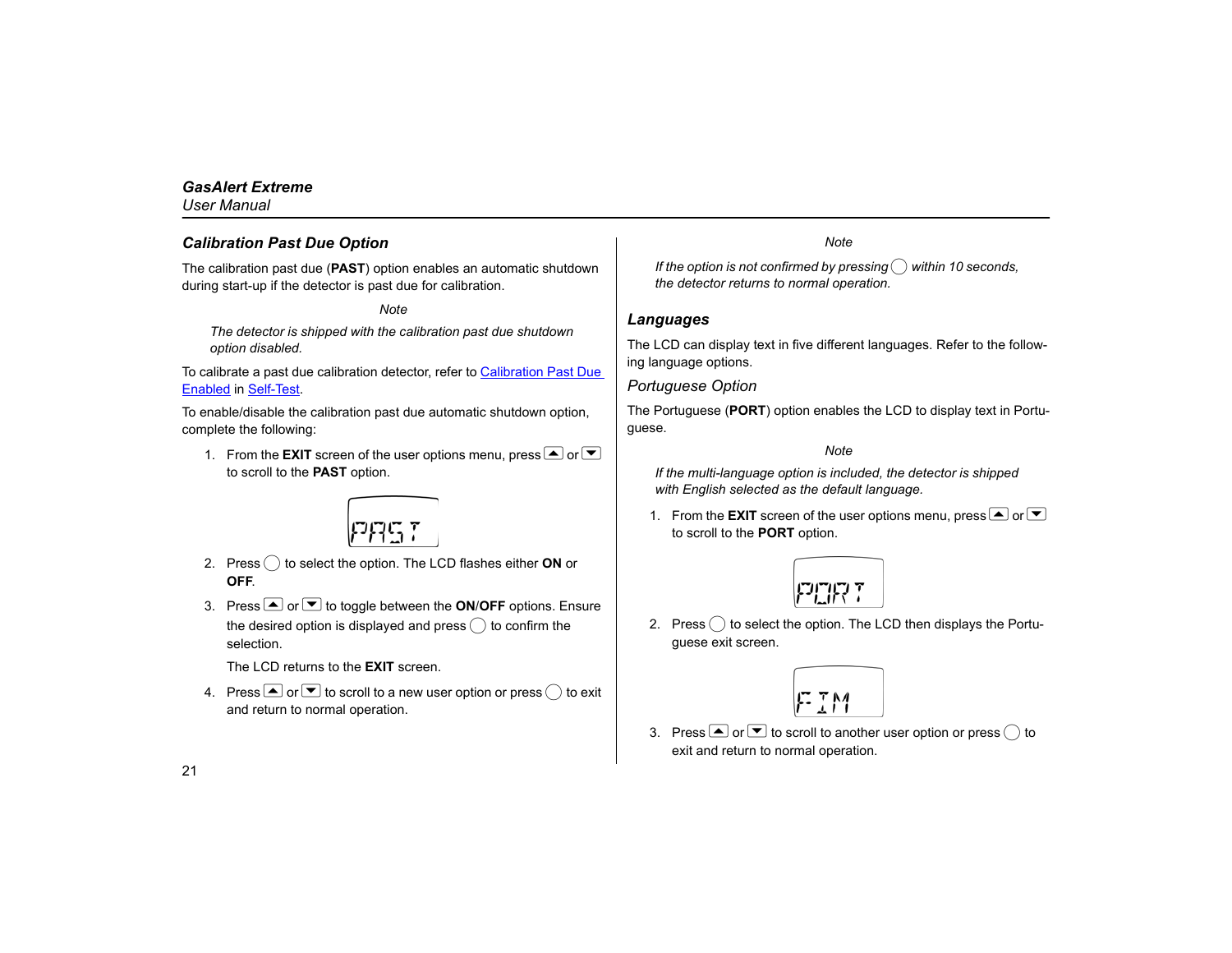#### <span id="page-31-0"></span>*Spanish Option*

The Spanish (**ESPA**) option enables the LCD to display text in Spanish.

*Note*

*If the multi-language option is included, the detector is shipped with English selected as the default language.*

1. From the **EXIT** screen of the user options menu, press  $\triangle$  or  $\triangle$ to scroll to the **ESPA** option.



2. Press  $\bigcap$  to select the option. The LCD then displays the Spanish exit screen.

FIN

3. Press  $\triangle$  or  $\triangle$  to scroll to another user option or press  $\bigcirc$  to exit and return to normal operation.

### <span id="page-31-1"></span>*German Option*

The German (**DEUT**) option enables the LCD to display text in German.

*Note*

*If the multi-language option is included, the detector is shipped with English selected as the default language.*

1. From the **EXIT** screen of the user options menu, press  $\triangle$  or  $\blacktriangledown$ to scroll to the **DEUT** option.



2. Press  $\bigcirc$  to select the option. The LCD then displays the German exit screen.



3. Press  $\triangle$  or  $\blacktriangledown$  to scroll to a new user option or press  $\bigcirc$  to exit and return to normal operation.

#### <span id="page-31-2"></span>*French Option*

The French (**FRAN**) option enables the LCD to display text in French.

*Note*

*If the multi-language option is included, the detector is shipped with English selected as the default language.*

1. From the **EXIT** screen of the user options menu, press  $\triangle$  or  $\triangle$ to scroll to the FRAN option.

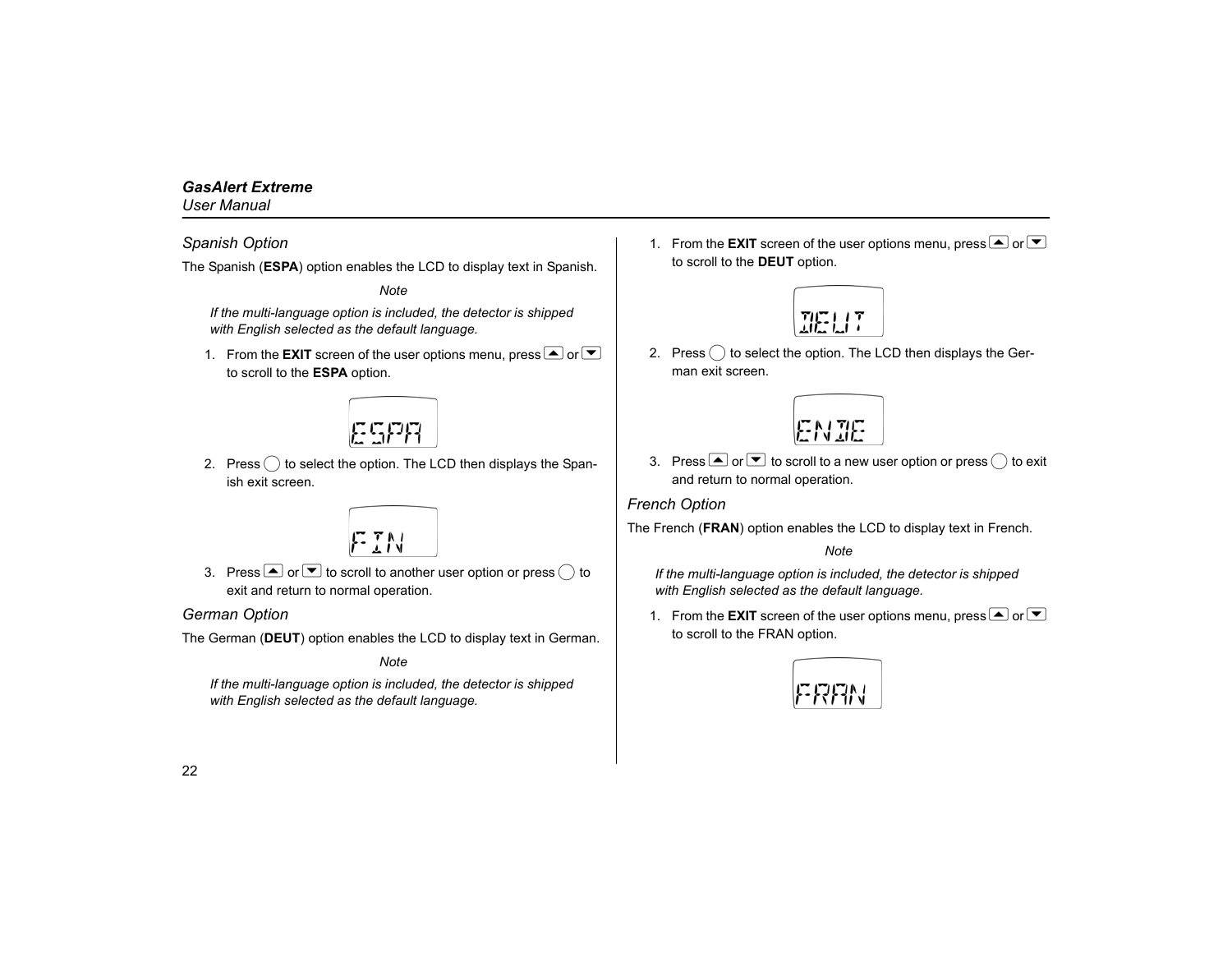2. Press  $\bigcirc$  to select the option. The LCD then displays the French exit screen.

3. Press  $\blacksquare$  or  $\blacktriangledown$  to scroll to another user option or press  $\bigcirc$  to exit and return to normal operation.

### <span id="page-32-0"></span>*English Option*

The English (**ENGL**) option enables the LCD screens to display text in English.

#### *Note*

*If the multi-language option is included, the detector is shipped with English selected as the default language.*

1. From the **EXIT** screen of the user options menu, press  $\triangle$  or  $\triangle$ to scroll to the **ENGL** option.

2. Press  $\bigcirc$  to select the option. The LCD then displays the English exit screen.

$$
\overbrace{\mathbb{E}\times\mathbb{I}}^{\mathcal{N}}\mathcal{I}^{\mathcal{T}}
$$

3. Press  $\triangle$  or  $\triangle$  to scroll to another user option or press  $\bigcirc$  to exit and return to normal operation.

### <span id="page-32-1"></span>*Datalogger Sampling Rate Option*

The datalogger sampling rate (**RATE**) option defines how often the detector records a datalog. The datalogger sampling rate ranges from **1** to **60** seconds.

*Note*

*The detector is shipped with a datalogging sampling rate of*  **5** *seconds.*

To adjust the datalogger sampling rate, complete the following:

1. From the **EXIT** screen of the user options menu, press  $\triangle$  and E to scroll to the **RATE** option.



2. Press  $\bigcirc$  to select the option and display the sample rate screen.



3. The sample rate screen displays the current selected rate. Press  $\blacksquare$  or  $\blacksquare$  to scroll to a new rate and press  $\bigcirc$  to save the new value.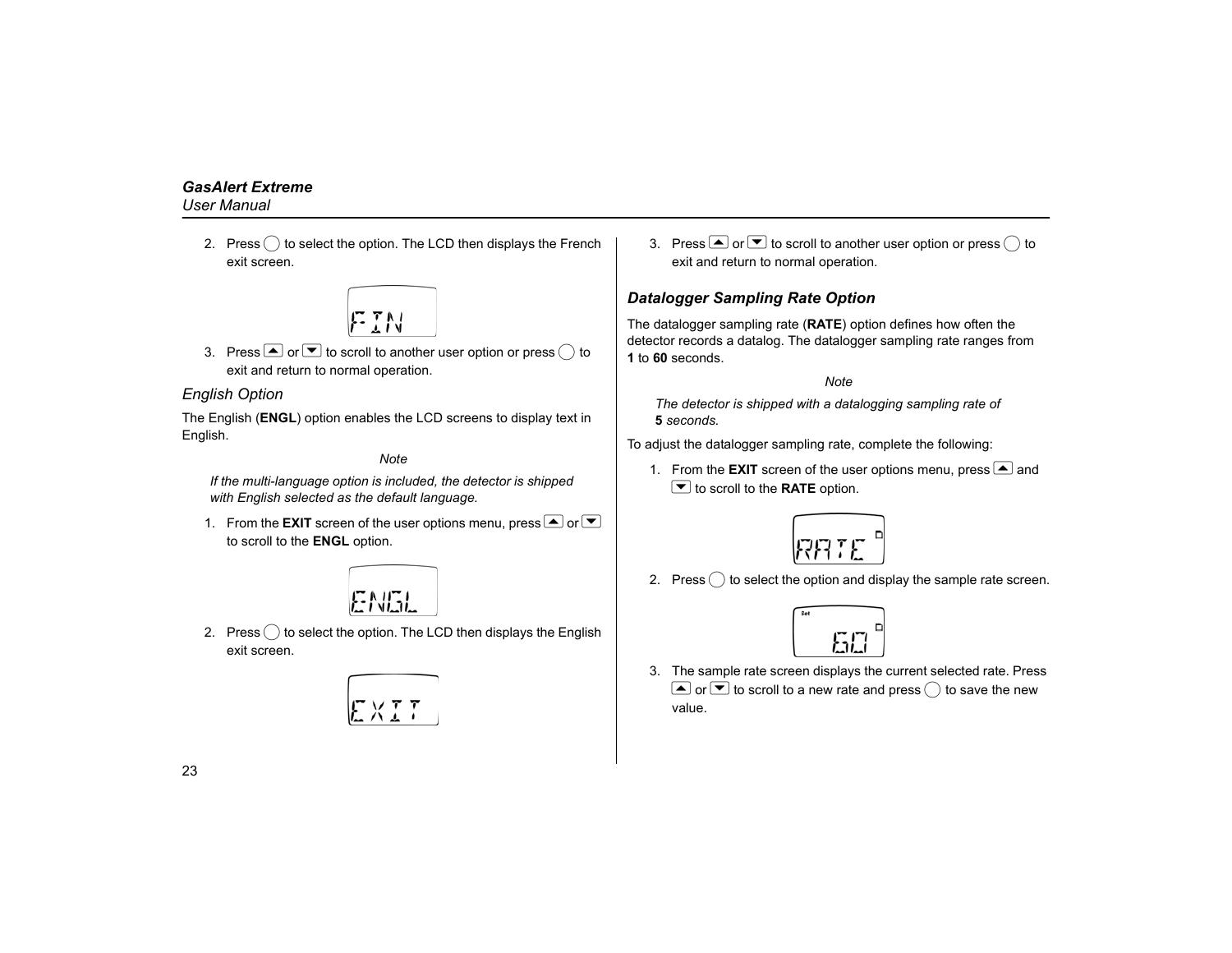4. Press  $\triangle$  or  $\triangle$  to scroll to another user option or press  $\bigcirc$  to exit and return to normal operation.

*Note*

*If a datalogging sample rate value is not selected or confirmed by pressing* C *within 10 seconds,* **NO** *displays and the LCD displays the* **EXIT** *screen.*



### <span id="page-33-0"></span>*Data Transfer Option*

The data transfer (**SEND**) option transfers the datalog/event log information from the detector to a PC.

*Note*

*An IR DataLink (or other BW accessory) is required to transfer the data from the detector to a PC.*

To transfer data, complete the following:

1. Connect the IR DataLink (or other BW accessory) to the detector and the PC.

Refer to the *IR DataLink Instruction Sheet*.

- 2. From the **EXIT** screen of the user options menu, press  $\triangle$  or  $\triangle$ to scroll to the **SEND** option.
	-
- 3. Press  $\binom{1}{1}$  to select the option and to access the data transfer option screens.
- 4. Select one of the following options to transfer data.



5. When the data transfer is complete, the detector beeps and vibrates, and the LEDs flash. The LCD displays the **EXIT** screen.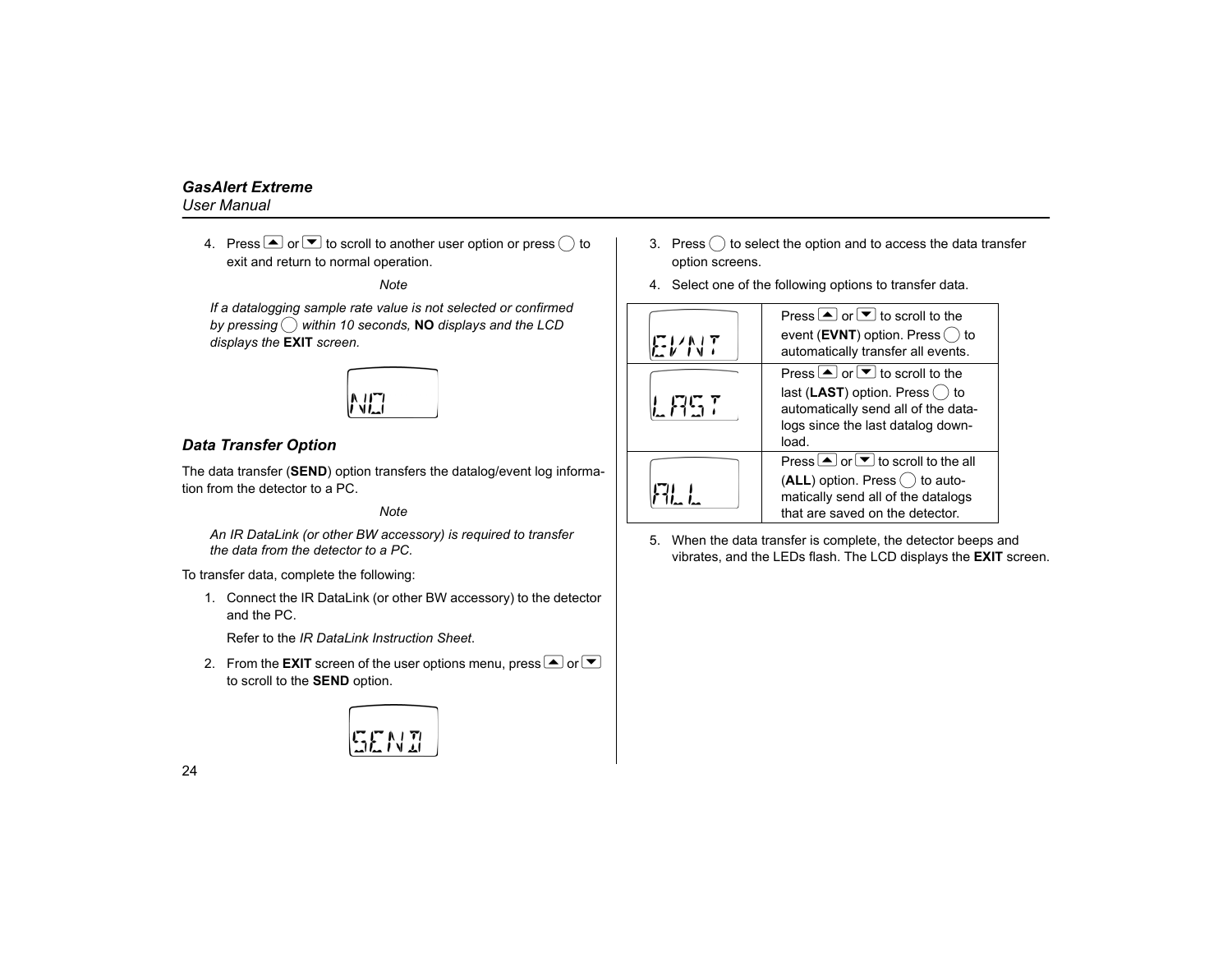### <span id="page-34-0"></span>*LAST and ALL Transfers*

If the **LAST** or **ALL** option is selected, the LCD displays a countdown and the data transmission icon to indicate that the detector is transferring data.



*Note*

*The number at the beginning of the countdown depends upon the amount of data to transfer.*

### <span id="page-34-1"></span>*EVNT Transfer*

If the **EVNT** option is selected, the event logs transfer immediately and the LCD displays the **EXIT** screen.

#### <span id="page-34-2"></span>*Unsuccessful Transfer*

If the connection between the detector and the IR DataLink is disconnected during a transfer, **FAIL** displays.



The LCD then displays the **EXIT** screen.

- 1. From the PC, save the previously transferred data to ensure that it will not be deleted.
- 2. Repeat steps #3-5 of the [Data Transfer Option](#page-33-0).
- 3. From the detector, select **LAST** to automatically resume the transfer from where it stopped sending.

Or

Select **ALL** to transfer all of the data again.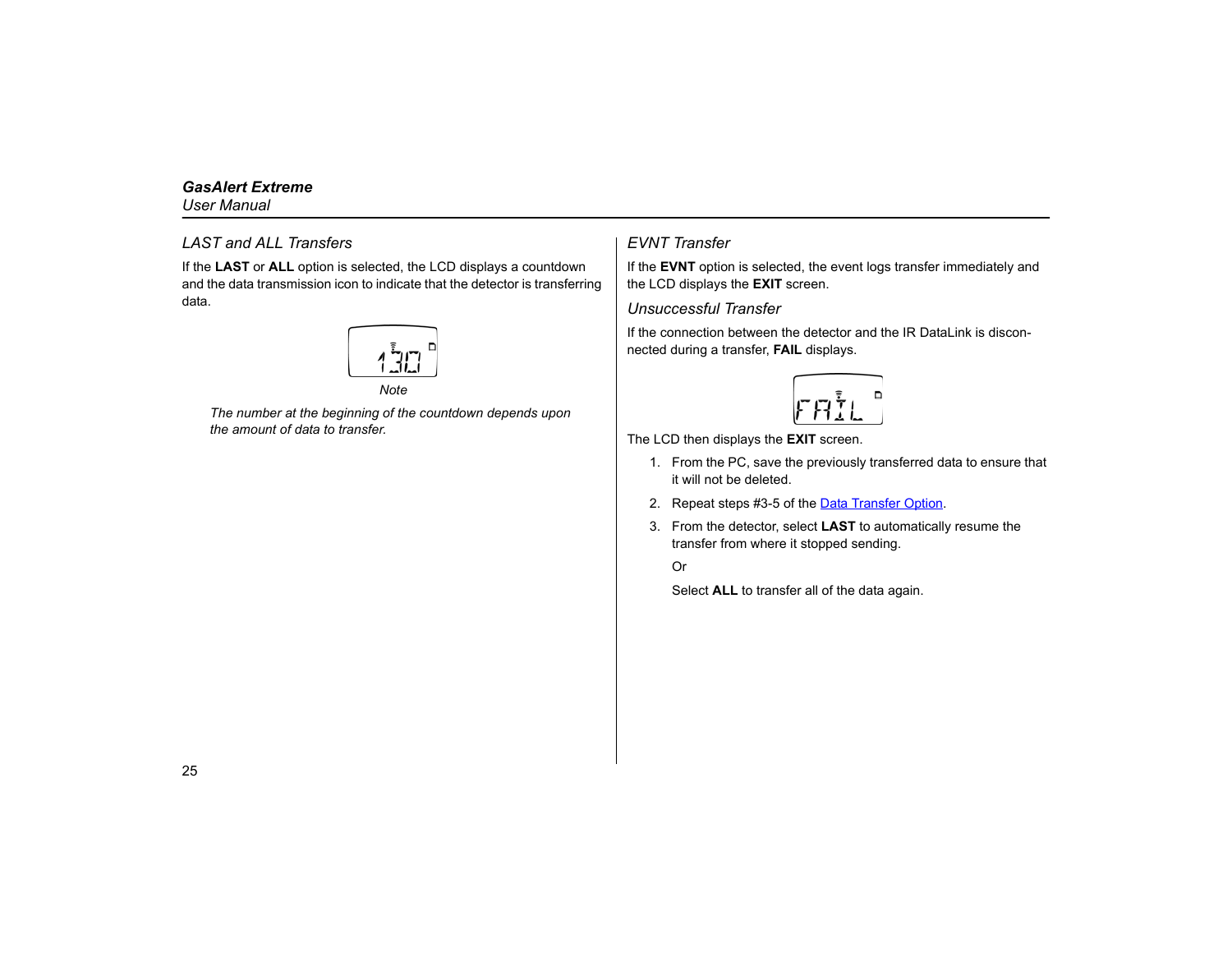### <span id="page-35-0"></span>*Alarms*

Table 6 describes detector alarms and corresponding screen. During an alarm condition, the detector activates the backlight and the LCD displays the current ambient gas reading.

<span id="page-35-1"></span>To change the factory-set alarm setpoints, refer to **Calibration and Setting Alarm Setpoints**.

| <b>Alarm</b>                                                                                    | <b>Display</b>                      | <b>Alarm</b>                                                                                                                                                                                                                                                   | <b>Display</b>                                          |
|-------------------------------------------------------------------------------------------------|-------------------------------------|----------------------------------------------------------------------------------------------------------------------------------------------------------------------------------------------------------------------------------------------------------------|---------------------------------------------------------|
| Low Alarm:<br>Slow beep<br>Slow flash<br><b>ALARM</b> flashes<br>Slow vibrations                | Low <b>ALARM</b><br>35mm            | <b>TWA Alarm:</b><br>Slow beep<br>Slow flash<br>$\bullet$<br><b>ALARM</b> flashes<br>٠<br>Slow vibrations                                                                                                                                                      | <b>ALARM</b><br><b>TWA</b><br>$\mathbb{E}^{\mathsf{m}}$ |
| <b>High Alarm:</b><br>Fast beep<br>Fast flash<br><b>ALARM</b> flashes<br><b>Fast vibrations</b> | <b>HIGH</b> ALARM<br>$E^{\text{L}}$ | <b>STEL Alarm:</b><br>Fast beep<br>٠<br>Fast flash<br>$\bullet$<br><b>ALARM</b> flashes<br>$\bullet$<br><b>Fast vibrations</b><br>$\bullet$                                                                                                                    | <b>ALARM</b><br><b>STEL</b><br>$CCT^{\text{PPM}}$       |
| <b>Sensor Alarm:</b><br>Slow beep<br>Slow flash<br><b>ALARM</b> flashes<br>Slow vibrations      | <b>ALARM</b>                        | Low Battery Alarm:<br>One beep and one flash every<br>5 seconds, and one quick vibration<br>every minute (when confidence<br>beep is disabled).<br>If confidence beep is enabled no<br>$\bullet$<br>beeps, flashes, or vibrations<br>LOW displays<br>$\bullet$ | µow<br>ا<br>'IPPM                                       |

#### **Table 6. Alarms**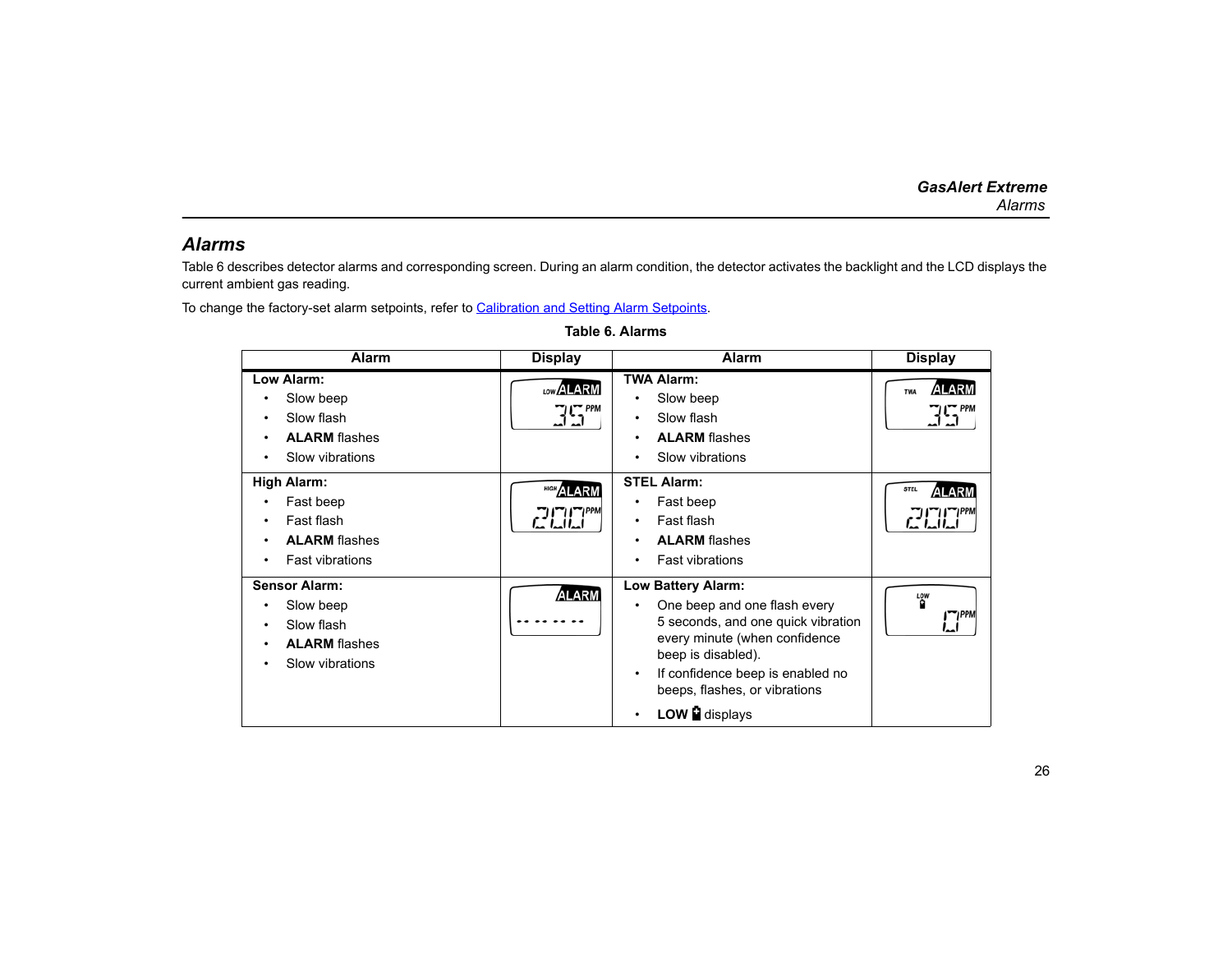| <b>Alarm</b>                                                                                                                           | <b>Display</b> | <b>Alarm</b>                                                                                                                                                                                  | <b>Display</b> |
|----------------------------------------------------------------------------------------------------------------------------------------|----------------|-----------------------------------------------------------------------------------------------------------------------------------------------------------------------------------------------|----------------|
| <b>Automatic Shutdown Alarm:</b><br>(Low battery)<br>Eight beeps, flashes, and vibrations<br>LOW displays                              | ाः             | <b>Automatic Shutdown Alarm:</b><br>(Calibration past)<br>Eight beeps, flashes, and vibrations<br>$\bullet$                                                                                   | #              |
| <b>Automatic Shutdown Alarm:</b><br>(After Automatic Shutdown Alarm)<br>No beep<br>No flash or vibrations<br>displays for a short time |                | <b>Confidence Beep:</b><br>One beep every 5 seconds<br>٠<br>One quick vibration per minute<br>٠<br>Note<br>If the detector enters low battery<br>alarm, the confidence beep deacti-<br>vates. |                |

**Table 6. Alarms**

*Note*

*The high alarm and STEL alarm have the same priority. A high alarm and/or STEL alarm overrides a low alarm and/or TWA alarm. To check STEL and TWA alarms specifically, press and hold*  $\cap$  and  $\blacktriangle$  *simultaneously.* 

*The vibrator alarm is disabled at -20°C.*

*The high and low alarms deactivate when the gas concentration is lower than the low alarm setpoint. If the alarms are set to latch, alarms persist until the gas concentration is below the alarm setpoint and the alarms have been acknowledged by pressing*  $\cap$ . The TWA and STEL *alarms deactivate by clearing the TWA and STEL peak exposure. Refer to [Clearing Gas Exposures](#page-39-0).*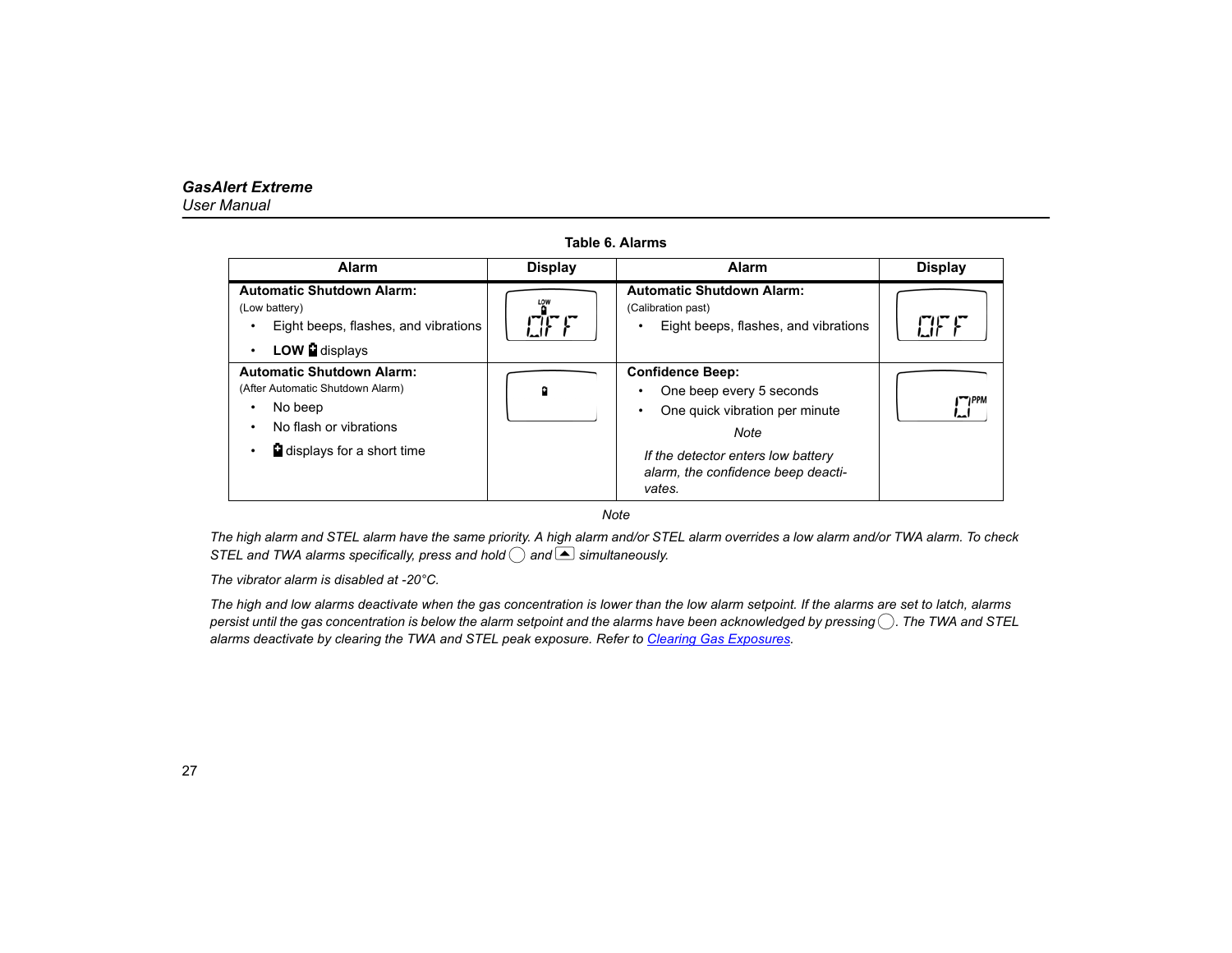### <span id="page-37-0"></span>*Computed Gas Exposures*

### a **Warning**

**To avoid possible personal injury, do not deactivate the detector during a work shift. The detector automatically resets the TWA, STEL, and MAX gas exposures during start-up. If the detector is reactivated during a work shift, the new values will not reflect the entire work shift.**

#### **Table 7. Computed Gas Exposures**

<span id="page-37-4"></span>

| <b>Gas Exposure</b> | <b>Description</b>                                                      |
|---------------------|-------------------------------------------------------------------------|
| TWA                 | Time-weighted average based on an<br>8-hour workday.                    |
|                     | Accumulated value.                                                      |
| STEL                | Short-term exposure limit (STEL) to<br>gas based on a 15-minute period. |
|                     | Accumulated value.                                                      |
| $MAX*$              | Maximum (MAX) concentration<br>encountered during a work shift.         |

\*For oxygen, it is the highest or the lowest value from 20.9% encountered.

### <span id="page-37-1"></span>*Viewing Gas Exposures*

<span id="page-37-2"></span>*Toxic Gases*

1. Press  $\bigcap$  and  $\blacktriangle$  simultaneously. The LCD displays the TWA gas exposure first.



2. Then the LCD displays the STEL gas exposure.



3. Then the LCD displays the MAX gas exposure.



### <span id="page-37-3"></span>*Oxygen*

For oxygen detectors, press  $\bigcap$  and  $\blacktriangle$  simultaneously to view both the maximum low and maximum high levels of oxygen exposure.

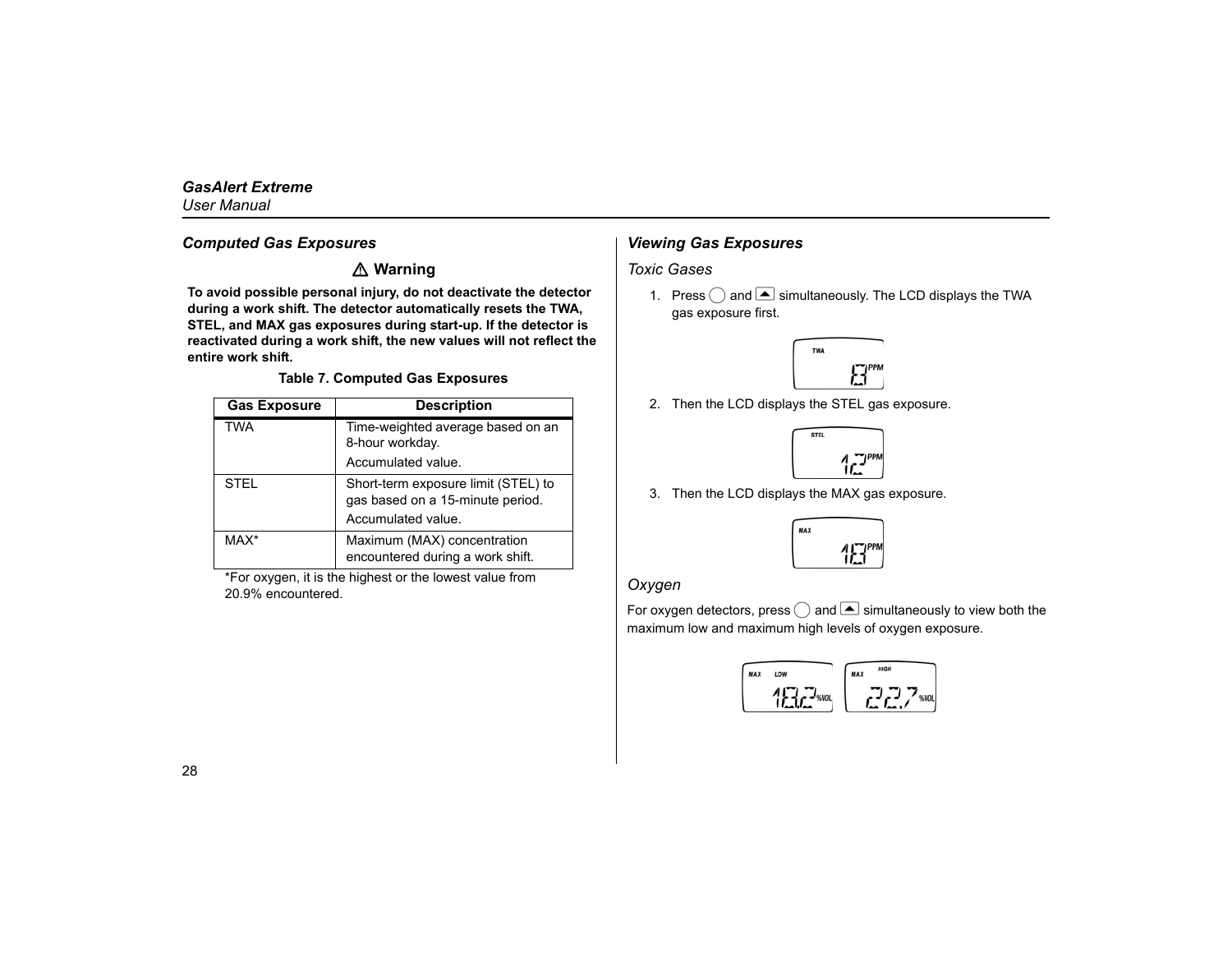#### <span id="page-38-0"></span>*Gas Alarm Setpoints*

<span id="page-38-2"></span>Table 8 describes the gas setpoints that trigger the gas alarms.

#### **Table 8. Gas Alarm Setpoints**

| Alarm            | Condition                                                                 |
|------------------|---------------------------------------------------------------------------|
| Low alarm        | Toxic gases: Ambient gas level<br>above low alarm setpoint.               |
|                  | O <sub>2</sub> : ambient gas level may be set<br>to above or below 20.9%. |
| High alarm       | Toxic gases: ambient gas level<br>above high alarm setpoint.              |
|                  | O <sub>2</sub> : ambient gas level may be set<br>to above or below 20.9%. |
| <b>TWA alarm</b> | TWA above TWA alarm setpoint.<br>(O <sub>2</sub> : not applicable)        |
| STEL alarm       | STEL above STEL alarm setpoint.<br>(O <sub>2</sub> : not applicable)      |

### <span id="page-38-1"></span>*Stopping a Gas Alarm*

The low and high alarms deactivate when the ambient gas level returns to below the low alarm setpoint.

#### *Note*

*If alarms are set to latch, the alarms deactivate after the gas concentration is lower than the low alarm setpoint and the alarms have been acknowledged by pressing*  $($ *).* 

*The TWA and STEL alarms can be stopped either by*

*• Clearing the MAX, TWA, and STEL peak exposures. Refer to [Clearing Gas Exposures](#page-39-0).*

*or*

*• deactivating the detector and reactivating it again.*

*If the detector is passcode protected to prevent deactivation, refer to [Deactivation Passcode Protection](#page-26-1).*

### a **Caution**

**Follow all safety procedures as defined by your employer. Confirm with your supervisor before clearing TWA and STEL alarms.**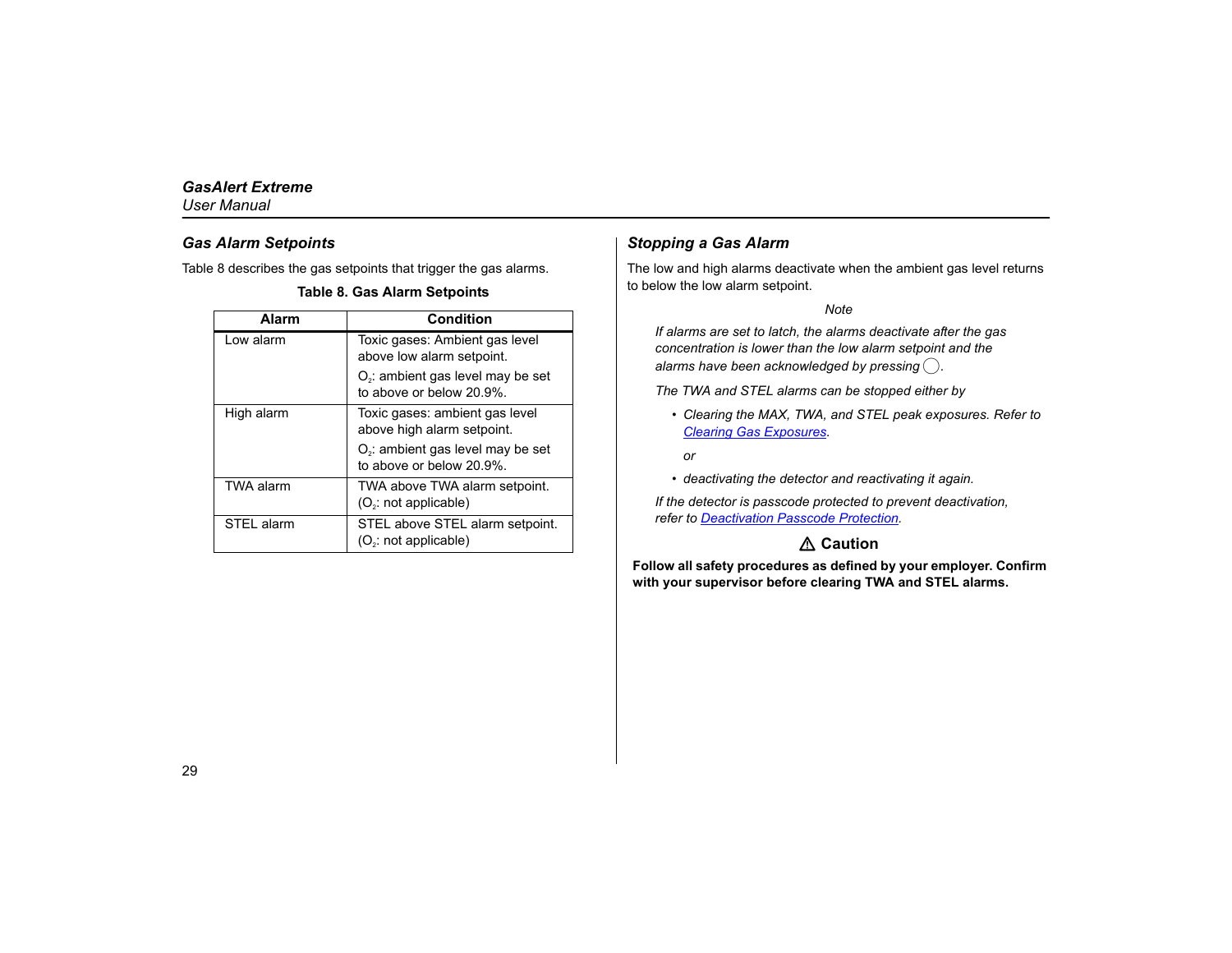### <span id="page-39-0"></span>*Clearing Gas Exposures*

The peak gas exposures automatically clear after deactivating the detector.

To clear the MAX, TWA, and STEL peak exposure readings immediately, press and hold  $\bigcirc$  for 6 seconds. The detector beeps and vibrates two times to confirm that the exposures have been cleared.

### a **Caution**

**Follow all safety procedures as defined by your employer. Confirm with your supervisor before clearing TWA and STEL alarms.**

### <span id="page-39-1"></span>*Resetting Gas Alarm Setpoints*

*Note*

*Standard factory alarm setpoints vary by region.*

Table 9 lists the factory alarm setpoints.

To change the factory alarm setpoints, refer to Calibration and Setting [Alarm Setpoints](#page-41-0).

#### *Note*

*To disable an alarm, set the alarm setpoint to 0.*

*The ETO sensor is extremely cross sensitive and it responds strongly to CO.*

#### **Table 9. Factory Alarm Setpoints**

<span id="page-39-3"></span>

| Gas                              | <b>TWA</b> | <b>STEL</b> | Low        | High       |
|----------------------------------|------------|-------------|------------|------------|
| O,                               | N/A        | N/A         | 19.5% vol. | 22.5% vol. |
| CO<br>(low $H2$ )                | 35 ppm     | 200 ppm     | 35 ppm     | 200 ppm    |
| CO                               | 35 ppm     | 200 ppm     | 35 ppm     | 200 ppm    |
| H <sub>2</sub> S<br>(high range) | 10 ppm     | 15 ppm      | 10 ppm     | 15 ppm     |
| H,S                              | 10 ppm     | 15 ppm      | 10 ppm     | 15 ppm     |
| $PH_3$                           | $0.3$ ppm  | $1.0$ ppm   | $0.3$ ppm  | $1.0$ ppm  |
| SO <sub>2</sub>                  | $2.0$ ppm  | $5.0$ ppm   | $2.0$ ppm  | $5.0$ ppm  |
| Cl <sub>2</sub>                  | $0.5$ ppm  | $1.0$ ppm   | $0.5$ ppm  | 1.0 ppm    |
| NH <sub>3</sub>                  | 25 ppm     | 35 ppm      | 25 ppm     | 50 ppm     |
| NΗ,<br>(high range)              | 25 ppm     | 35 ppm      | 25 ppm     | 50 ppm     |
| NO <sub>2</sub>                  | $2.0$ ppm  | 5.0 ppm     | $2.0$ ppm  | 5.0 ppm    |
| <b>HCN</b>                       | $4.7$ ppm  | $10.0$ ppm  | 4.7 ppm    | 10.0 ppm   |
| <b>ETO</b>                       | $1.0$ ppm  | 5.0 ppm     | $1.0$ ppm  | 5.0 ppm    |
| CIO <sub>2</sub>                 | $0.1$ ppm  | $0.3$ ppm   | $0.1$ ppm  | $0.3$ ppm  |
| $O_3$                            | $0.10$ ppm | 0.10 ppm    | 0.10 ppm   | 0.20 ppm   |
| NO                               | 25 ppm     | 25 ppm      | 25 ppm     | 25 ppm     |

#### <span id="page-39-2"></span>*Sensor Alarm*

The detector tests for a missing or defective sensor during the activation self-test. Refer to [Troubleshooting](#page-55-0).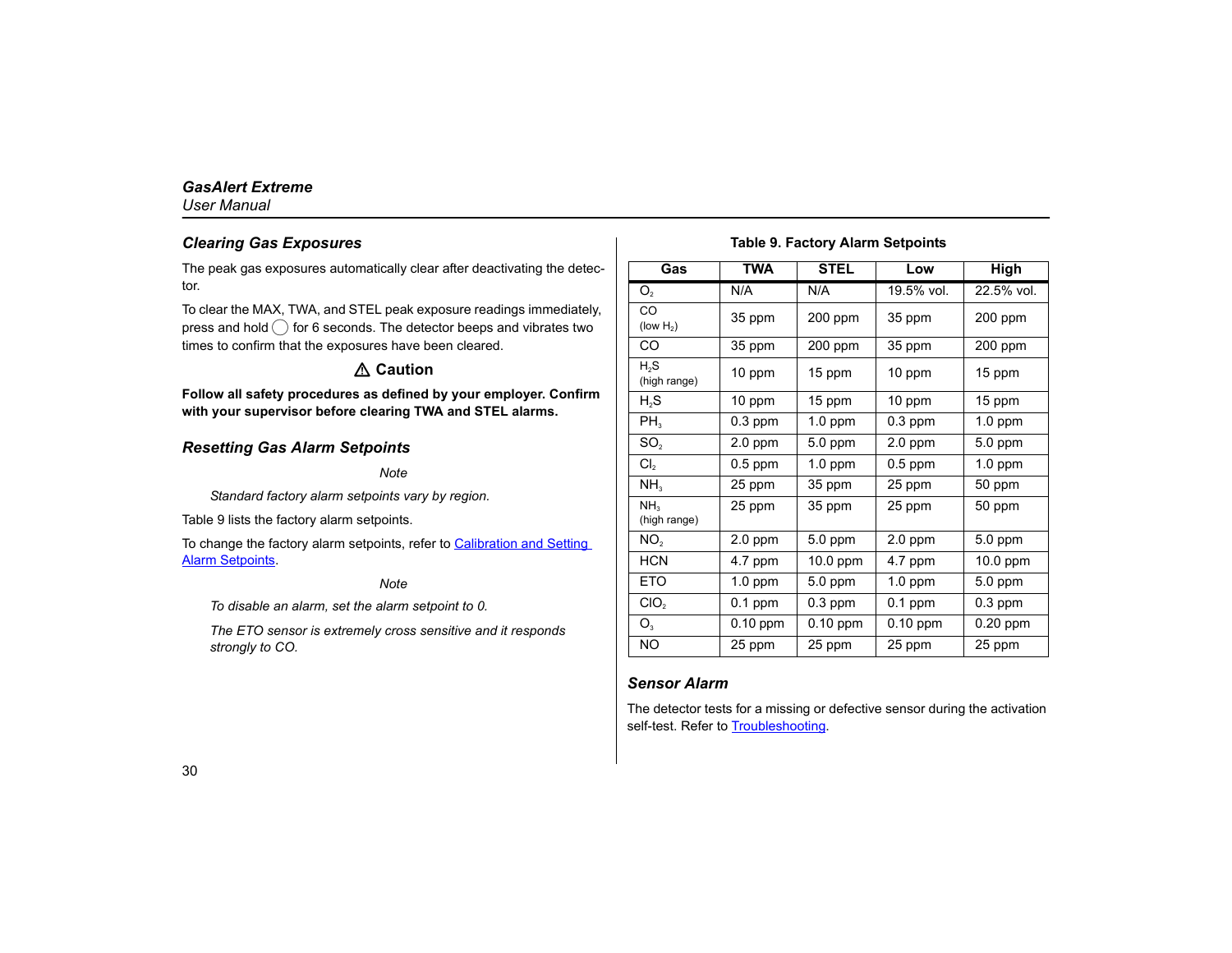#### <span id="page-40-0"></span>*Low Battery Alarm*

If a low battery alarm occurs, follow your company's safety procedures.

The detector tests the battery upon activation and continuously thereafter. If the battery voltage is low, the detector activates the low battery alarm.

The low battery alarm continues until the battery is replaced or the battery power is almost depleted. If the battery voltage drops too low, the detector automatically deactivates.

*Note*

*If the detector enters low battery alarm, the confidence beep deactivates.*

### a **Caution**

**Replace the battery in only a safe area, free of hazardous gas.**

#### <span id="page-40-1"></span>*Automatic Shutdown Alarm*

There are two situations when an automatic shutdown alarm occurs.

1. If the battery voltage is in immediate danger of falling below the minimum operating voltage, the detector beeps and vibrates eight times, and the LEDs flashes eight times. After 3 seconds, the LCD deactivates and the detector deactivates.

The LCD periodically displays  $\blacksquare$  until the battery power is depleted.

To replace the battery, refer to [Replacing the Battery or Sensor](#page-52-0).

*Note*

*The low battery alarm continues for approximately 30 minutes before an automatic shutdown occurs.*

2. If the calibration past due user option is enabled and the detector is past the calibration due date, the detector automatically deactivates.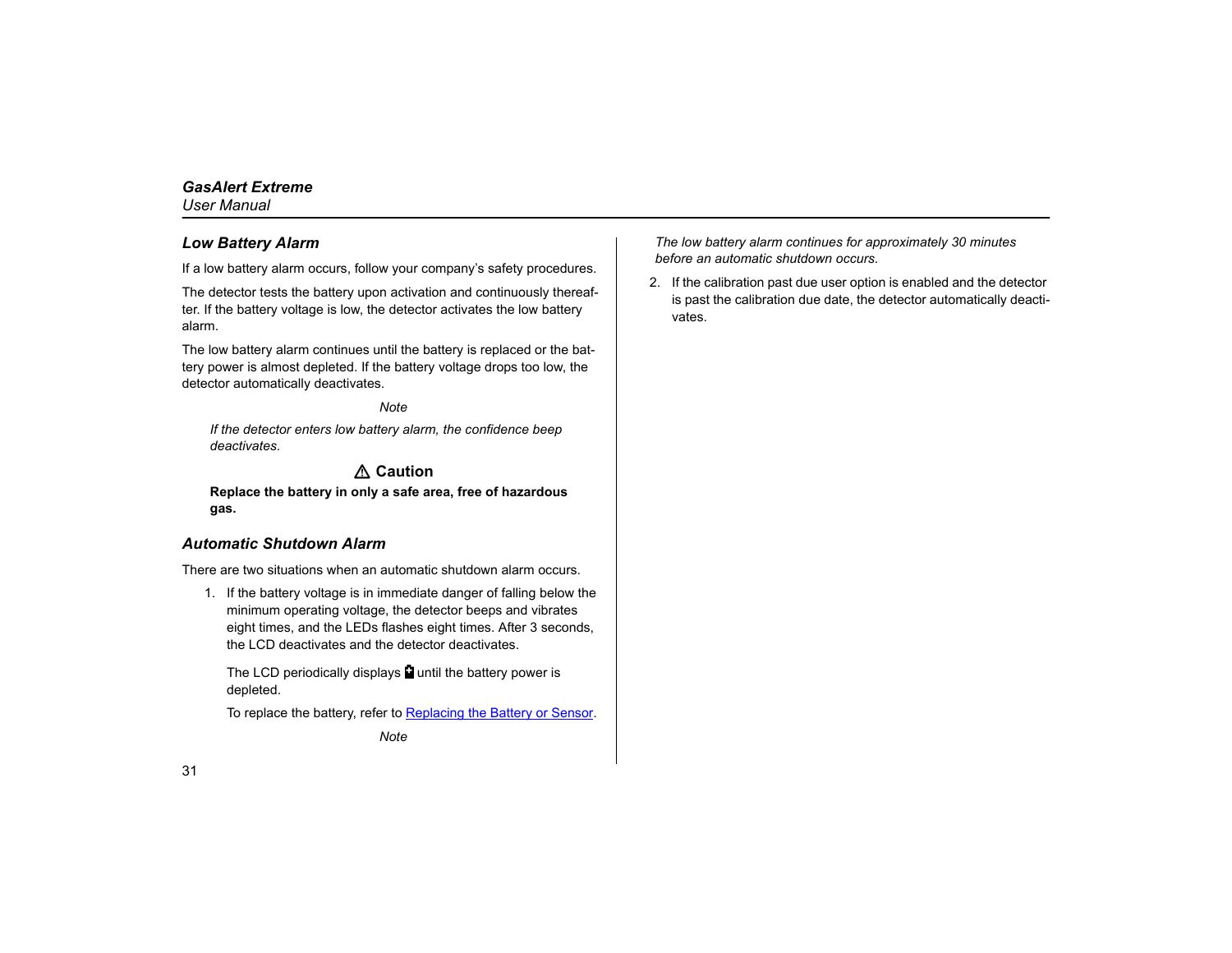### <span id="page-41-0"></span>*Calibration and Setting Alarm Setpoints*

### <span id="page-41-1"></span>*Guidelines*

•

When calibrating the detector, adhere to the following guidelines.

- Recommended gas mixture: O<sub>2</sub>: clean air, 20.9% vol. CO (low H<sub>2</sub> sensitivity): 50 to 500 ppm balance N<sub>2</sub> CO: 50 to 500 ppm balance  $N<sub>2</sub>$ H<sub>2</sub>S (high range): 10 to 100 ppm balance  $N_2$ H<sub>2</sub>S: 10 to 100 ppm balance  $N_2$ PH<sub>3</sub>: 1 to 5 ppm balance  $N_2$  $SO<sub>2</sub>$ : 10 to 50 ppm balance  $N<sub>2</sub>$  $Cl<sub>2</sub>: 3$  to 25 ppm balance N<sub>2</sub>  $NH<sub>3</sub>: 20$  to 100 ppm balance  $N<sub>2</sub>$  $NH<sub>3</sub>$ : (high range) 20 to 100 ppm balance N<sub>2</sub>  $NO<sub>2</sub>: 5$  to 50 ppm balance  $N<sub>2</sub>$ HCN:  $5$  to 20 ppm balance N<sub>2</sub> ETO: 5 to 50 ppm balance  $N<sub>2</sub>$  $ClO<sub>2</sub>: 0.1$  to 1.0 ppm balance  $N<sub>2</sub>$  $O<sub>3</sub>: 0.1$  to 1.0 ppm balance N<sub>2</sub> NO: 10 to 250 ppm balance  $N<sub>2</sub>$
- • Before operating an ETO detector, allow the detector to stabilize at the temperature it will be operating in. After the detector has stabilized, zero the detector.
- •It is necessary to periodically re-zero the ETO detector.
- • To ensure accurate calibration, BW recommends using a premium-grade calibration gas approved by the National Institute of Standards and Technology (NIST).
- •Do not use a gas cylinder beyond its expiration date.
- • Before calibrating a new NO or ETO sensor, allow the sensor to stabilize for 2 hours in a safe area that is free of hazardous gas.
- • Calibrate a new sensor before use. Allow the sensor to stabilize before starting calibration (used: 60 seconds; new: 5 minutes).
- • Calibrate the detector at least once every 180 days (for HCN detectors calibrate at least once every 90 days), depending upon use and sensor exposure to poisons and contaminants.
- • Calibrate the detector if the ambient gas display varies at start-up.
- •It is best to calibrate the sensor before changing the alarm setpoints.
- Calibrate only in a safe area that is free of hazardous gas.
- •To disable an alarm, set the alarm setpoint to zero.
- • If a certified calibration is required, contact [BW Technologies by Honeywell](#page-11-0).

#### *Note*

A generator must be used to calibrate O<sub>3</sub> and CIO<sub>2</sub> GasAlert *Extreme sensors.*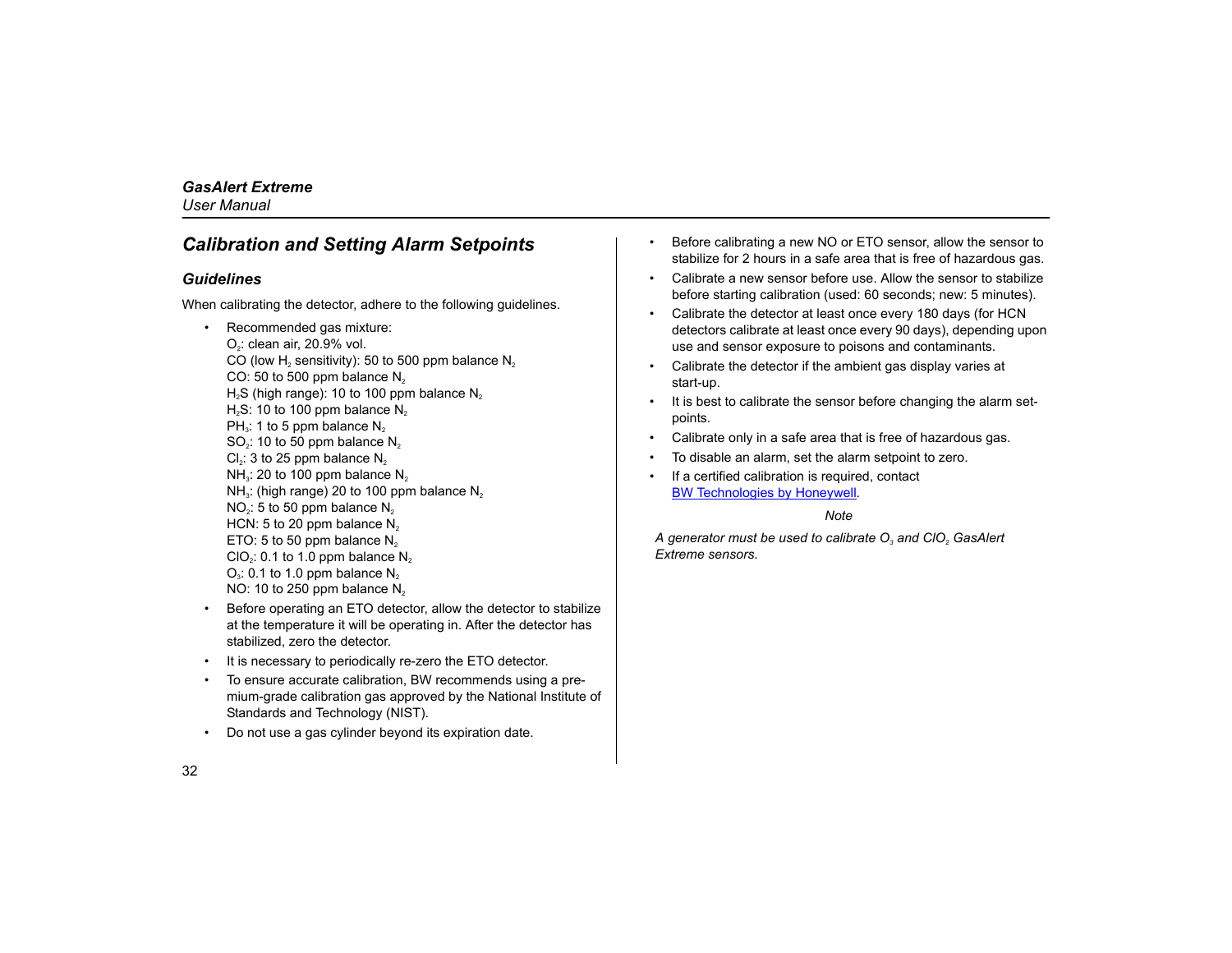### <span id="page-42-0"></span>*Test Cap*

The calibration cap and hose are shipped with the detector for calibration.

Refer to Table 10 and Figure 3 for installation information.

*Note*

<span id="page-42-1"></span>*Only use the calibration cap during calibration.*

#### **Table 10. Test Cap**

| Item | <b>Description</b> |
|------|--------------------|
|      | Test cap           |
|      | Hose               |
|      | Regulator          |
|      | Gas cylinder       |



<span id="page-42-2"></span>**Figure 3. Test Cap**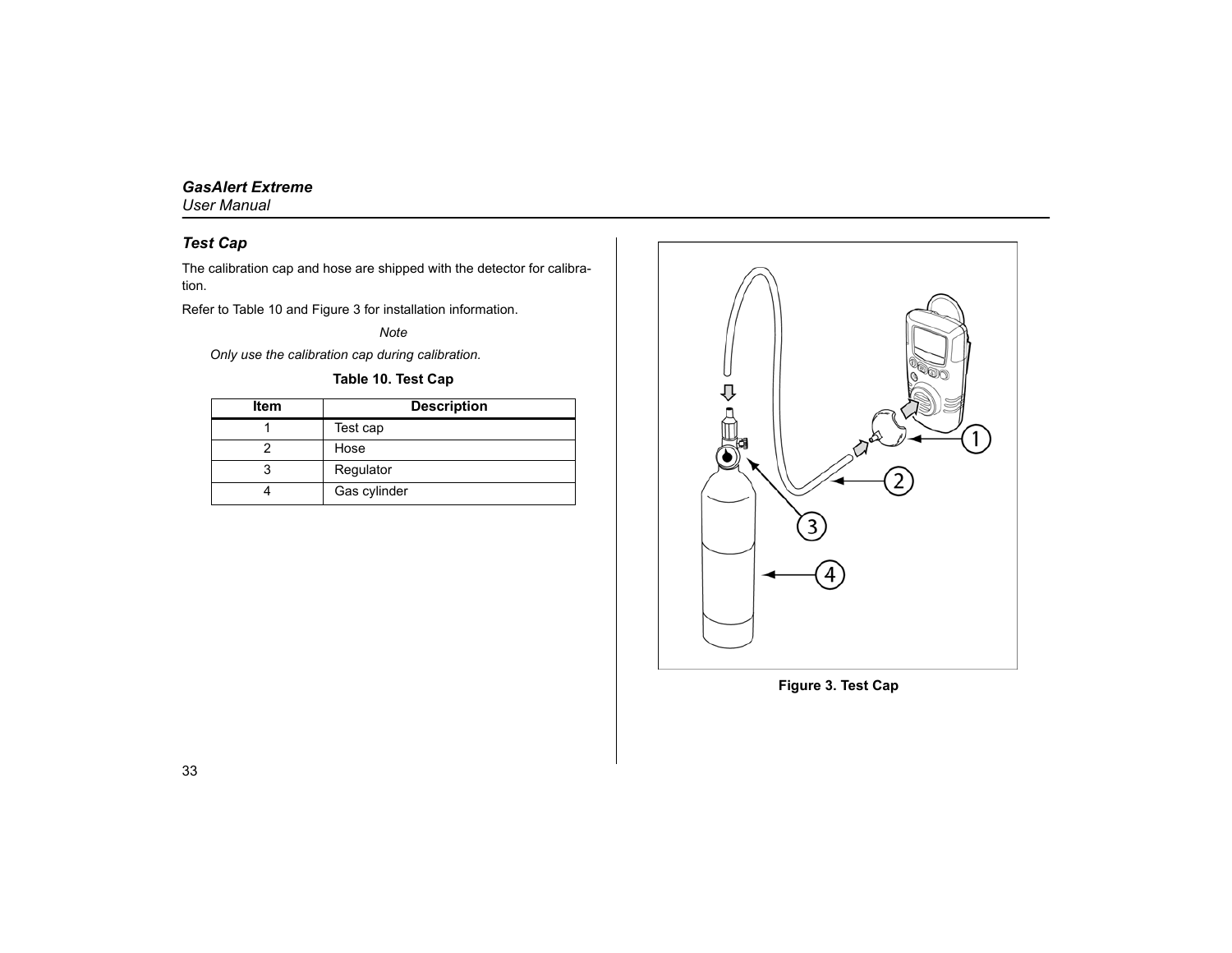### <span id="page-43-0"></span>*Calibration*

Calibration requires several steps, some of which can be bypassed. A note is added to each option that can be bypassed.

<span id="page-43-1"></span>*Start Calibration*

*Note*

*To quit calibration at any point, press*  $\textcircled{1}$ *. The detector retains any saved values and the detector beeps and vibrates four times before returning to normal operation.*

*Calibrate O<sub>2</sub> in clean air only.* 

1. To enter calibration, in a safe area free of hazardous gas, press and hold  $\bigcirc$  and  $\blacktriangledown$  simultaneously as the detector beeps and vibrates four times, and the LEDs flash four times.



After the **CAL.** screen displays, the detector beeps one time and the auto zero screen displays.

#### <span id="page-43-2"></span>*Auto Zero*

The auto zero function automatically zeroes the detector.



2. The LCD flashes **works** while the detector automatically zeroes the sensor. When the auto zero is complete the detector beeps twice.

#### *Note*

*Do not apply the calibration gas until the LCD displays the flashing gas cylinder icon; otherwise, the detector auto zero will fail.*

#### <span id="page-43-3"></span>*Auto Zero Fail*

If the sensor fails auto zero, the following screen displays.



The detector then bypasses the sensor span and automatically proceeds to the alarm setpoints.

- 1. Press  $\circled{0}$  to exit the alarm setpoint screens and to return to normal operation.
- 2. Restart the calibration procedures in a safe area that is free of hazardous gas. If auto zero fails a second time, deactivate and then reactivate the detector to test the sensors.
- 3. If the auto zero is successful and the passcode protection is disabled, the detector automatically proceeds to the auto span function.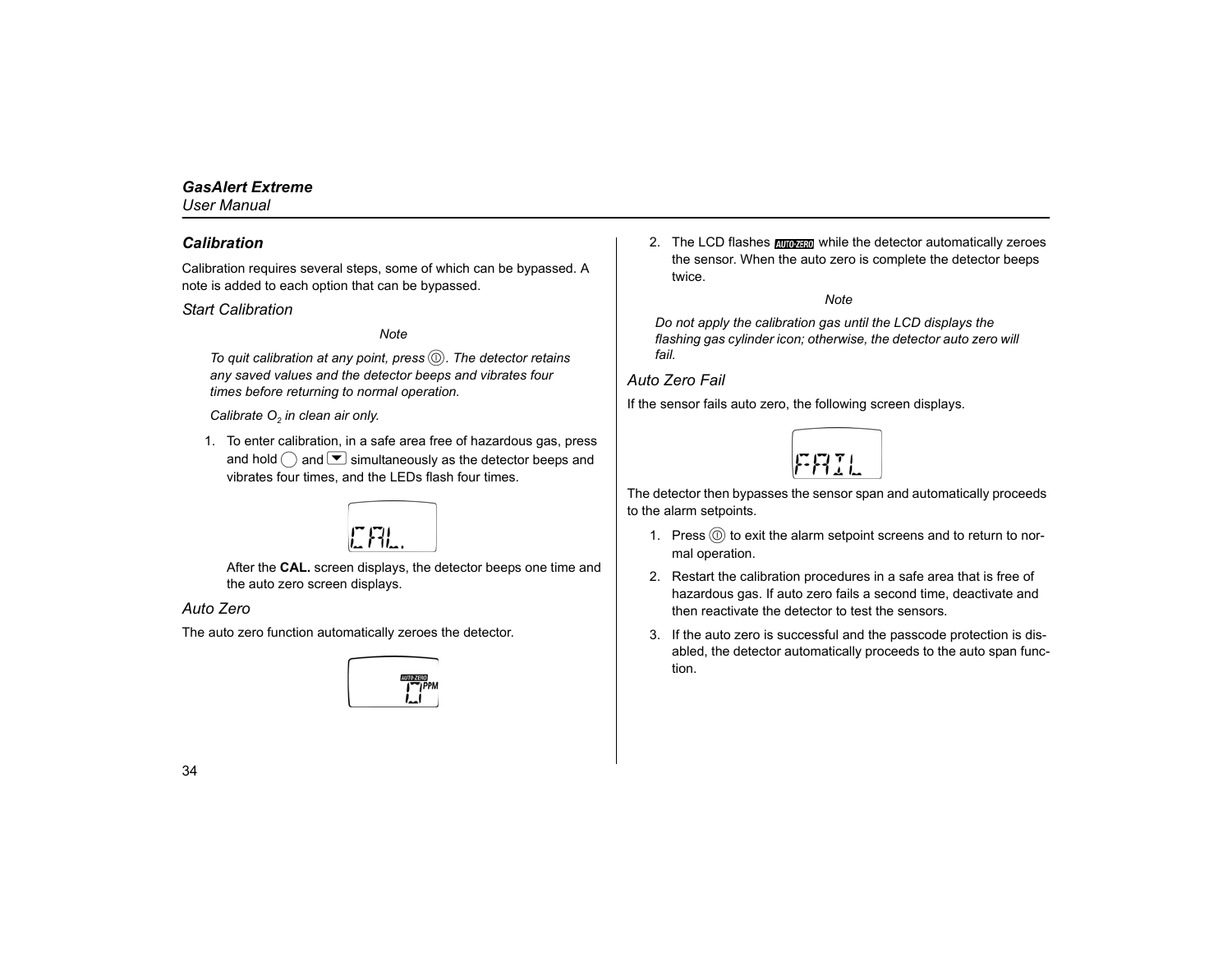### <span id="page-44-0"></span>*Passcode Protected*

After a successful auto zero, and if the passcode protected option is enabled, **PASS** displays. The passcode is required to access the auto span and alarm setpoint functions.



3. Press  $\triangle$  or  $\blacktriangledown$  to scroll to the required passcode and press  $\bigcap$ to confirm. For additional information, refer to [Passcode Protec](#page-25-0)[tion Option](#page-25-0).

If the correct code is confirmed by pressing  $(\ )$  within 10 seconds, the detector beeps twice and automatically proceeds to the set span screen.

If the passcode is not confirmed within 10 seconds or the passcode is incorrect, **NO** displays.



The detector then beeps four times and automatically returns to normal operation.

### <span id="page-44-1"></span>*Set Span*

*Note*

*To bypass the set span function, press* C *to automatically proceed to the span screen.*

The set span function inputs a new calibration gas concentration value.



4. **Set SPAN** flashes.

Press  $\triangle$  or  $\blacktriangledown$  to scroll to the required gas concentration. The detector value must match the concentration value on the gas cylinder.

#### *Note*

*If a new value is selected but not confirmed within 10 seconds by pressing* C*, the detector rejects the new value and* **NO** *displays. The detector beeps six times and retains the original value. The detector automatically proceeds to the span screen.*



5. Press  $\bigcirc$  to save the new value and proceed to the span screen.

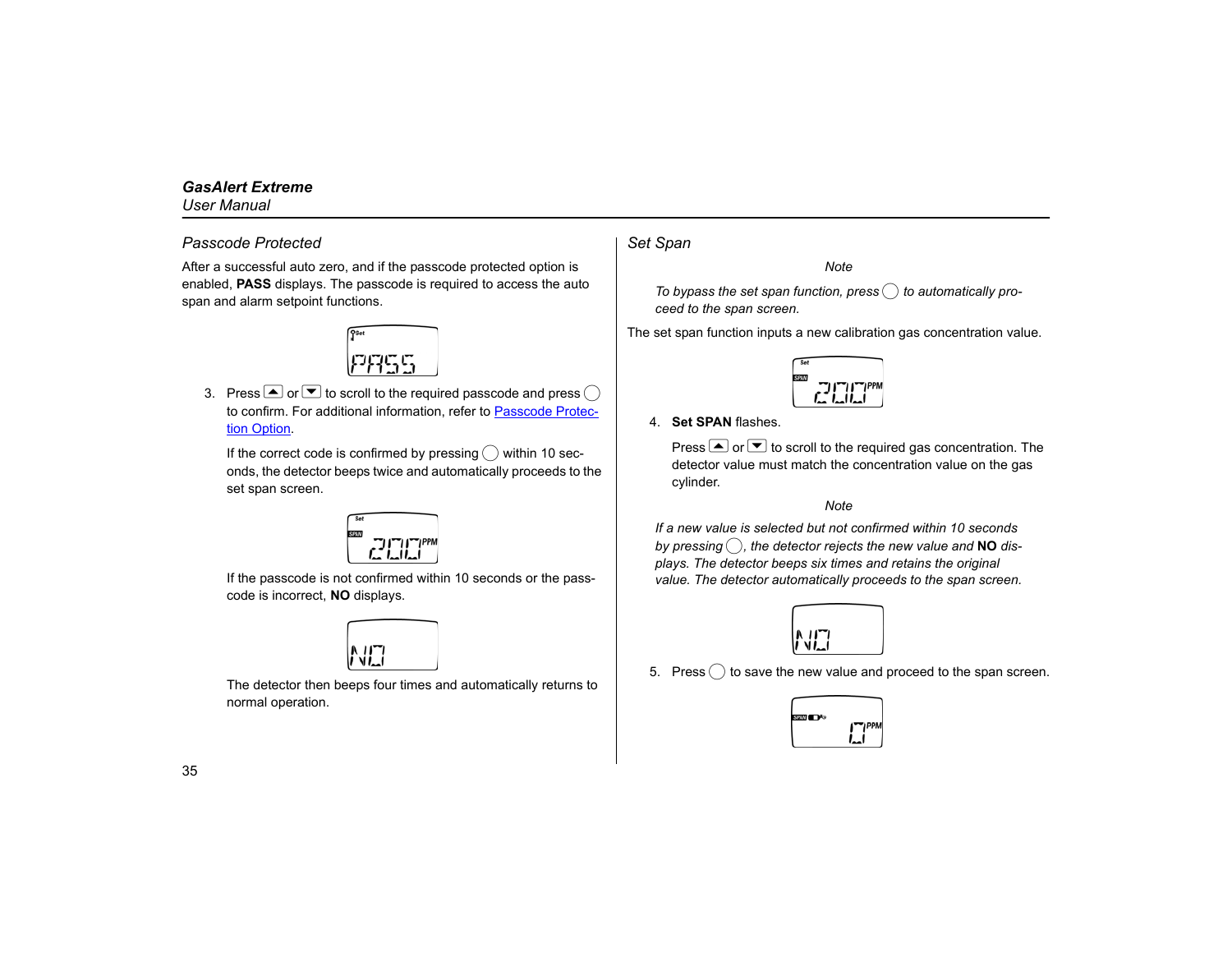<span id="page-45-0"></span>*Span*

#### *Note*

*To bypass the span function, press*  $\left( \right)$  *to automatically proceed to the alarm setpoint screens. If the span is bypassed, the calibration due date cannot be changed.*

*Verify that the calibration gas being used matches the span concentration values that are defined for the detector. For more information, refer to [Calibration Guidelines](#page-41-1).*

6. The set span screen displays a flashing  $\blacksquare$ 

#### *Note*

*The flashing*  $\blacksquare$  *does not display for oxygen (O<sub>2</sub>) detectors.* 

- 7. Apply the calibration gas.
- 8. Apply gas to the sensor at a flow rate of 500 ml/min. (for  $NH<sub>3</sub>$ , Cl<sub>2</sub>, and ETO: 1000 ml/min.)

The gas readings change as gas is applied to the sensor. When the detector senses a sufficient concentration of gas (approximately 30 seconds), the detector beeps once.

- 9. The detector then begins spanning the sensor as follows:
	- • $NH<sub>3</sub>$ , Cl<sub>2</sub>, ClO<sub>2</sub>, O<sub>3</sub>, and ETO: 5 minutes to span
	- $O<sub>2</sub>$ : 30 seconds to span
	- •other gases: 2 minutes (approximately) to span.

The detector beeps three times when the span is complete.

#### <span id="page-45-1"></span>**Successful Span**

If the span is successful, the LCD automatically displays the calibration due date screen.

#### <span id="page-45-2"></span>**Unsuccessful Span**

If the detector fails to span a sensor successfully, **FAIL** displays.



The detector vibrates and beeps, and the LEDs flash. Then the detector automatically proceeds to the alarm setpoint screens.

If the span fails confirm that

- •gas is being applied to the sensor,
- • the sensor is detecting a sufficient gas concentration within 30 seconds, and
- the gas concentration has not dropped significantly during the 2-minute span.

If the span is still unsuccessful, use a new gas cylinder.

If the span continues to be unsuccessful, replace the sensor. Refer to [Replacing the Battery or Sensor](#page-52-0).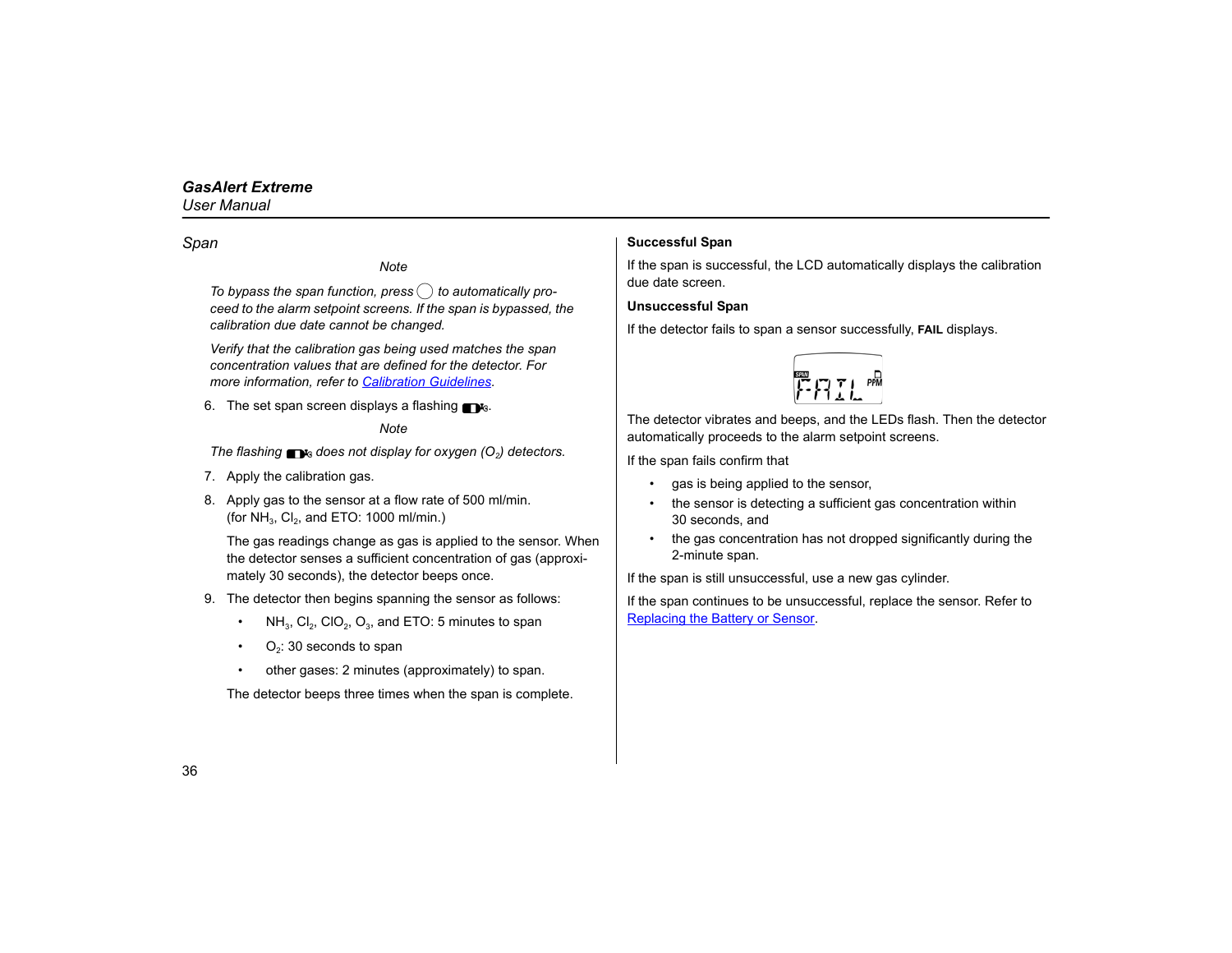### <span id="page-46-0"></span>*Setting the Calibration Due Date*

After a successful calibration, the LCD displays the **CAL. DUE** screens and the number of days remaining before the next calibration.





*To bypass the calibration due notification, press* C*. The detector automatically proceeds to the TWA alarm setpoint.*

*BW Technologies by Honeywell recommends that the detector be calibrated every 180 days (6 months). The detector is shipped with the factory default setting of 180 days.*

- 10. Press  $\triangle$  or  $\triangle$  to scroll to the required value (**1** to **365**).
- 11. Press  $\bigcirc$  to save the new value and automatically proceed to the TWA alarm setpoint screen.

*Note*

*If a new value is selected but not confirmed within 10 seconds by pressing* C*, the detector automatically retains the original value and* **NO** *displays. The detector proceeds to the TWA alarm setpoint.*



<span id="page-46-1"></span>*Setting the TWA Alarm Setpoint*

*Note*

*To bypass and retain the current TWA alarm setpoint value, press* C*. The detector automatically proceeds to the STEL alarm setpoint.*

When the **CAL. DUE** function has been completed, the **Set TWA** alarm setpoint screen automatically displays.



- 12. Press  $\triangle$  or  $\triangle$  to scroll to the required value.
- 13. Press  $\binom{1}{x}$  to save the new value and proceed to the STEL alarm setpoint.

#### *Note*

*If a new value is selected but not confirmed within 10 seconds by pressing* C*, the detector automatically retains the original value and* **NO** *displays. The detector proceeds to the STEL alarm setpoint.*

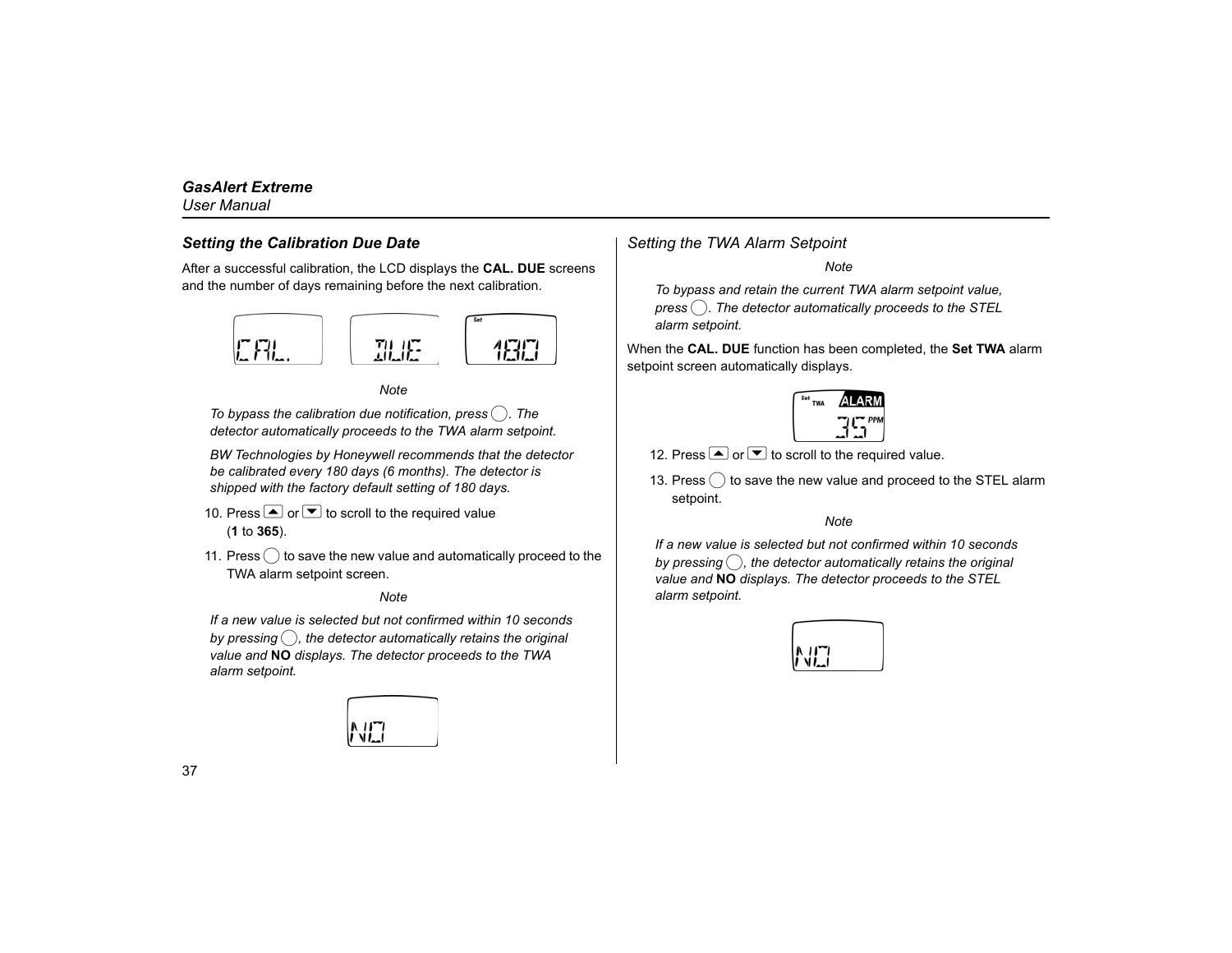<span id="page-47-0"></span>*Setting the STEL Alarm Setpoint*

*Note*

*To bypass and retain the current STEL alarm setpoint value,* 

*press* C*. The detector automatically proceeds to the low alarm setpoint.*

When the TWA alarm setpoint value has been changed or bypassed, the **Set STEL** alarm setpoint screen displays.



- 14. Press  $\Box$  or  $\Box$  to scroll to the required value.
- 15. Press  $\bigcirc$  to save the new value and proceed to the low alarm setpoint.

#### *Note*

*If a new value is selected but not confirmed within 10 seconds by pressing* C*, the detector automatically retains the original value and* **NO** *displays. The detector proceeds to the low alarm setpoint.*



#### <span id="page-47-1"></span>*Setting the Low Alarm Setpoint*

#### *Note*

*To bypass and retain the current low alarm setpoint value, press* C*. The detector automatically proceeds to the high alarm setpoint.*

When the STEL alarm setpoint value has been changed or bypassed, the **Set LOW** alarm setpoint screen displays.



- 16. Press  $\triangle$  or  $\triangle$  to scroll to the required value.
- 17. Press  $\bigcirc$  to save the new value and proceed to the high alarm setpoint.

#### *Note*

*If a new value is selected but not confirmed within 10 seconds by pressing* C*, the detector automatically retains the original value and* **NO** *displays. The detector proceeds to the high alarm setpoint.*

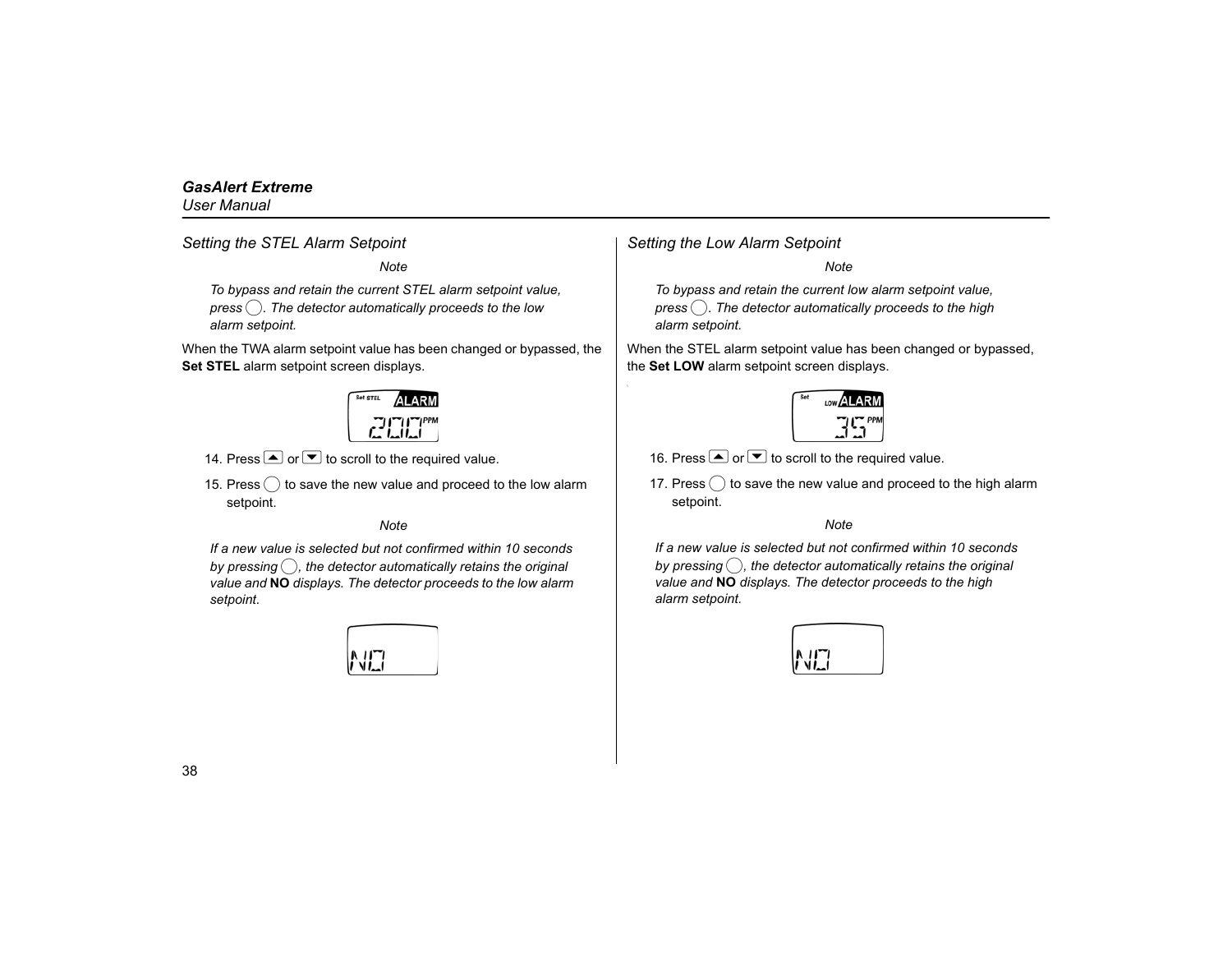<span id="page-48-0"></span>*Setting the High Alarm Setpoint*

*Note*

*To bypass and retain the current high alarm setpoint value,* 

*press* C*. The detector then returns to the normal operation.*

When the low alarm setpoint value has been changed or bypassed, the **Set HIGH** alarm setpoint screen displays.



18. Press  $\triangle$  or  $\triangle$  to scroll to the required value.

19. Press  $\bigcirc$  to save the new value and return to normal operation.

*Note*

*If a new value is selected but not confirmed within 10 seconds by pressing*  $\bigcap$ , the detector automatically retains the original *value and* **NO** *displays. The detector proceeds to normal operation.*



When calibration is complete, the detector beeps and vibrates four times, and the LEDs flash four times before returning to normal operation.

### <span id="page-48-1"></span>*Verification*

- 1. After calibration is complete and the detector is in normal operation, verify calibration by using a gas cylinder other than the one used for calibration.
- 2. The gas concentration should not exceed the sensor's detection range. Confirm that the LCD displays the expected concentration values.
- 3. To ensure that the reading is accurate, apply the verification gas for the same period of time as was applied to the sensor when it was calibrated.

**Example:** SO<sub>2</sub> span time was 2 minutes therefore, apply verification gas for 2 minutes.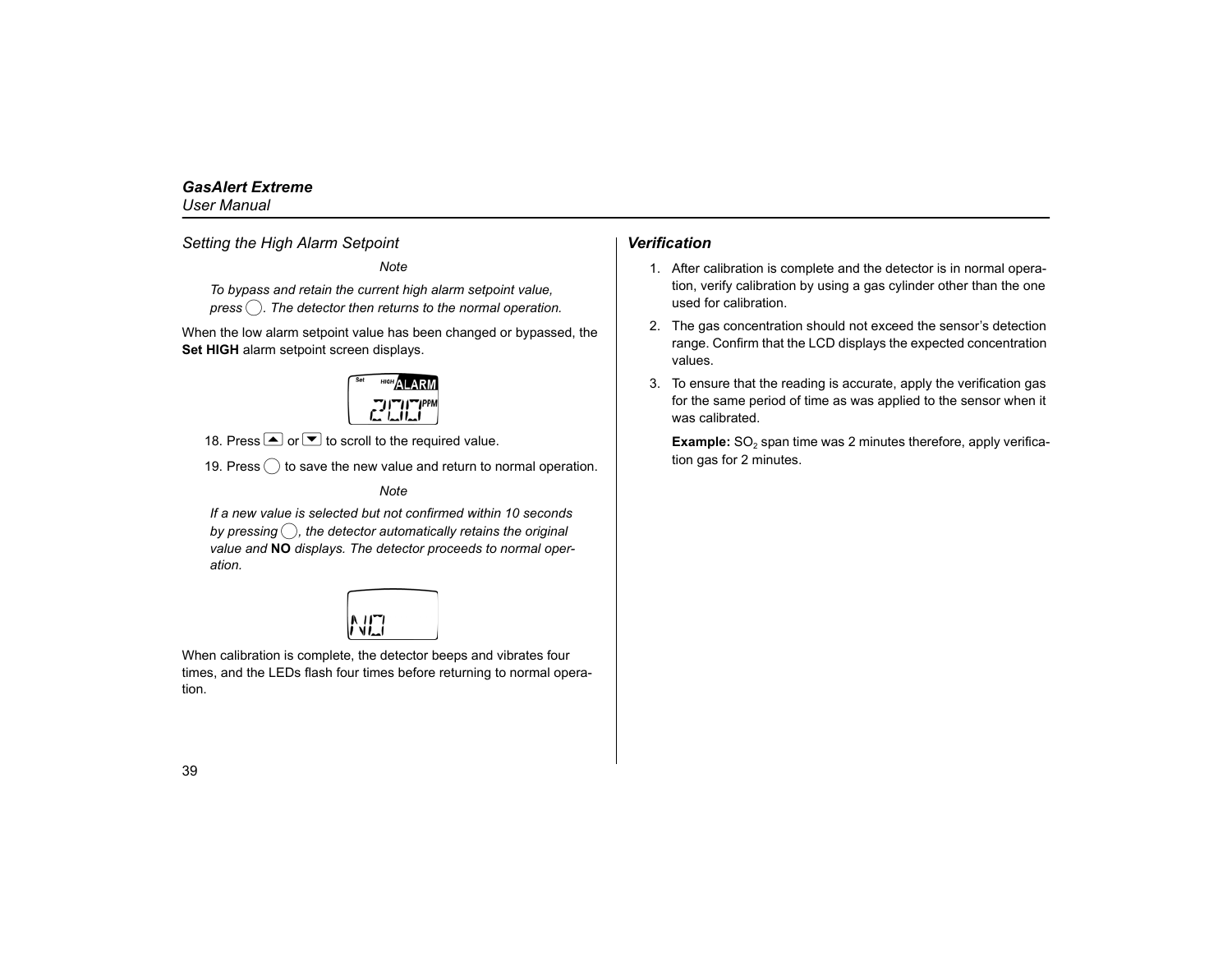### <span id="page-49-0"></span>*Datalog and Event Log*

The GasAlert Extreme datalogger version allows the detector to record various information so a report can be compiled.

### <span id="page-49-1"></span>*Datalog*

Datalog sampling rate is defined in the detector user options. To set the sample rate, refer to **Datalogger Sampling Rate Option**.

The following information is recorded in a datalog:

- •Date and time
- •Detector serial number
- •Type of gas the detector monitors
- •Current gas reading
- •Sensor status
- •Detector status
- •Passcode protect enabled/disabled
- •STEL period setting (fixed to a 15 minute period)
- •Confidence beep enabled/disabled
- •Automatic backlight enabled/disabled
- •Stealth mode enabled/disabled
- •Latching alarm enabled/disabled
- •Calibration past due user option enabled/disabled
- •Language the detector is set to display

### <span id="page-49-2"></span>*Event Log*

Event log information is recorded when an event (i.e., an alarm) occurs. The following information is recorded in an event log:

- •Detector serial number
- •Type of exposure the detector that occurred
- •Time the alarm started and ended
- •Peak exposure of the alarm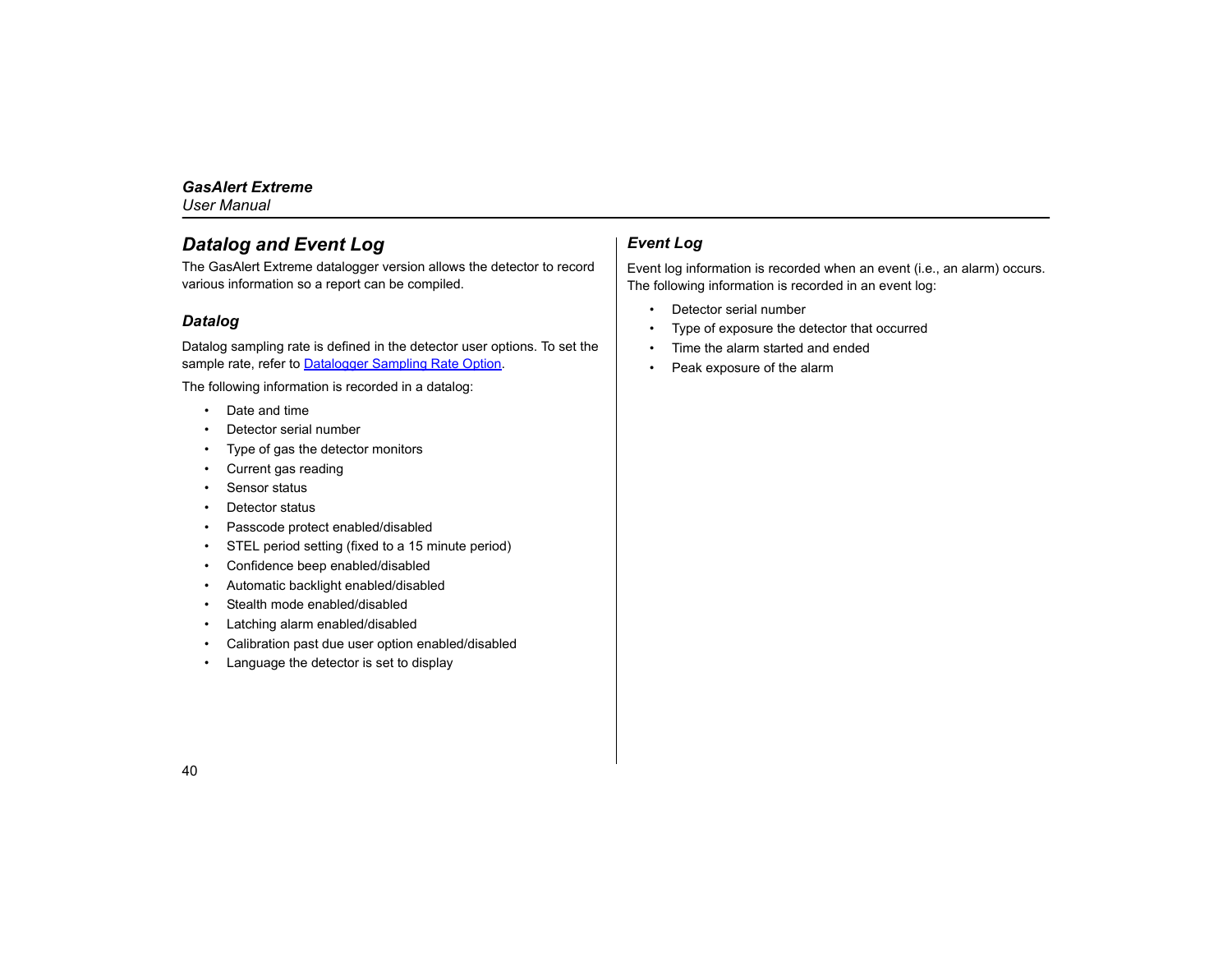### *GasAlert Extreme*

#### *User Manual*

### <span id="page-50-0"></span>*Maintenance*

To maintain the detector in good operating condition, perform the following basic maintenance as required:

- • Calibrate, bump test, and inspect the detector at regular intervals.
- • Maintain an operations log of all maintenance, calibrations, bump tests, and alarm events.
- • Clean the exterior with a soft damp cloth. Do not use solvents, soaps, or polishes.
- <span id="page-50-1"></span>•Do not immerse the detector in liquids.

#### **Table 11. Replacing the Battery or Sensor**

| <b>Item</b> | <b>Description</b>            |
|-------------|-------------------------------|
|             | Rear shell machine screws (4) |
| 2           | Rear shell                    |
| 3           | <b>Battery</b>                |
| 4           | PCB machine screws (2)        |
| 5           | <b>PCB</b>                    |
| հ           | Sensor                        |
|             | Sensor screen                 |
| R           | Front shell                   |



<span id="page-50-2"></span>**Figure 4. Replacing the Battery or Sensor**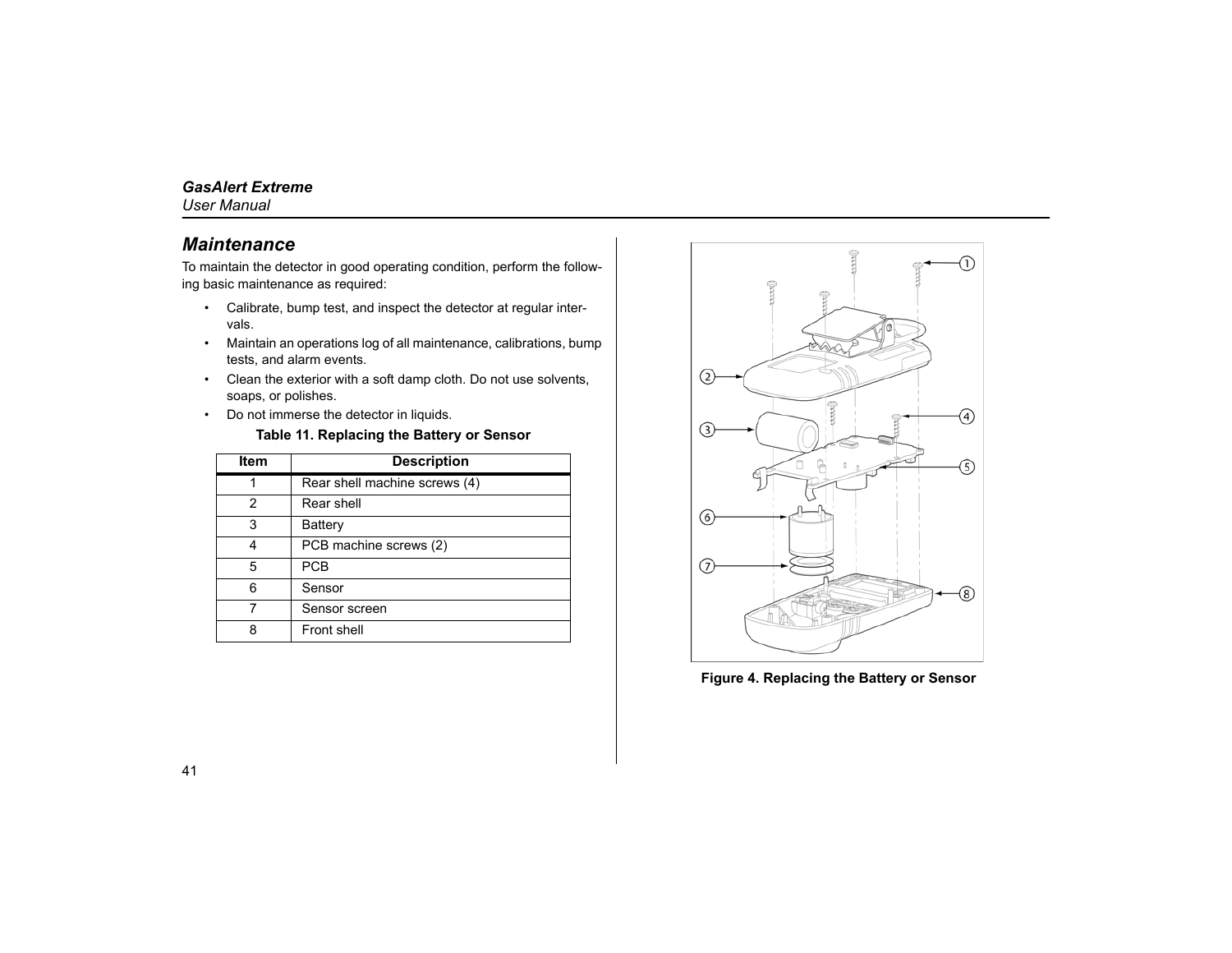

**Figure 5. Rear Shell Seal**

**Table 12. Rear Shell Seal**

<span id="page-51-2"></span><span id="page-51-0"></span>

| ltem | <b>Description</b> |  |
|------|--------------------|--|
|      |                    |  |



**Figure 6. Front Shell Seal**

**Table 13. Front Shell Seal**

<span id="page-51-3"></span><span id="page-51-1"></span>

| Item | <b>Description</b> |
|------|--------------------|
|      | ea.                |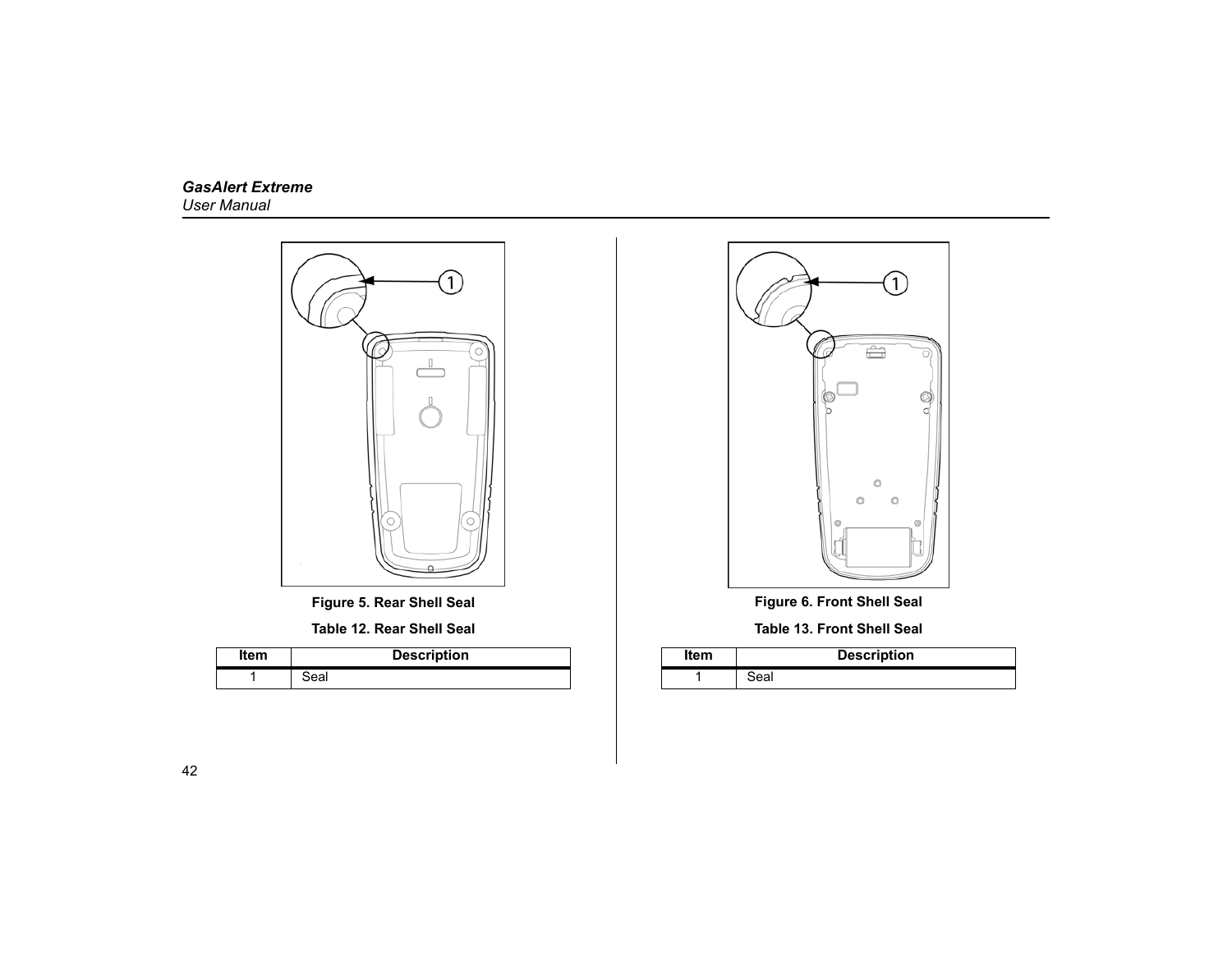### <span id="page-52-0"></span>*Replacing the Battery or Sensor*

### a **Warning**

**To avoid possible personal injury, adhere to the following:**

- **• Replace the battery in a safe area, free of hazardous gas immediately when the detector enters low battery alarm.**
- **• Use only the Energizer 1CR2 battery.**
- **• Use only the sensor specifically designed for the GasAlert Extreme model. Otherwise, the detector will not monitor the target gas. Refer to [Replacement Parts and Accessories](#page-58-0).**
- **• After replacing a sensor, allow the new sensor 5 minutes to stabilize before use. For an ETO or NO sensor, allow the new sensor 2 hours to stabilize before use.**
- **• Do not expose a sensor to vapors of organic solvents such as paint fumes or organic solvents.**

#### *Note*

*When the battery is removed from the detector, the clock reverts back to the default value. Refer to [Clock Option](#page-24-1).*

To preserve the life of the battery, deactivate the detector when not in use.

For additional information regarding problems caused by a sensor requiring calibration or replacement, refer to [Troubleshooting](#page-55-0).

#### <span id="page-52-1"></span>*Replacing the Battery*

To replace a battery, complete the following. Refer to Figures 4, 5, and 6 and Tables 11, 12, and 13. Replace the battery in a safe area, free of hazardous gas.

- 1. Deactivate the detector.
- 2. Remove the four machine screws on the rear shell and remove the rear shell.
- 3. Remove the battery.

### c **Warning**

**This instrument contains a lithium battery. Do not mix with the solid waste stream. Spent batteries should be disposed of by a qualified recycler or hazardous materials handler.**

- 4. Insert the new battery.
- 5. Re-assemble the detector. When assembling the detector be aware of the following:
	- Clean the seal on the front and rear shells with a soft damp clean cloth. Do not use solvents, soaps, or polishes. Refer to Figures 5 and 6.
	- Ensure the front and rear shells are properly aligned to ensure a proper environmental seal.
	- Torque the screws to 3-4 in-lbs in a crisscross pattern to ensure a proper environmental seal. Do not overtighten.

### <span id="page-52-2"></span>*Replacing the Sensor*

To replace a sensor, complete the following. Refer to Figures 4, 5, and 6 and Tables 11, 12, and 13.

- 1. Deactivate the detector.
- 2. Remove the four machine screws on the rear shell and remove the rear shell.
- 3. Remove the two machine screws from the PCB.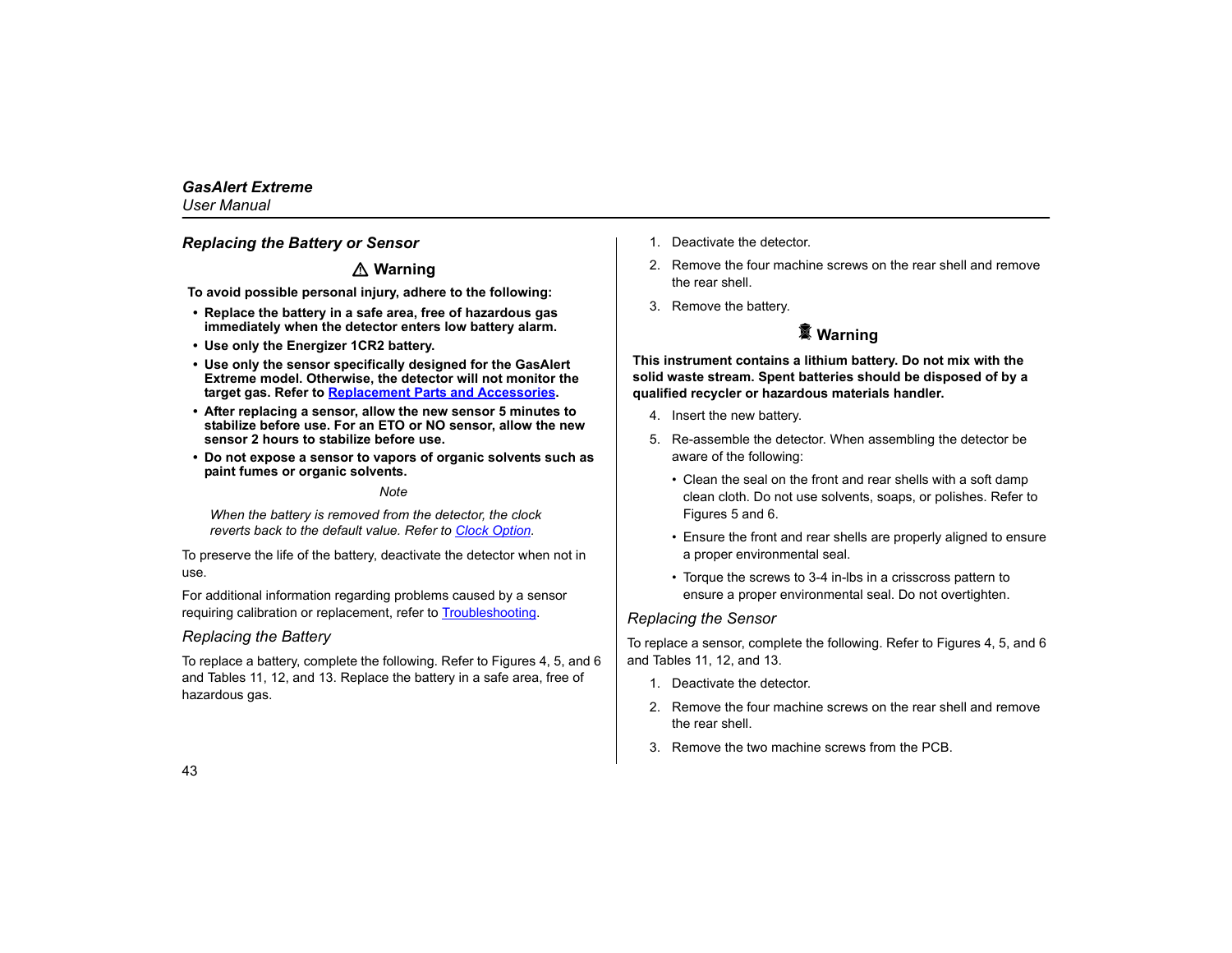- 4. Remove the PCB.
- 5. Replace the sensor.

Gently rock the sensor back and forth to remove a tightly held sensor.

#### *Note*

*Allow the new sensor 5 minutes to stabilize before use. For a new ETO or NO sensor, allow the new sensor 2 hours to stabilize before use.*

- 6. Re-assemble the detector. When assembling the detector be aware of the following:
	- Clean the seal on the front and rear shells with a soft damp clean cloth. Do not use solvents, soaps, or polishes. Refer to Figures 5 and 6.
	- Ensure the front and rear shells are properly aligned to ensure a proper environmental seal.
	- Torque the screws to 3-4 in-lbs in a crisscross pattern to ensure a proper environmental seal. Do not overtighten.

#### <span id="page-53-0"></span>*Cleaning a Sensor Screen*

Clean or replace the sensor screen as required. If replacement sensor screens are required, refer to [Replacement Parts and Accessories](#page-58-0).

To clean a removed sensor screen, complete the following. Refer to Figures 4, 5, and 6 and Tables 11, 12, and 13.

- 1. Deactivate the detector.
- 2. Remove the four machine screws on the rear shell and remove the rear shell.
- 3. Remove the two machine screws from the PCB.
- 4. Remove the PCB. Place the PCB on a clean surface.
- 5. Remove the screen.
- 6. Using a soft, clean brush, wash the screen with clean, warm water
- 7. Insert the sensor screen with the shiny side facing the sensor grill.

#### *Note*

*Ensure the screen is dry before inserting back into the detector.*

- 8. Re-assemble the detector. When assembling the detector be aware of the following:
	- When inserting the sensor screen back into the detector, ensure the sensor screen is inserted with the shiny side facing the sensor grill.
	- Clean the seal around the edge of the front and rear shells with a soft damp clean cloth. Do not use solvents, soaps, or polishes. Refer to Figures 5 and 6.
	- Ensure the front and rear shells are properly aligned to guarantee a proper environmental seal.
	- Torque the screws to 3-4 in-lbs in a crisscross pattern to ensure a proper environmental seal. Do not overtighten.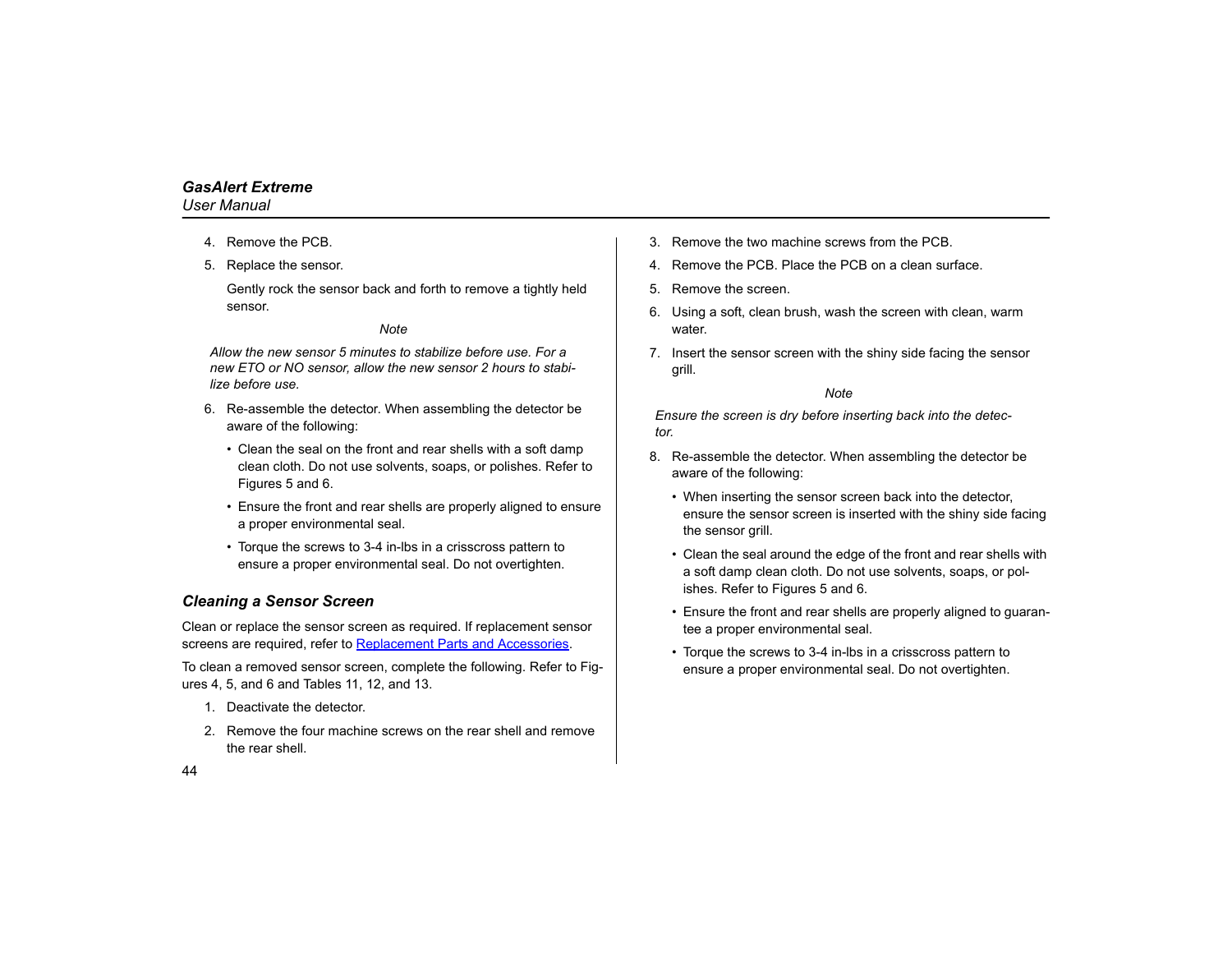### <span id="page-54-0"></span>*Clearing a Sensor*

Each sensor has a high degree of resistance to common vapors and gases. To clear a sensor, move the detector to a clean environment and wait 10 to 30 minutes.

*Note*

*Do not expose a sensor to the vapors of inorganic solvents, such as paint fumes or organic solvents.*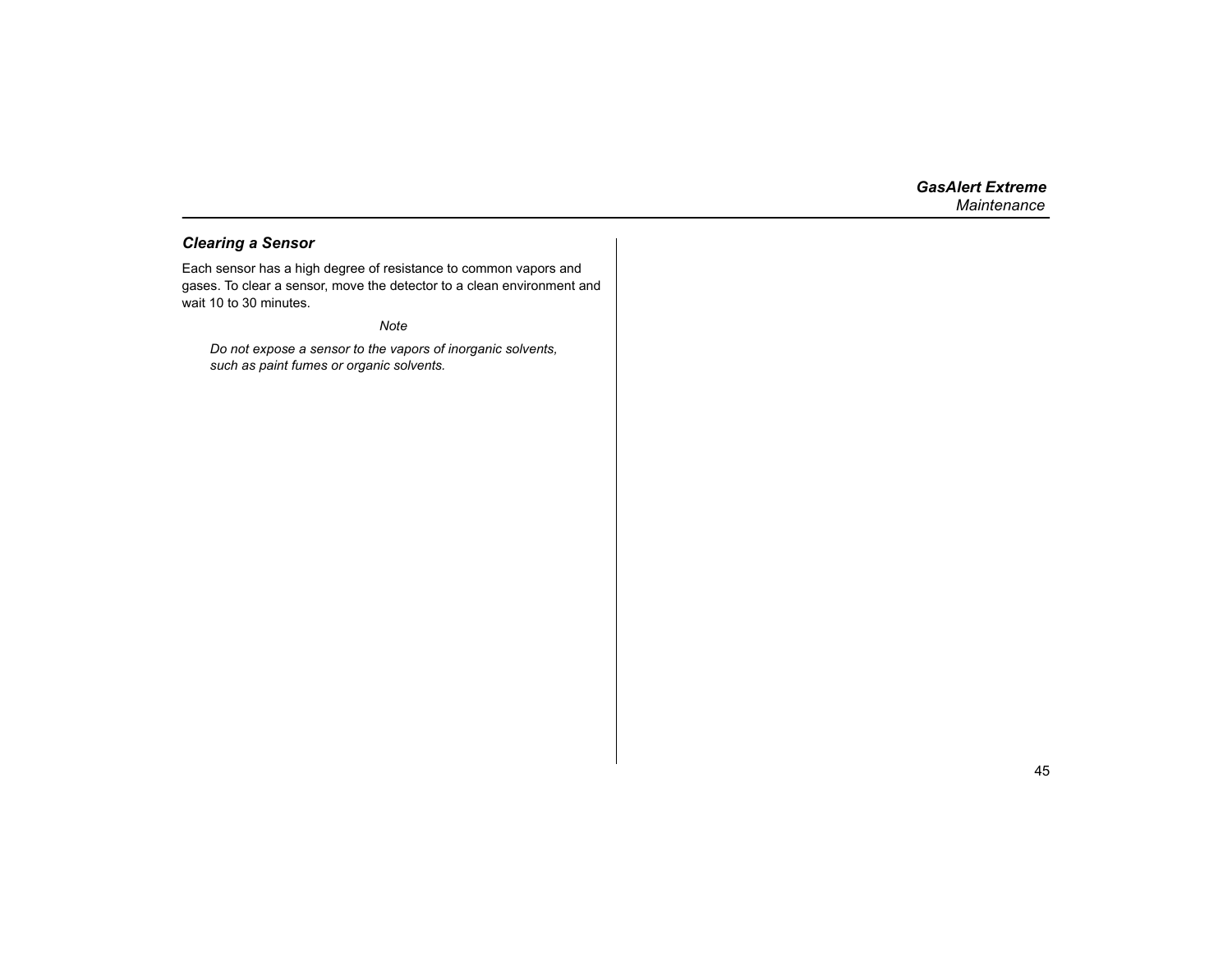### <span id="page-55-0"></span>*Troubleshooting*

<span id="page-55-1"></span>If a problem occurs, refer to the solutions provided in Table 14. If the problem persists, contact **BW Technologies by Honeywell**.

#### **Table 14. Troubleshooting Tips**

| <b>Problem</b>                                                        | <b>Possible Cause</b>         | <b>Solution</b>                                                         |
|-----------------------------------------------------------------------|-------------------------------|-------------------------------------------------------------------------|
| The detector does not activate.                                       | No battery                    | Install a battery. Refer to Replacing the Bat-<br>tery or Sensor        |
|                                                                       | Depleted battery              | Replace the battery. Refer to Replacing the<br><b>Battery or Sensor</b> |
|                                                                       | Damaged or defective detector | Contact <b>BW Technologies by Honeywell</b> .                           |
|                                                                       | Reversed battery              | Reinstall the battery correctly.                                        |
| The detector enters alarm mode immedi-<br>ately when it is activated. | Sensor needs to stabilize     | Used sensor: wait 60 seconds.<br>New sensor, wait 5 minutes.            |
|                                                                       | Low battery alarm             | Replace the battery. Refer to Replacing the<br><b>Battery or Sensor</b> |
|                                                                       | Sensor alarm                  | Replace the sensor. Refer to Replacing the<br><b>Battery or Sensor</b>  |
| The start up self-test fails during one of the<br>checks.             | General fault                 | Contact <b>BW Technologies by Honeywell</b> .                           |
|                                                                       | Alarm setpoints are incorrect | Reset the alarm setpoints. Refer to Reset-<br>ting Gas Alarm Setpoints  |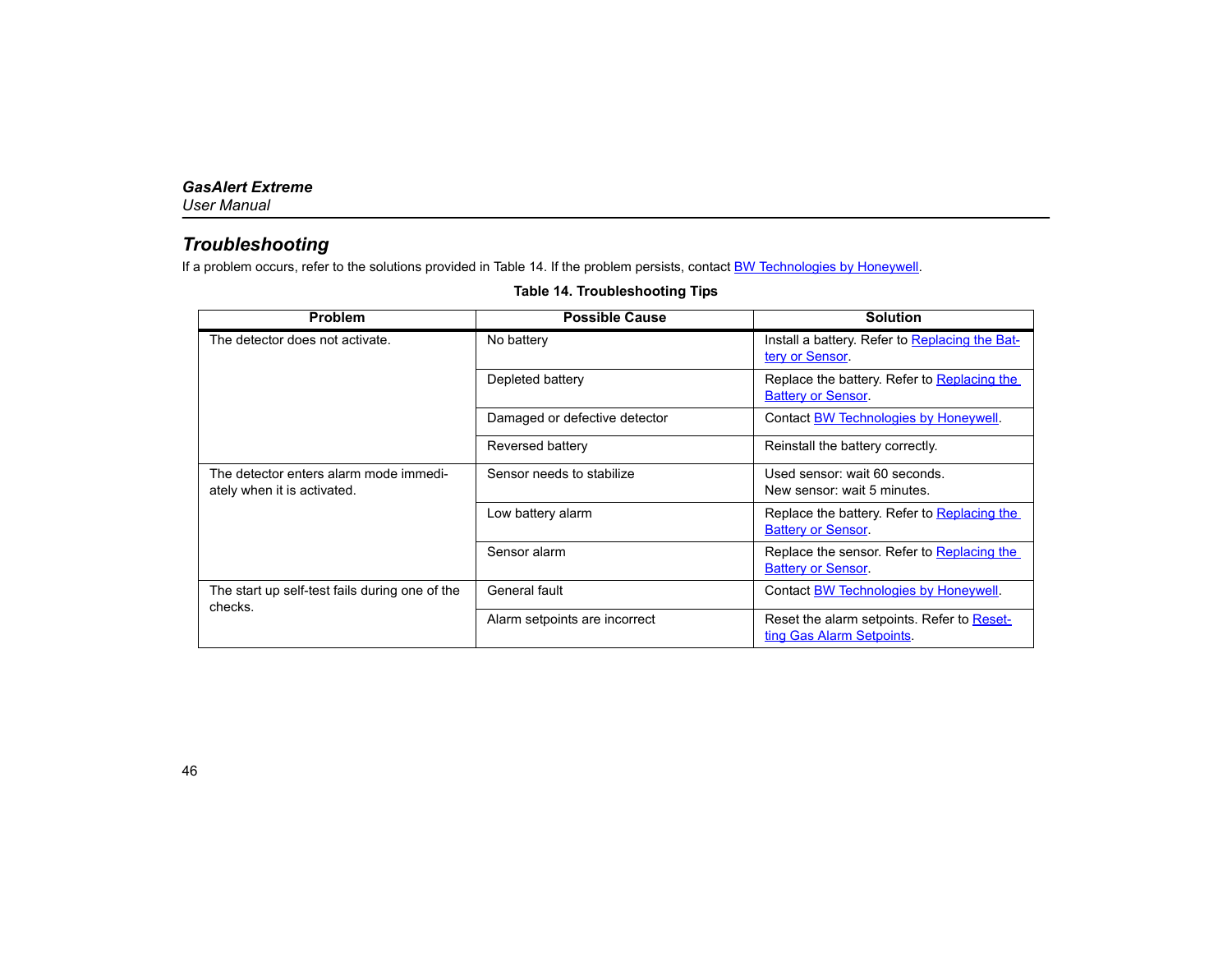|  |  | <b>Table 14. Troubleshooting Tips</b> |  |
|--|--|---------------------------------------|--|
|--|--|---------------------------------------|--|

| Problem                                                                                          | <b>Possible Cause</b>                                                 | <b>Solution</b>                                                              |
|--------------------------------------------------------------------------------------------------|-----------------------------------------------------------------------|------------------------------------------------------------------------------|
| The detector does not display a normal<br>ambient gas reading after the activation<br>self-test. | Target gas is present                                                 | Detector is operating properly. Use caution<br>in suspect areas.             |
|                                                                                                  | Detector requires calibration                                         | Calibrate the detector. Refer to Calibration<br>and Setting Alarm Setpoints. |
|                                                                                                  | Sensor not stabilized                                                 | Used sensor: wait 60 seconds.<br>New sensor: wait 5 minutes.                 |
| The detector does not respond to the push-<br>buttons.                                           | Battery is depleted                                                   | Replace the battery. Refer to Replacing the<br><b>Battery or Sensor</b>      |
|                                                                                                  | Detector is performing operations that does<br>not require user input | Pushbutton operation restores automatically<br>when the operation ends.      |
| The detector does not accurately measure<br>the gas.                                             | Detector requires calibration                                         | Calibrate the sensor. Refer to Calibration<br>and Setting Alarm Setpoints    |
|                                                                                                  | Detector is colder/hotter than ambient gas                            | Allow the detector to acquire ambient tem-<br>perature before use.           |
|                                                                                                  | Sensor screen is blocked                                              | Clean the sensor screen. Refer to Cleaning<br>a Sensor Screen.               |
| The detector does not enter alarm mode.                                                          | Alarm setpoint(s) are set incorrectly                                 | Reset the alarm setpoints. Refer to Reset-<br>ting Gas Alarm Setpoints.      |
|                                                                                                  | Alarm setpoint(s) set to zero                                         | Reset the alarm setpoints. Refer to Reset-<br>ting Gas Alarm Setpoints       |
|                                                                                                  | Detector is in calibration mode                                       | Complete calibration. Refer to Calibration<br>and Setting Alarm Setpoints    |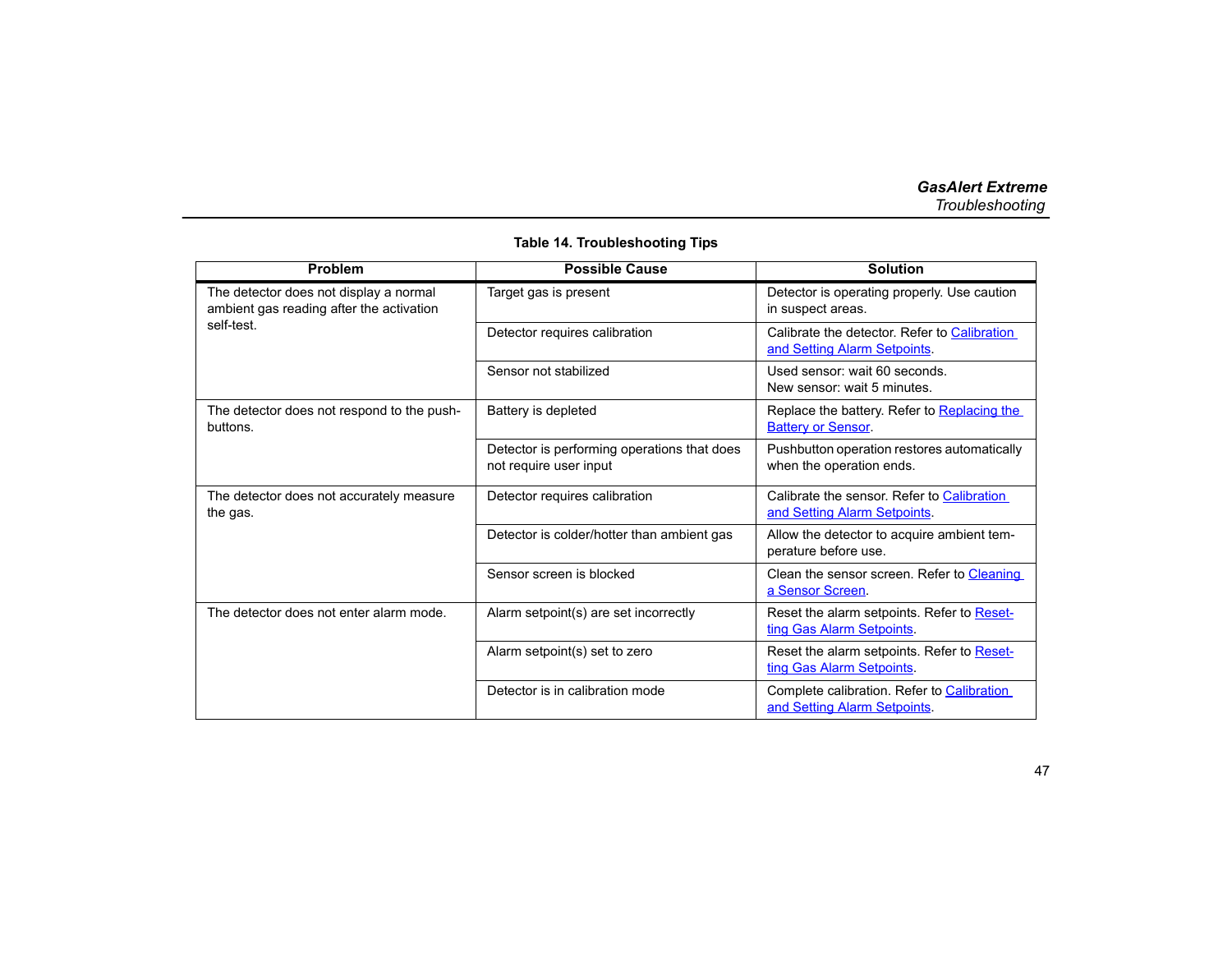### **Table 14. Troubleshooting Tips**

| <b>Problem</b>                                                            | <b>Possible Cause</b>                                                                                   | <b>Solution</b>                                                                                     |
|---------------------------------------------------------------------------|---------------------------------------------------------------------------------------------------------|-----------------------------------------------------------------------------------------------------|
| The detector intermittently enters alarm<br>mode without apparent reason. | Ambient gas levels are near alarm setpoint<br>or the sensor is exposed to a puff of the tar-<br>get gas | Detector is operating normally. Use caution<br>in suspect areas. Check MAX gas exposure<br>reading. |
|                                                                           | Alarms set incorrectly.                                                                                 | Reset the alarm setpoints. Refer to Calibra-<br>tion and Setting Alarm Setpoints.                   |
|                                                                           | Missing or faulty sensor                                                                                | Replace the sensor. Refer to Replacing the<br><b>Battery or Sensor</b>                              |
| The detector automatically deactivates.                                   | Automatic shutdown feature activated due<br>to depleted battery                                         | Replace the battery. Refer to <replacing<br>the Battery or Sensor.</replacing<br>                   |
| Detector does not auto zero or calibrate.                                 | Sensor may be expired                                                                                   | Change the sensor.                                                                                  |
| $O2$ sensor reading is erratic.                                           | Sensor may be expired                                                                                   | Change the sensor.                                                                                  |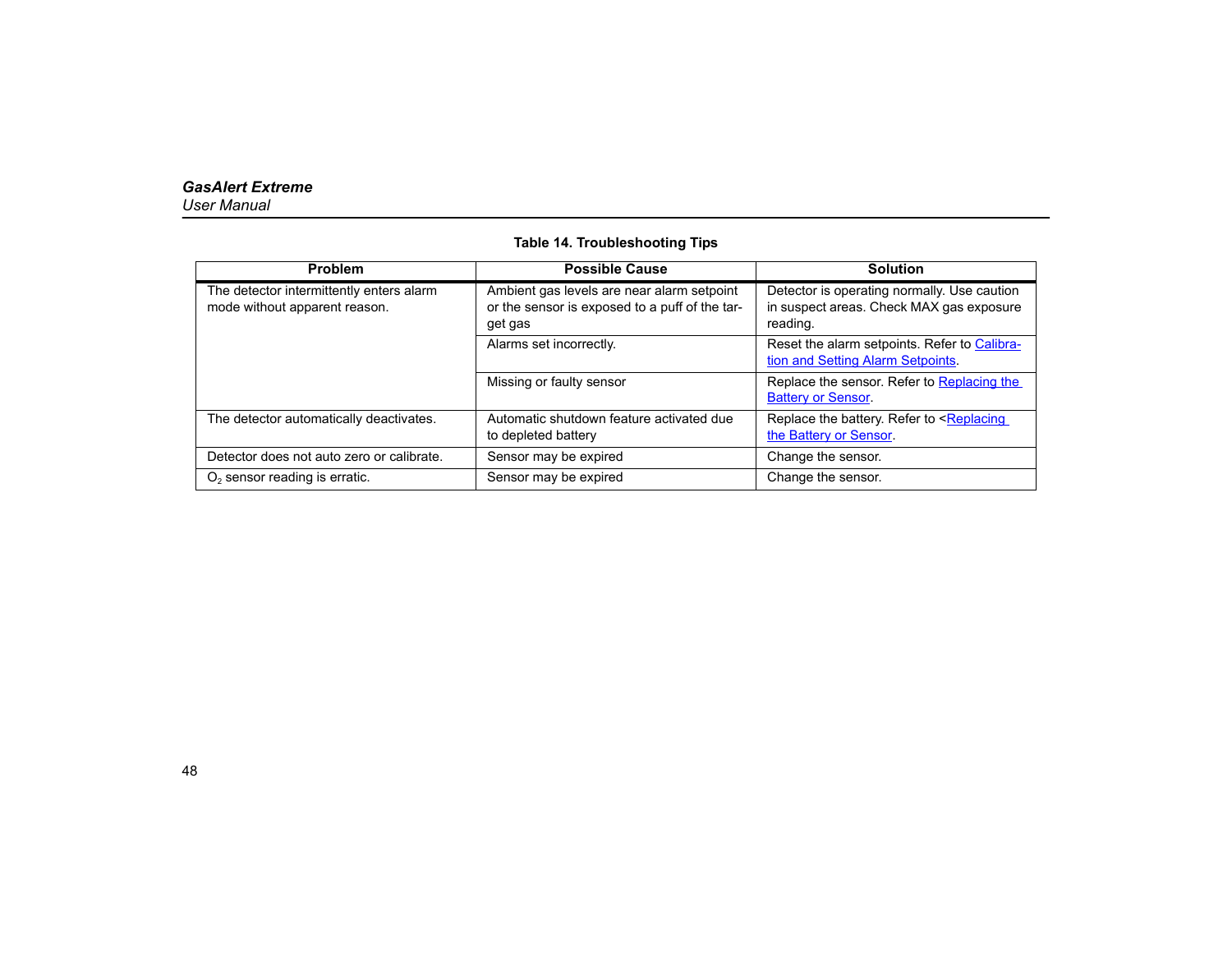### <span id="page-58-0"></span>*Replacement Parts and Accessories*

### a **Warning**

**To avoid personal injury or damage to the detector, use only specified replacement parts.**

To order any parts or accessories, contact **[BW Technologies by Honey](#page-11-0)**<u>[well](#page-11-0)</u>.

#### **Table 15. Replacement Parts and Accessories**

<span id="page-58-1"></span>

| Model No.           | <b>Description</b>                         | Qty |
|---------------------|--------------------------------------------|-----|
| $SR-X10$            | Replacement $O2$ sensor                    | 1   |
| PS-RM04H            | Replacement CO sensor (low H2 sensitivity) | 1   |
| PS-RM04             | Replacement CO sensor                      | 1   |
| PS-RH04S            | Replacement H <sub>2</sub> S sensor        | 1   |
| SR-P04              | Replacement PH <sub>3</sub> sensor         | 1   |
| PS-RS04             | Replacement SO <sub>2</sub> sensor         | 1   |
| PS-RC <sub>10</sub> | Replacement CI <sub>2</sub> sensor         | 1   |
| SR-A04              | Replacement NH <sub>3</sub> sensor         | 1   |
| SR-A204             | Replacement $NH3$ sensor (high range)      | 1   |
| PS-RD04             | Replacement NO <sub>2</sub> sensor         | 1   |
| PS-RZ10             | Replacement HCN sensor                     | 1   |
| SR-E04              | Replacement ETO sensor                     | 1   |
| SR-V04              | Replacement CIO <sub>2</sub> sensor        | 1   |
| SR-G04              | Replacement O <sub>3</sub> sensor          | 1   |
| SR-N04              | Replacement NO sensor                      | 1   |
| GAXT-SS             | Sensor screens                             | 10  |

| Model No.        | <b>Description</b>               | Qty |
|------------------|----------------------------------|-----|
| GA-TC-1          | Test cap and hose                |     |
| <b>GA-BALERT</b> | Concussion-proof boot            | 1   |
| GA-BSPLASH-K     | Splash guard filters             | 5   |
| GA-HC-1          | Hard hat clip                    | 1   |
| GA-AG-1          | Alligator clip (non-conductive)  | 1   |
| GA-AG-2          | Alligator clip (stainless-steel) | 1   |
| GA-CL-1          | Belt clip with screw             | 1   |
| GA-NS-1          | Neckstrap with safety release    |     |
| GA-LY-1          | Short strap (6 in./15.2 cm)      | 1   |
| GA-USB2          | <b>IR DataLink</b>               |     |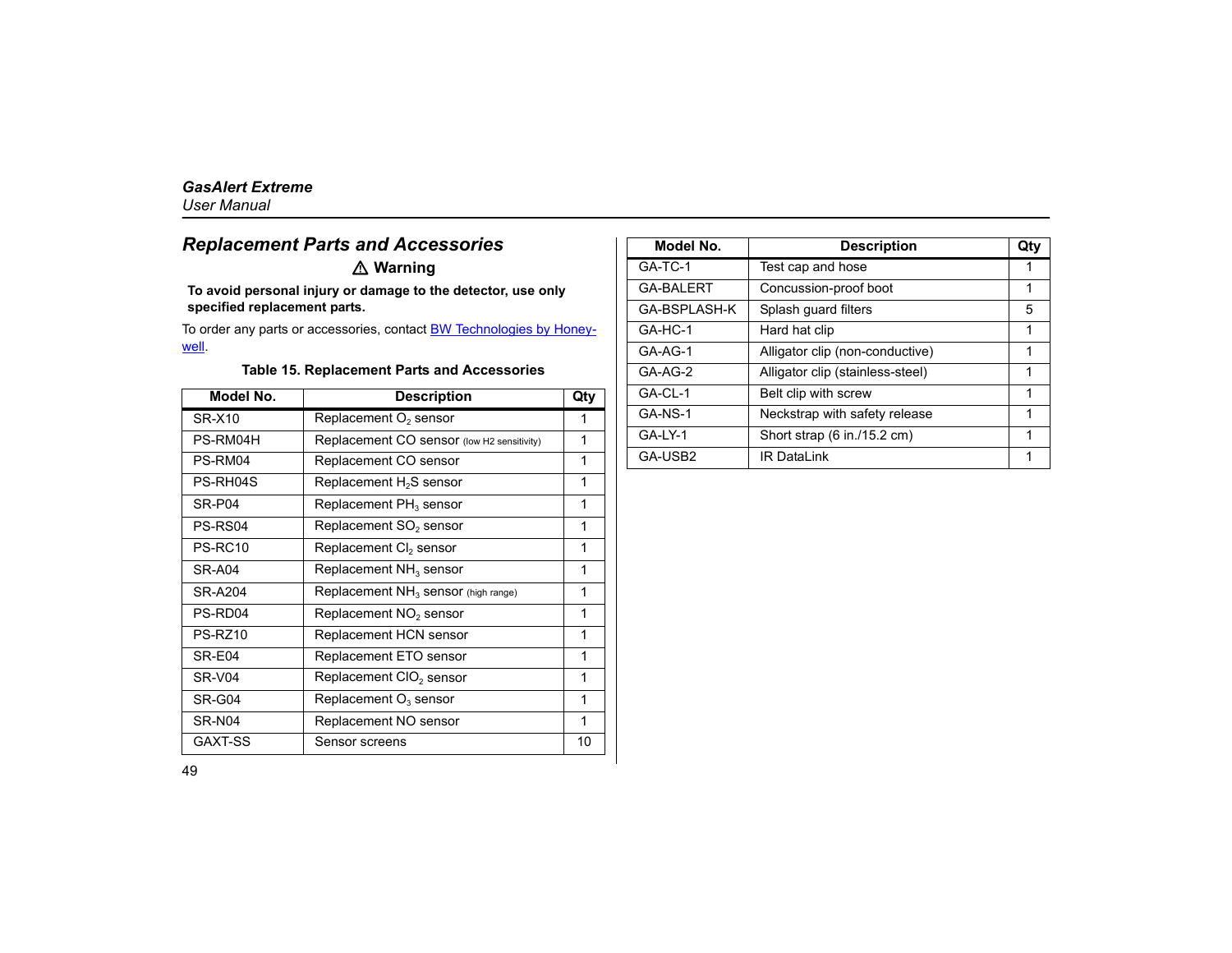### <span id="page-59-0"></span>*Specifications*

**Instrument dimensions:** 2.8 x 5.0 x 9.5 cm (1.1 x 2.0 x 3.75 in.)

**Weight:** 82 g (2.9 oz.)

#### **Operating temperature:**

H<sub>2</sub>S, SO<sub>2</sub>, HCN: -40°C to +50°C (-40°F to +122°F) CO: -30°C to +50°C (-22°F to +122°F) NH<sub>3</sub>, NH<sub>3</sub> (high range): -20 $^{\circ}$ C to +40 $^{\circ}$ C (-4 $^{\circ}$ F to +104 $^{\circ}$ F) Other gases: -20 $^{\circ}$ C to +50 $^{\circ}$ C (-4 $^{\circ}$ F to +122 $^{\circ}$ F)

#### **Operating humidity:**

CO,  $H_2S$ , SO<sub>2</sub>, Cl<sub>2</sub>, HCN, NO<sub>2</sub>, NH<sub>3</sub>, PH<sub>3</sub>, ETO, NO, O<sub>3</sub>: 15% to 90% relative humidity (non-condensing) Cl2: 10% to 95% relative humidity (non-condensing) ClO2: 15% to 95% relative humidity (non-condensing) O2: 0% to 99% relative humidity (non-condensing)

#### **Detection range:**

GasAlert Extreme O $\cdot$ : 0 – 30.0% vol. (0.1% vol. increments) GasAlert Extreme CO: 0 – 1000 ppm (1 ppm increments) GasAlert Extreme CO (low  $H_2$  sensitivity): 0 – 1000 ppm (1 ppm increments) GasAlert Extreme  $H_2S$ : 0 – 100 ppm (1 ppm increments) GasAlert Extreme  $H_2S$  (high range):  $0 - 500$  ppm (1 ppm increments) GasAlert Extreme  $PH_3$ :  $0 - 5.0$  ppm (0.1 ppm increments) GasAlert Extreme  $SO<sub>2</sub>$ : 0 – 150.0 ppm (0.1 ppm increments) GasAlert Extreme  $Cl_2$ :  $0 - 50.0$  ppm (0.1 ppm increments) GasAlert Extreme  $NH<sub>3</sub>: 0 - 100$  ppm (1 ppm increments) GasAlert Extreme NH<sub>3</sub>: (high range)  $0 - 400$  ppm (1 ppm increments) GasAlert Extreme  $NO<sub>2</sub>$ : 0 – 100.0 ppm (0.1 ppm increments) GasAlert Extreme HCN: 0 – 30.0 ppm (0.1 ppm increments)

GasAlert Extreme ETO: 0 – 100.0 ppm (0.1 ppm increments) GasAlert Extreme ClO<sub>2</sub>:  $0 - 1.00$  ppm (0.01 ppm increments) GasAlert Extreme  $O_3$ :  $0 - 1.00$  ppm (0.01 ppm increments) GasAlert Extreme NO: 0 – 250 ppm (1 ppm increments)

**Sensor type:** Plug-in electrochemical cells **Calibration:** Auto zero, set span, and span sensor

**Alarm conditions:** TWA alarm, STEL alarm, low alarm, high alarm, sensor alarm, low battery alarm, confidence beep, automatic shutdown alarm.

**Audible alarm:** 95 dB at 0.3 m (1 ft.) typical

**Visual alarm:** Red light-emitting diode (LED)

**Display:** Alpha-numeric liquid crystal display (LCD)

**Backlight:** Automatically activates for 3 seconds whenever there is insufficient light to view the display and during alarm conditions. Any pushbutton reactivates the backlight for 6 seconds.

**Self-test:** Initiated upon activation

**Battery test:** Every 0.5 seconds

**Battery:** 3 V lithium Energizer 1CR2-series battery

**Warranty:** 2 years including sensors.

#### **Approvals:**

Classified by UL to both U.S. and Canadian Standards as Intrinsically Safe for Class I, Division 1, Group A, B, C, D European Explosives Protection EEx ia IIC CE 0539  $\textcircled{\tiny{k}}$ ) II 1 G DEMKO 04 ATEX 03 36363 IECEx

ABS Type Approved: VA-348-169-X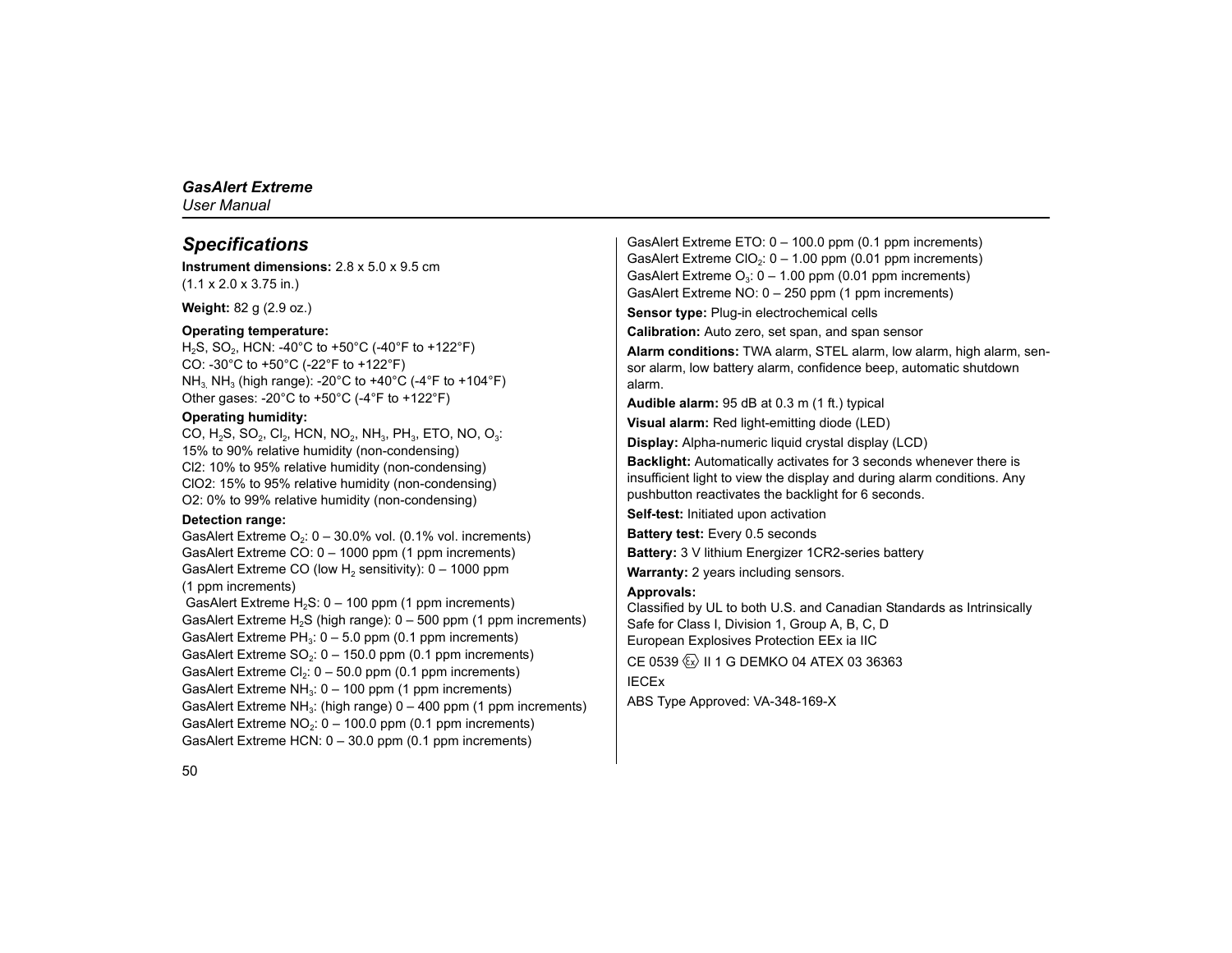### <span id="page-60-0"></span>*General Specifications for Datalogger Units*

**Storage:** Maximum of 8 months of data at 5 second intervals (based on a normal workweek).

**Memory Type:** Wrap-around memory ensures most recent data is always saved.

**Sample Rate:** One reading every 5 seconds (standard)

**Data Recorded:** All sensor readings, all alarm conditions, calibrations, event flags, battery status, sensor status, confidence beep activation, and detector status along with the time and date and the detector serial number.

**Indicators:** Icon advising datalogger is operating normally **Transfer Accessory:** IR DataLink or other BW accessory

#### **Support:**

BW Excel Datalog Manager (EDM): This software organizes GasAlert Extreme datalog and event log files into a readable report

Fleet Manager CD Support: This software organizes GasAlert Extreme datalog and event log files into a readable report

This equipment has been tested and found to comply with the limits for a Class B digital device, pursuant to Part 15 of the FCC Rules and ICES-003 Canadian EMI requirements. These limits are designed to provide reasonable protection against harmful interference in a residential installation. This equipment generates, uses and can radiate radio frequency energy and, if not installed and used in accordance with the instructions, may cause harmful interference to radio communications. However, there is no guarantee that radio interference will not occur in a particular installation. If this equipment does cause harmful interference to radio or television reception, which can be determined by turning the equipment off and on, the user is encouraged to try to correct the interference by one or more of the following measures:

- •Reorient or relocate the receiving antenna.
- •Increase the separation between the equipment and receiver.
- • Connect the equipment into an outlet on a circuit different from that to which the receiver is connected.
- • Consult the dealer or an experienced radio/TV technician for help.